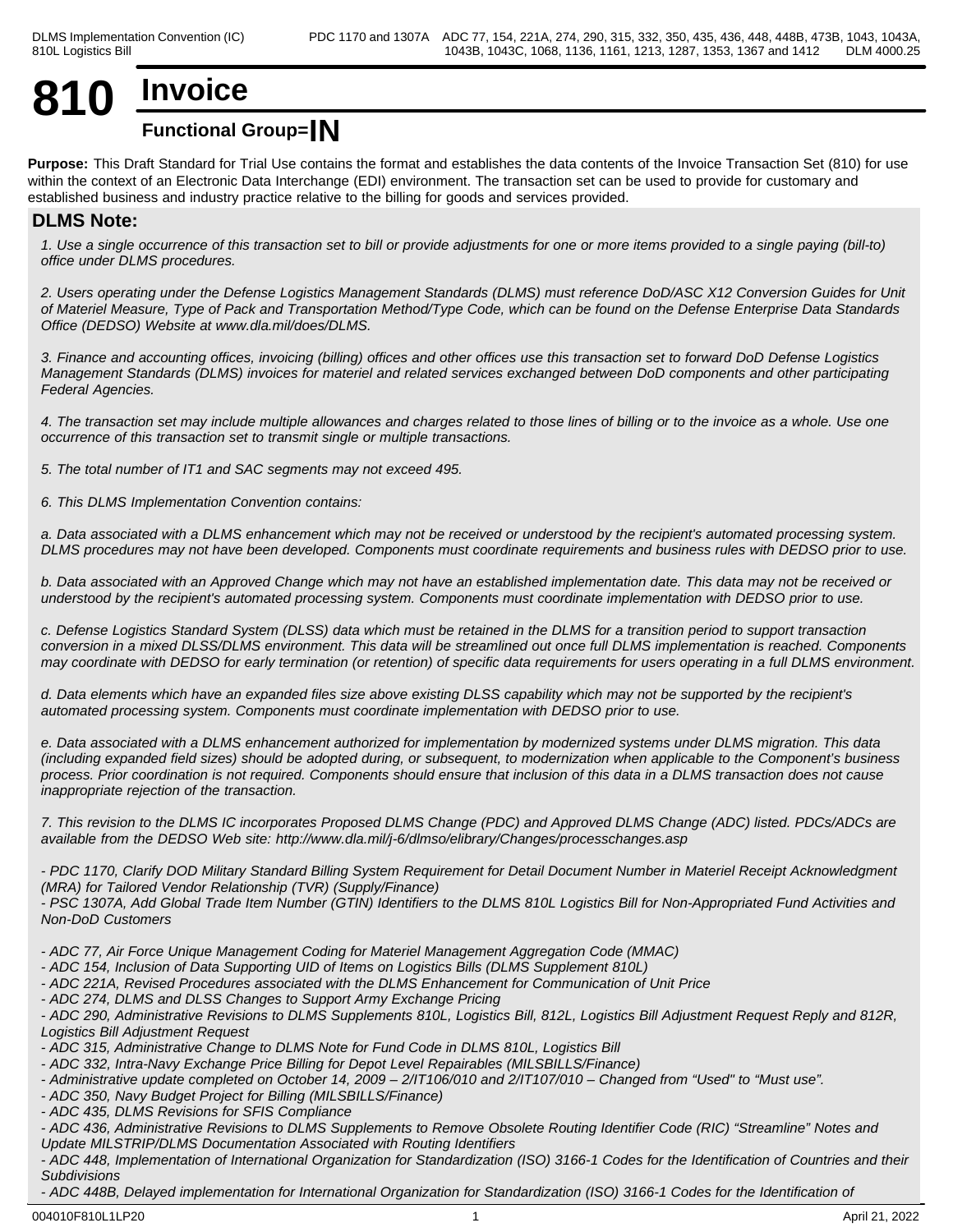*Countries and their Subdivisions*

*- Addendum to ADC 473B, DLMS Revisions to Add the Associated Purchase Order Number Supporting DLA Interface with The Exchange, Navy Exchange Services Command (NEXCOM), and Marine Corps Exchange (MCX) Non-Appropriated Funds (NAF) Activities and Non-DoD Customers*

*- ADC 1043, DLMS Revisions for Department of Defense (DoD) Standard Line of Accounting (SLOA)/Accounting Classification*

*- ADC 1043A, Revised Procedures for Department of Defense (DOD) Standard Line of Accounting (SLOA)/Accounting Classification to Support Transaction Rejection Requirements*

*- ADC 1043B, Revised Procedures for Department of Defense (DOD) Standard Line of Accounting (SLOA)/Accounting Classification to Modify Business Rules for Beginning Period of Availability*

*- ADC 1043C, Administrative Corrections for SLOA Data in the 810L Logistics Bill and other DLMS ICs*

*- ADC 1068, Enhanced Procedures for Requisitioning via DOD EMALL and GSA Internet Ordering: Component Verification of Funds Availability and Materiel Identification using the Supplier-Assigned Part Number and/or Supplier Commercial and Government Entity (CAGE) Code* **Code Code Code Code Code Code Code Code Code Code Code** 

*- Organizational Name and Other Non-Substantive (Administrative) Updates Completed on August 22, 2014.*

*- ADC 1136, Revise Unique Item Tracking (UIT) Procedures to support DODM 4140.01 UIT Policy and Clarify Requirements (Supply)*

*- ADC 1161, Update uniform Procurement Instrument Identifier (PIID) numbering system in the Federal/DLMS Implementation Conventions and DLMS Manuals (Supply/Contract Administration)*

*- Administrative Update to Reflect Realignment to Recognize DLMS Program Office Completed on November 23, 2016*

*- ADC 1213, Clarification of Bill Numbers in DLMS*

*- Administrative Update to Reflect Realignment of DLMS Program Office to Enterprise Business Standards Office (EBSO) - Completed on August 09, 2018*

*- ADC 1287, DLMS Implementation Convention (IC) Revisions for Data Element Mapping (Form Stock Number and Manufacturer's Part Number), Removal of Plant Equipment Number, and Administrative Updates*

*- ADC 1353, Transportation Method and Transportation Mode Codes on all DLMS ICs*

*- ADC 1367, Administrative Update to Convert Federal Notes to DLMS Notes within DLMS Implementation Conventions*

*- Administrative Update to Reflect Realignment of Enterprise Business Standards Office (EBSO) to Defense Enterprise Data Standards Office (DEDSO) - Completed on 4/20/22*

*- ADC 1412, Replacement of Data Universal Numbering System Number with Unique Entity Identifier and Electronic Funds Transfer Indicator to Wide Area Workflow*

### **Heading:**

| <u>Pos</u>   | $\underline{\mathsf{Id}}$ | <b>Segment Name</b>                      | Req     | <b>Max Use</b> | Repeat | <b>Notes</b> | <b>Usage</b> |
|--------------|---------------------------|------------------------------------------|---------|----------------|--------|--------------|--------------|
| 010          | <b>ST</b>                 | <b>Transaction Set Header</b>            | M       |                |        |              | Must use     |
| 020          | <b>BIG</b>                | Beginning Segment for Invoice            | M       |                |        |              | Must use     |
| 030          | <b>NTE</b>                | Note/Special Instruction                 | O       | 100            |        |              | Used         |
| $* 040$      | <b>CUR</b>                | Currency                                 | O       | 1              |        |              | Not Used     |
| $* 050$      | <b>REF</b>                | Reference Identification                 | O       | 12             |        |              | Not Used     |
| $* 055$      | <b>YNQ</b>                | Yes/No Question                          | O       | 10             |        |              | Not Used     |
| 060          | <b>PER</b>                | Administrative Communications<br>Contact | O       | 3              |        |              | Used         |
| LOOP ID - N1 |                           |                                          |         |                | 200    |              |              |
| 070          | N <sub>1</sub>            | Name                                     | O       | 1              |        |              | Used         |
| $* 080$      | N <sub>2</sub>            | Additional Name Information              | O       | $\overline{c}$ |        |              | Not Used     |
| $* 090$      | N <sub>3</sub>            | Address Information                      | O       | $\overline{c}$ |        |              | Not Used     |
| $*100$       | N <sub>4</sub>            | Geographic Location                      | O       | 1              |        |              | Not Used     |
| 110          | <b>REF</b>                | Reference Identification                 | O       | 12             |        |              | Used         |
| $*120$       | <b>PER</b>                | Administrative Communications<br>Contact | O       | 3              |        |              | Not Used     |
| $*125$       | <b>DMG</b>                | Demographic Information                  | O       | 1              |        |              | Not Used     |
| $*130$       | <b>ITD</b>                | Terms of Sale/Deferred Terms of<br>Sale  | $\circ$ | >1             |        |              | Not Used     |
| 140          | <b>DTM</b>                | Date/Time Reference                      | O       | 10             |        |              | Used         |
| $*150$       | <b>FOB</b>                | F.O.B. Related Instructions              | O       | 1              |        |              | Not Used     |
| $*160$       | <b>PID</b>                | Product/Item Description                 | O       | 200            |        |              | Not Used     |
| $*170$       | <b>MEA</b>                | Measurements                             | O       | 40             |        |              | Not Used     |
| $*180$       | <b>PWK</b>                | Paperwork                                | O       | 25             |        |              | Not Used     |
| $*190$       | <b>PKG</b>                | Marking, Packaging, Loading              | O       | 25             |        |              | Not Used     |
| $*200$       | L7                        | <b>Tariff Reference</b>                  | O       | 1              |        |              | Not Used     |
| $*212$       | <b>BAL</b>                | <b>Balance Detail</b>                    | O       | >1             |        |              | Not Used     |
| $*213$       | <b>INC</b>                | Installment Information                  | O       | -1             |        |              | Not Used     |
| $*214$       | <b>PAM</b>                | Period Amount                            | O       | >1             |        |              | Not Used     |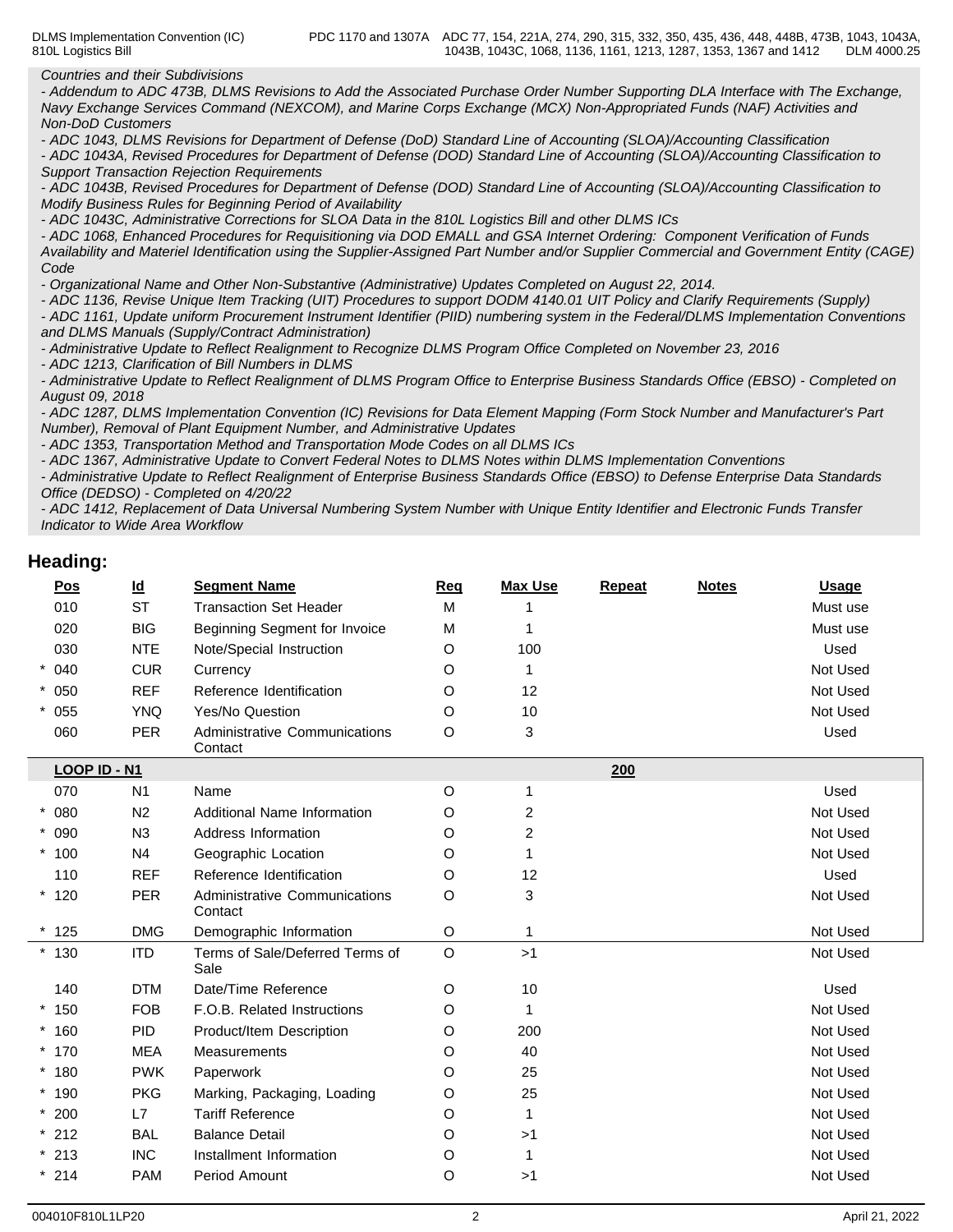PDC 1170 and 1307A ADC 77, 154, 221A, 274, 290, 315, 332, 350, 435, 436, 448, 448B, 473B, 1043, 1043A, 1043B, 1043C, 1068, 1136, 1161, 1213, 1287, 1353, 1367 and 1412 DLM 4000.25

| Pos                 | $\underline{\mathsf{Id}}$ | <b>Segment Name</b>               | Req                                                                   | <b>Max Use</b> | <b>Repeat</b> | <b>Notes</b> | <b>Usage</b> |
|---------------------|---------------------------|-----------------------------------|-----------------------------------------------------------------------|----------------|---------------|--------------|--------------|
| <b>LOOP ID - LM</b> |                           |                                   |                                                                       |                | 10            |              |              |
| 220                 | LM                        | Code Source Information           | O                                                                     |                |               |              | Used         |
| 230                 | LQ                        | <b>Industry Code</b>              | M                                                                     | 100            |               |              | Must use     |
| * LOOP ID - N9      |                           |                                   |                                                                       |                |               |              |              |
| $*240$              | N <sub>9</sub>            | Reference Identification          | O                                                                     |                |               |              | Not Used     |
| $*250$              | <b>MSG</b>                | Message Text                      | M                                                                     | 10             |               |              | Not Used     |
| * LOOP ID - V1      |                           |                                   | $\geq 1$<br>O<br>O<br>>1<br>O<br>>1<br>$\geq 1$<br>$\circ$<br>М<br>>1 |                |               |              |              |
| 260                 | V <sub>1</sub>            | Vessel Identification             |                                                                       |                |               |              | Not Used     |
| $*270$              | R <sub>4</sub>            | Port or Terminal                  |                                                                       |                |               |              | Not Used     |
| 280                 | <b>DTM</b>                | Date/Time Reference               |                                                                       |                |               |              | Not Used     |
| LOOP ID - FA1       |                           |                                   |                                                                       |                |               |              |              |
| 290                 | FA <sub>1</sub>           | Type of Financial Accounting Data |                                                                       |                |               |              | Used         |
| 300                 | FA <sub>2</sub>           | <b>Accounting Data</b>            |                                                                       |                |               |              | Must use     |

## **Detail:**

| Pos                  | $\underline{\mathsf{Id}}$ | <b>Segment Name</b>                                     | <b>Req</b>  | <b>Max Use</b> | Repeat | <b>Notes</b> | <b>Usage</b> |
|----------------------|---------------------------|---------------------------------------------------------|-------------|----------------|--------|--------------|--------------|
| LOOP ID - IT1        |                           |                                                         |             |                | 200000 |              |              |
| 010                  | IT1                       | Baseline Item Data (Invoice)                            | $\circ$     | 1              |        |              | Used         |
| $* 012$              | <b>CRC</b>                | Conditions Indicator                                    | O           | 1              |        |              | Not Used     |
| 015                  | QTY                       | Quantity                                                | O           | 5              |        | N2/015       | Used         |
| $* 020$              | <b>CUR</b>                | Currency                                                | O           | 1              |        |              | Not Used     |
| $* 030$              | IT <sub>3</sub>           | <b>Additional Item Data</b>                             | O           | 5              |        |              | Not Used     |
| $* 040$              | <b>TXI</b>                | Tax Information                                         | O           | $10$           |        |              | Not Used     |
| $* 050$              | <b>CTP</b>                | Pricing Information                                     | O           | 25             |        |              | Not Used     |
| $* 055$              | <b>PAM</b>                | Period Amount                                           | Ο           | 10             |        |              | Not Used     |
| 059                  | <b>MEA</b>                | Measurements                                            | O           | 40             |        |              | Not Used     |
| * LOOP ID - PID      |                           |                                                         |             |                | 1000   |              |              |
| 060                  | <b>PID</b>                | Product/Item Description                                | $\circ$     | $\mathbf{1}$   |        |              | Used         |
| 070                  | <b>MEA</b>                | Measurements                                            | O           | 10             |        |              | Used         |
| $* 080$              | <b>PWK</b>                | Paperwork                                               | $\mathsf O$ | 25             |        |              | Not Used     |
| $* 090$              | <b>PKG</b>                | Marking, Packaging, Loading                             | O           | 25             |        |              | Not Used     |
| $*100$               | PO <sub>4</sub>           | Item Physical Details                                   | O           | $\mathbf{1}$   |        |              | Not Used     |
| $*110$               | <b>ITD</b>                | Terms of Sale/Deferred Terms of<br>Sale                 | O           | $\overline{c}$ |        |              | Not Used     |
| 120                  | <b>REF</b>                | Reference Identification                                | O           | >1             |        |              | Used         |
| $*125$               | <b>YNQ</b>                | Yes/No Question                                         | O           | $10$           |        |              | Not Used     |
| $*130$               | <b>PER</b>                | Administrative Communications<br>Contact                | O           | 5              |        |              | Not Used     |
| $*140$               | SDQ                       | <b>Destination Quantity</b>                             | O           | 500            |        |              | Not Used     |
| 150                  | <b>DTM</b>                | Date/Time Reference                                     | O           | $10$           |        |              | Used         |
| 160                  | CAD                       | <b>Carrier Detail</b>                                   | O           | $>1$           |        |              | Used         |
| $*170$               | L7                        | <b>Tariff Reference</b>                                 | O           | $>1$           |        |              | Not Used     |
| $*175$               | <b>SR</b>                 | <b>Requested Service Schedule</b>                       | O           | $\mathbf{1}$   |        |              | Not Used     |
| <b>LOOP ID - SAC</b> |                           |                                                         |             |                | 25     |              |              |
| 180                  | SAC                       | Service, Promotion, Allowance, or<br>Charge Information | $\circ$     | $\mathbf{1}$   |        |              | Used         |
| $*190$               | <b>TXI</b>                | Tax Information                                         | O           | 10             |        |              | Not Used     |
| * LOOP ID - SLN      |                           |                                                         |             |                | 1000   |              |              |
| $*200$               | <b>SLN</b>                | Subline Item Detail                                     | O           | -1             |        |              | Not Used     |
| $*205$               | <b>DTM</b>                | Date/Time Reference                                     | O           | 1              |        |              | Not Used     |
| $*210$               | <b>REF</b>                | Reference Identification                                | O           | $>1$           |        |              | Not Used     |
|                      |                           |                                                         |             |                |        |              |              |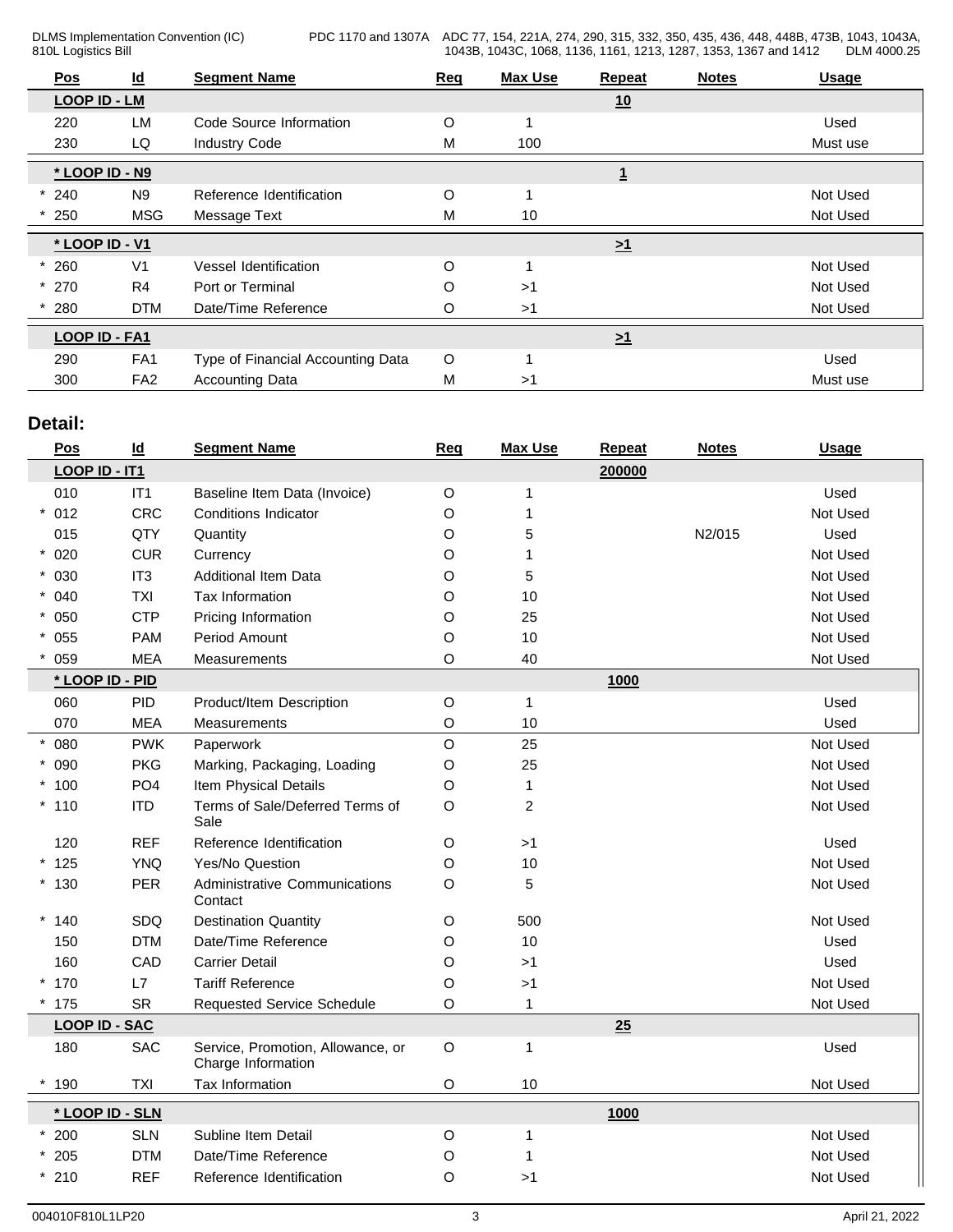PDC 1170 and 1307A ADC 77, 154, 221A, 274, 290, 315, 332, 350, 435, 436, 448, 448B, 473B, 1043, 1043A, 1043B, 1043C, 1068, 1136, 1161, 1213, 1287, 1353, 1367 and 1412 DLM 4000.25

| Pos                  | $\underline{\mathsf{Id}}$ | <b>Segment Name</b>                                     | Req         | <b>Max Use</b> | <b>Repeat</b> | <b>Notes</b> | <b>Usage</b> |
|----------------------|---------------------------|---------------------------------------------------------|-------------|----------------|---------------|--------------|--------------|
| 220                  | <b>PID</b>                | Product/Item Description                                | O           | 1000           |               |              | Not Used     |
| $*230$               | <b>SAC</b>                | Service, Promotion, Allowance, or<br>Charge Information | $\circ$     | 25             |               |              | Not Used     |
| $*235$               | TC <sub>2</sub>           | Commodity                                               | O           | $\overline{a}$ |               |              | Not Used     |
| 237                  | <b>TXI</b>                | Tax Information                                         | O           | $10$           |               |              | Not Used     |
| LOOP ID - N1         |                           |                                                         |             |                | 200           |              |              |
| 240                  | N1                        | Name                                                    | O           |                |               |              | Used         |
| $*250$               | N2                        | Additional Name Information                             | O           | 2              |               |              | Not Used     |
| $*260$               | N3                        | Address Information                                     | O           | 2              |               |              | Not Used     |
| $* 270$              | N4                        | Geographic Location                                     | O           | 1              |               |              | Not Used     |
| $* 280$              | <b>REF</b>                | Reference Identification                                | O           | 12             |               |              | Not Used     |
| $*290$               | <b>PER</b>                | Administrative Communications<br>Contact                | O           | 3              |               |              | Not Used     |
| 295                  | <b>DMG</b>                | Demographic Information                                 | O           |                |               |              | Not Used     |
| <b>LOOP ID - LM</b>  |                           |                                                         |             |                | 10            |              |              |
| 300                  | LM                        | Code Source Information                                 | O           | 1              |               |              | Used         |
| 310                  | LQ                        | <b>Industry Code</b>                                    | M           | 100            |               |              | Must use     |
| * LOOP ID - V1       |                           |                                                         |             |                | $\geq 1$      |              |              |
| 320                  | V <sub>1</sub>            | Vessel Identification                                   | O           | 1              |               |              | Not Used     |
| 330                  | R4                        | Port or Terminal                                        | O           | >1             |               |              | Not Used     |
| 340                  | <b>DTM</b>                | Date/Time Reference                                     | O           | >1             |               |              | Not Used     |
| LOOP ID - FA1        |                           |                                                         |             |                | $\geq 1$      |              |              |
| 350                  | FA <sub>1</sub>           | Type of Financial Accounting Data                       | $\circ$     | 1              |               |              | Used         |
| 360                  | FA <sub>2</sub>           | <b>Accounting Data</b>                                  | M           | >1             |               |              | Must use     |
| <b>Summary:</b>      |                           |                                                         |             |                |               |              |              |
| <u>Pos</u>           | $\underline{\mathsf{Id}}$ | <b>Segment Name</b>                                     | Req         | <b>Max Use</b> | <b>Repeat</b> | <b>Notes</b> | <b>Usage</b> |
| 010                  | <b>TDS</b>                | <b>Total Monetary Value Summary</b>                     | M           |                |               |              | Must use     |
| $* 020$              | TXI                       | Tax Information                                         | O           | 10             |               |              | Not Used     |
| $* 030$              | CAD                       | <b>Carrier Detail</b>                                   | O           |                |               |              | Not Used     |
| $* 035$              | <b>AMT</b>                | Monetary Amount                                         | O           | >1             |               |              | Not Used     |
| <b>LOOP ID - SAC</b> |                           |                                                         |             |                | 25            |              |              |
| 040                  | <b>SAC</b>                | Service, Promotion, Allowance, or<br>Charge Information | O           | 1              |               |              | Used         |
| 050                  | <b>TXI</b>                | Tax Information                                         | $\circ$     | 10             |               |              | Not Used     |
| * LOOP ID - ISS      |                           |                                                         |             |                | $\geq 1$      |              |              |
| $* 060$              | <b>ISS</b>                | <b>Invoice Shipment Summary</b>                         | $\mathsf O$ |                |               |              | Not Used     |
| 065                  | <b>PID</b>                | Product/Item Description                                | O           |                |               |              | Not Used     |
| 070                  | <b>CTT</b>                | <b>Transaction Totals</b>                               | $\mathsf O$ | $\mathbf 1$    |               | N3/070       | Used         |
| 080                  | $\sf SE$                  | <b>Transaction Set Trailer</b>                          | M           |                |               |              | Must use     |

## **Notes:**

2/015 The QTY segment is used to specify a quantity of units which are expected as payments, e.g., trade-ins or returns.

3/070 Number of line items (CTT01) is the accumulation of the number of IT1 segments. If used, hash total (CTT02) is the sum of the value of quantities invoiced (IT102) for each IT1 segment.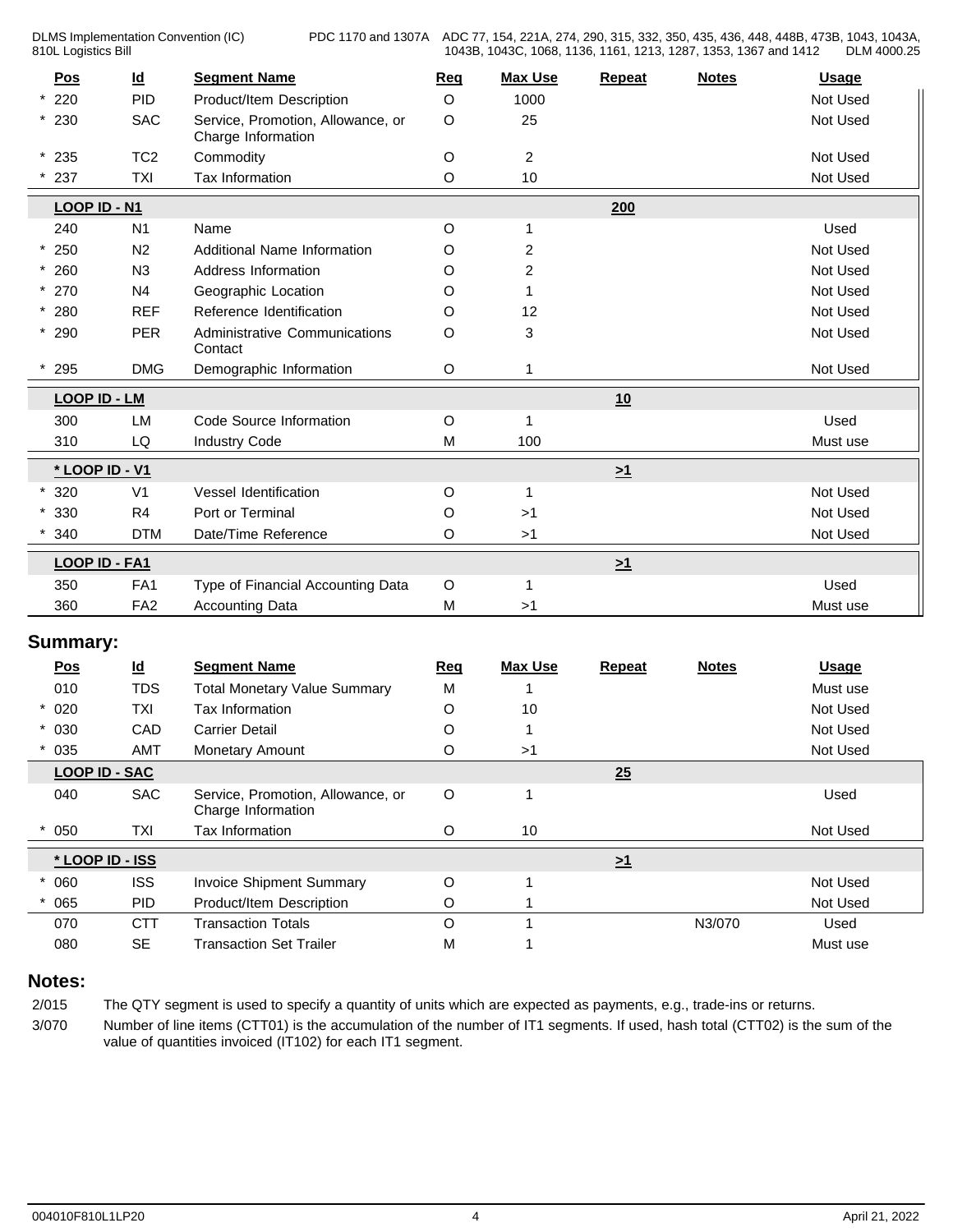## **ST Transaction Set Header Pos: 010 Max: 1 Max: 1**

**Heading - Mandatory Loop: N/A Elements: 2**

**User Option (Usage):** Must use

**Purpose:** To indicate the start of a transaction set and to assign a control number

## **Semantics:**

1. The transaction set identifier (ST01) used by the translation routines of the interchange partners to select the appropriate transaction set definition (e.g., 810 selects the Invoice Transaction Set).

| <b>Ref</b>       | <u>ld</u> | <b>Element Name</b>                                                                                                                                                | Req | <u>Type</u> | Min/Max | <u>Usage</u> | <b>Rep</b> |
|------------------|-----------|--------------------------------------------------------------------------------------------------------------------------------------------------------------------|-----|-------------|---------|--------------|------------|
| ST <sub>01</sub> | 143       | <b>Transaction Set Identifier Code</b>                                                                                                                             | М   | ID          | 3/3     | Must use     |            |
|                  |           | Description: Code uniquely identifying a Transaction Set                                                                                                           |     |             |         |              |            |
|                  |           | Code Name<br>810<br>Invoice                                                                                                                                        |     |             |         |              |            |
| ST <sub>02</sub> | 329       | <b>Transaction Set Control Number</b>                                                                                                                              | M   | AN          | 4/9     | Must use     |            |
|                  |           | <b>Description:</b> Identifying control number that must be unique within the transaction set functional group assigned<br>by the originator for a transaction set |     |             |         |              |            |
|                  |           | <b>DLMS Note:</b> A unique number assigned by the originator of the transaction set, or the originator's application<br>program.                                   |     |             |         |              |            |
|                  |           |                                                                                                                                                                    |     |             |         |              |            |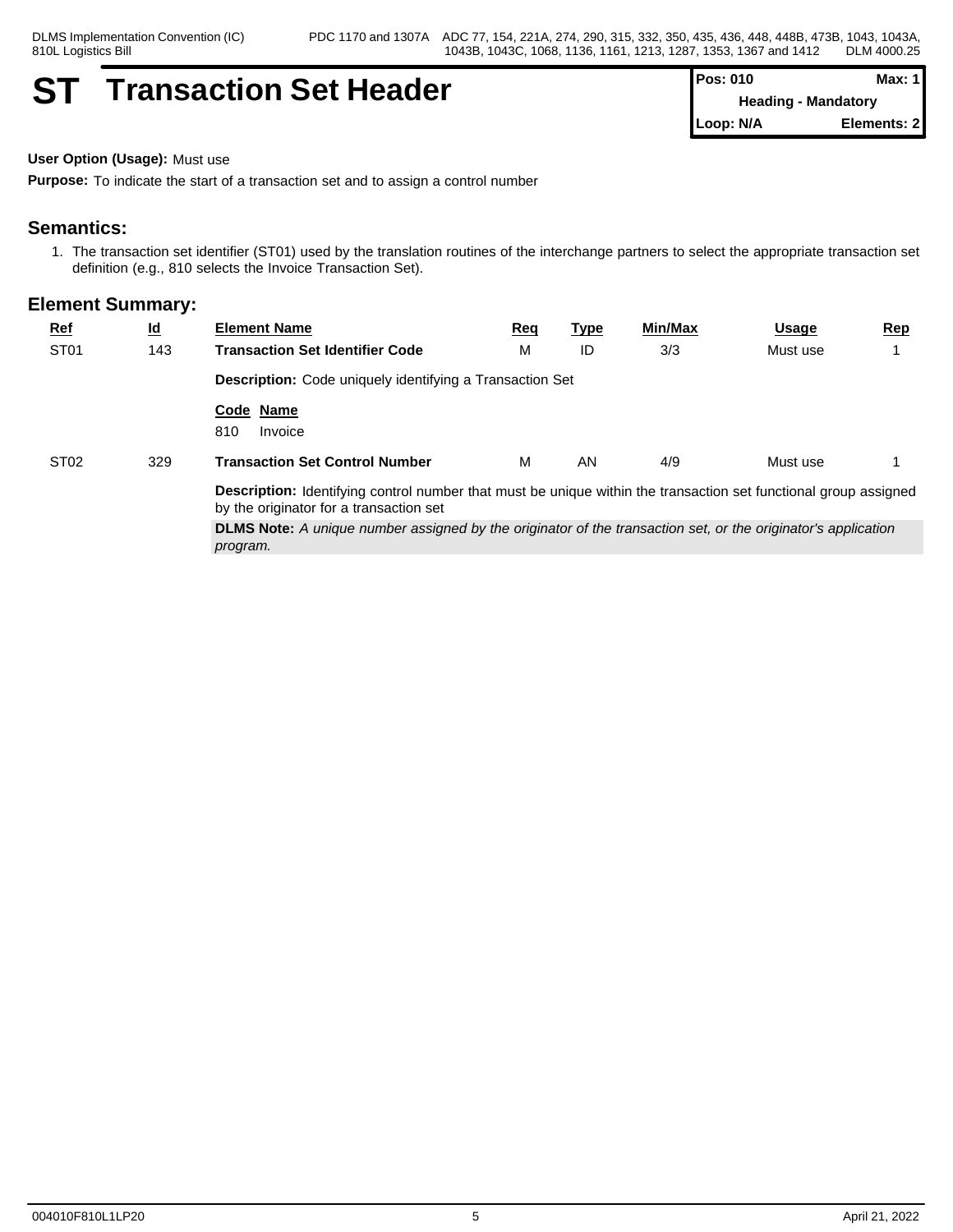## **BIG** Beginning Segment for Invoice

| Pos: 020  | Max: $1$                   |
|-----------|----------------------------|
|           | <b>Heading - Mandatory</b> |
| Loop: N/A | Elements: 5                |

#### **User Option (Usage):** Must use

**Purpose:** To indicate the beginning of an invoice transaction set and transmit identifying numbers and dates

## **Semantics:**

- 1. BIG01 is the invoice issue date.
- 2. BIG03 is the date assigned by the purchaser to purchase order.
- 3. BIG10 indicates the consolidated invoice number. When BIG07 contains code CI, BIG10 is not used.

### **Comments:**

1. BIG07 is used only to further define the type of invoice when needed.

| Ref   | $\underline{\mathsf{Id}}$ | <b>Element Name</b>                                | Req                                                                                                                                                                                                                                                                                                                                                                    | <b>Type</b> | <b>Min/Max</b> | <b>Usage</b> | <b>Rep</b> |
|-------|---------------------------|----------------------------------------------------|------------------------------------------------------------------------------------------------------------------------------------------------------------------------------------------------------------------------------------------------------------------------------------------------------------------------------------------------------------------------|-------------|----------------|--------------|------------|
| BIG01 | 373                       | <b>Date</b>                                        | M                                                                                                                                                                                                                                                                                                                                                                      | DT          | 8/8            | Must use     | 1          |
|       |                           | Description: Date expressed as CCYYMMDD            |                                                                                                                                                                                                                                                                                                                                                                        |             |                |              |            |
|       |                           |                                                    | <b>DLMS Note:</b> This data corresponds to the universal time coordinate (UTC).                                                                                                                                                                                                                                                                                        |             |                |              |            |
| BIG02 | 76                        | <b>Invoice Number</b>                              | M                                                                                                                                                                                                                                                                                                                                                                      | AN.         | 1/22           | Must use     | 1          |
|       |                           |                                                    | Description: Identifying number assigned by issuer                                                                                                                                                                                                                                                                                                                     |             |                |              |            |
|       |                           |                                                    | DLMS Note: Must use to uniquely identify the bill to an issuer. The bill number must conform to DLM 4000.25,<br>Volume 4, MILSBILLS and may not be duplicated by an issuer within a calendar year.                                                                                                                                                                     |             |                |              |            |
| BIG07 | 640                       | <b>Transaction Type Code</b>                       | ∩                                                                                                                                                                                                                                                                                                                                                                      | ID          | 2/2            | Used         | 1          |
|       |                           |                                                    | <b>Description:</b> Code specifying the type of transaction                                                                                                                                                                                                                                                                                                            |             |                |              |            |
|       |                           | Code Name                                          |                                                                                                                                                                                                                                                                                                                                                                        |             |                |              |            |
|       |                           | <b>CA</b><br>Cash                                  |                                                                                                                                                                                                                                                                                                                                                                        |             |                |              |            |
|       |                           | <b>DLMS Note:</b>                                  |                                                                                                                                                                                                                                                                                                                                                                        |             |                |              |            |
|       |                           |                                                    | Use to indicate noninterfund bill. These invoices are requests for payment, and require the billed office<br>to pay by check or otherwise take action to reimburse the billing office.                                                                                                                                                                                 |             |                |              |            |
|       |                           | PP<br>Prepaid Invoice                              |                                                                                                                                                                                                                                                                                                                                                                        |             |                |              |            |
|       |                           | <b>DLMS Note:</b>                                  |                                                                                                                                                                                                                                                                                                                                                                        |             |                |              |            |
|       |                           |                                                    | Use to indicate DoD interfund bills. These invoices are not requests for payment, but notices to the<br>billed office that its funds have been disbursed and the invoice paid.                                                                                                                                                                                         |             |                |              |            |
| BIG08 | 353                       | <b>Transaction Set Purpose Code</b>                | O                                                                                                                                                                                                                                                                                                                                                                      | ID          | 2/2            | Used         | 1          |
|       |                           |                                                    | Description: Code identifying purpose of transaction set                                                                                                                                                                                                                                                                                                               |             |                |              |            |
|       |                           |                                                    | DLMS Note: DLMS enhancement; see introductory DLMS note 6a.                                                                                                                                                                                                                                                                                                            |             |                |              |            |
|       |                           | Code Name                                          |                                                                                                                                                                                                                                                                                                                                                                        |             |                |              |            |
|       |                           | 00<br>Original                                     |                                                                                                                                                                                                                                                                                                                                                                        |             |                |              |            |
|       |                           | <b>DLMS Note:</b>                                  |                                                                                                                                                                                                                                                                                                                                                                        |             |                |              |            |
|       |                           |                                                    | Use to identify the transaction as an original invoice.                                                                                                                                                                                                                                                                                                                |             |                |              |            |
|       |                           | <b>Simulation Exercise</b><br>77                   |                                                                                                                                                                                                                                                                                                                                                                        |             |                |              |            |
|       |                           | <b>DLMS Note:</b>                                  |                                                                                                                                                                                                                                                                                                                                                                        |             |                |              |            |
|       |                           |                                                    | Use to identify a simulated mobilization exercise transaction set. Activities initiating simulated<br>mobilization exercises must ensure complete coordination with all activities involved. All transaction set<br>recipients must use extreme caution to ensure that individual transactions do not process as action<br>documents which affect accountable records. |             |                |              |            |
| BIG09 | 306                       | <b>Action Code</b>                                 | O                                                                                                                                                                                                                                                                                                                                                                      | ID          | 1/2            | Used         | -1         |
|       |                           | <b>Description:</b> Code indicating type of action |                                                                                                                                                                                                                                                                                                                                                                        |             |                |              |            |
|       |                           |                                                    |                                                                                                                                                                                                                                                                                                                                                                        |             |                |              |            |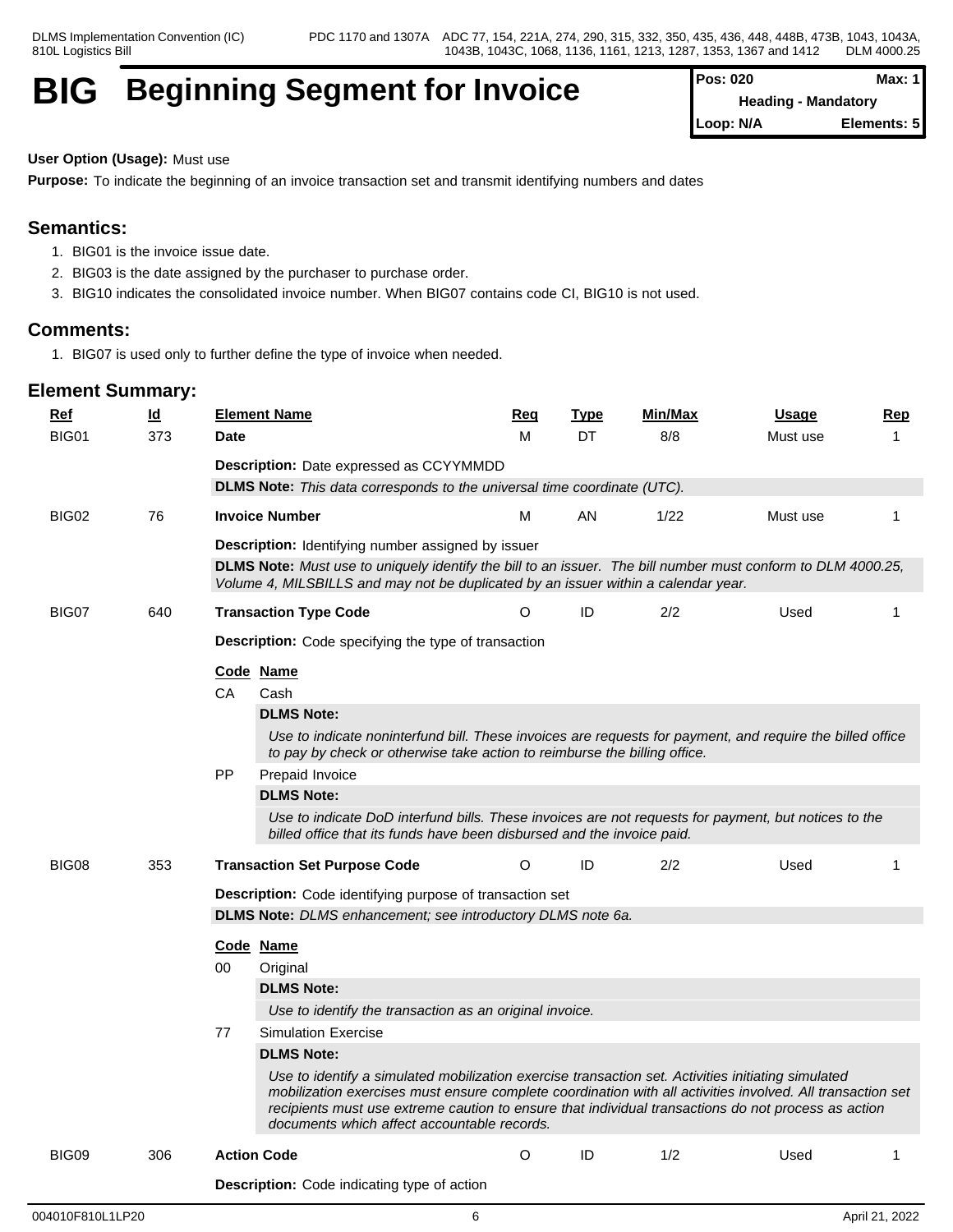| $Ref$ | $\underline{\mathsf{Id}}$ | <b>Element Name</b>                                                                                                                                   | <u>Req</u> | Type | Min/Max | <u>Usage</u> | <u>Rep</u> |
|-------|---------------------------|-------------------------------------------------------------------------------------------------------------------------------------------------------|------------|------|---------|--------------|------------|
|       |                           | Code Name                                                                                                                                             |            |      |         |              |            |
|       |                           | Reissue                                                                                                                                               |            |      |         |              |            |
|       |                           | <b>DLMS Note:</b>                                                                                                                                     |            |      |         |              |            |
|       |                           | Use to identify a transaction as a re-submission of an original invoice. If appropriate, the re-submitted<br>invoice may be processed as an original. |            |      |         |              |            |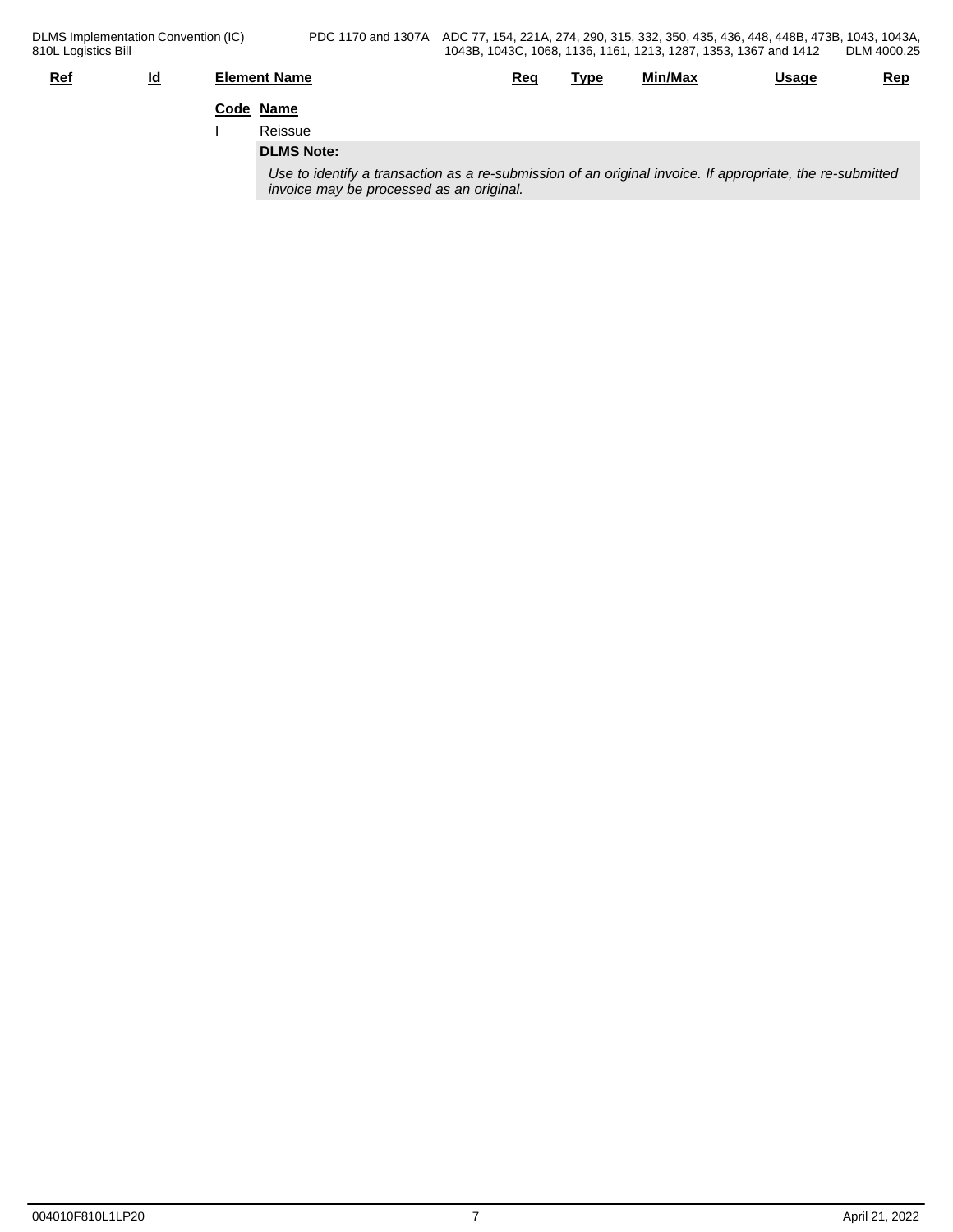# **NTE Note/Special Instruction**  $\begin{bmatrix} P\circ \cdot \cdot \cdot \cdot P\circ \cdot \cdot \cdot P\circ \cdot \cdot \cdot P\circ \cdot \cdot \cdot P\circ \cdot \cdot \cdot P\circ \cdot \cdot \cdot P\circ \cdot \cdot \cdot P\circ \cdot \cdot \cdot P\circ \cdot \cdot \cdot P\circ \cdot \cdot \cdot P\circ \cdot \cdot \cdot P\circ \cdot \cdot \cdot P\circ \cdot \cdot \cdot P\circ \cdot \cdot \cdot P\circ \cdot \cdot \cdot P\circ \cdot \cdot \cdot P\circ \cdot \cdot \cdot P\circ \cdot \cdot \cdot P\circ \cdot \cdot \cdot P\circ \cdot \cdot \cdot$

| <b>Pos: 030</b>           | Max: 100    |  |
|---------------------------|-------------|--|
| <b>Heading - Optional</b> |             |  |
| Loop: N/A                 | Elements: 2 |  |

#### **User Option (Usage):** Used

**Purpose:** To transmit information in a free-form format, if necessary, for comment or special instruction

## **Comments:**

1. The NTE segment permits free-form information/data which, under ANSI X12 standard implementations, is not machine processable. The use of the NTE segment should therefore be avoided, if at all possible, in an automated environment.

### **DLMS Note:**

*Use only to identify exception data associated with the transaction set. Use only during extraordinary situations requiring manual intervention in the processing routine.*

### **Element Summary:**

| <u>Ref</u>        | <u>ld</u> | <b>Element Name</b>                                                                            | <u>Req</u> | <u>Type</u> | Min/Max | <b>Usage</b> | <u>Rep</u> |
|-------------------|-----------|------------------------------------------------------------------------------------------------|------------|-------------|---------|--------------|------------|
| NTE <sub>01</sub> | 363       | <b>Note Reference Code</b>                                                                     | O          | ID          | 3/3     | Used         |            |
|                   |           | <b>Description:</b> Code identifying the functional area or purpose for which the note applies |            |             |         |              |            |
|                   |           | Code Name<br>OTH<br>Other Instructions                                                         |            |             |         |              |            |
| NTE <sub>02</sub> | 352       | <b>Description</b>                                                                             | M          | AN          | 1/80    | Must use     |            |
|                   |           | Description: A free-form description to clarify the related data elements and their content    |            |             |         |              |            |

004010F810L1LP20 8 April 21, 2022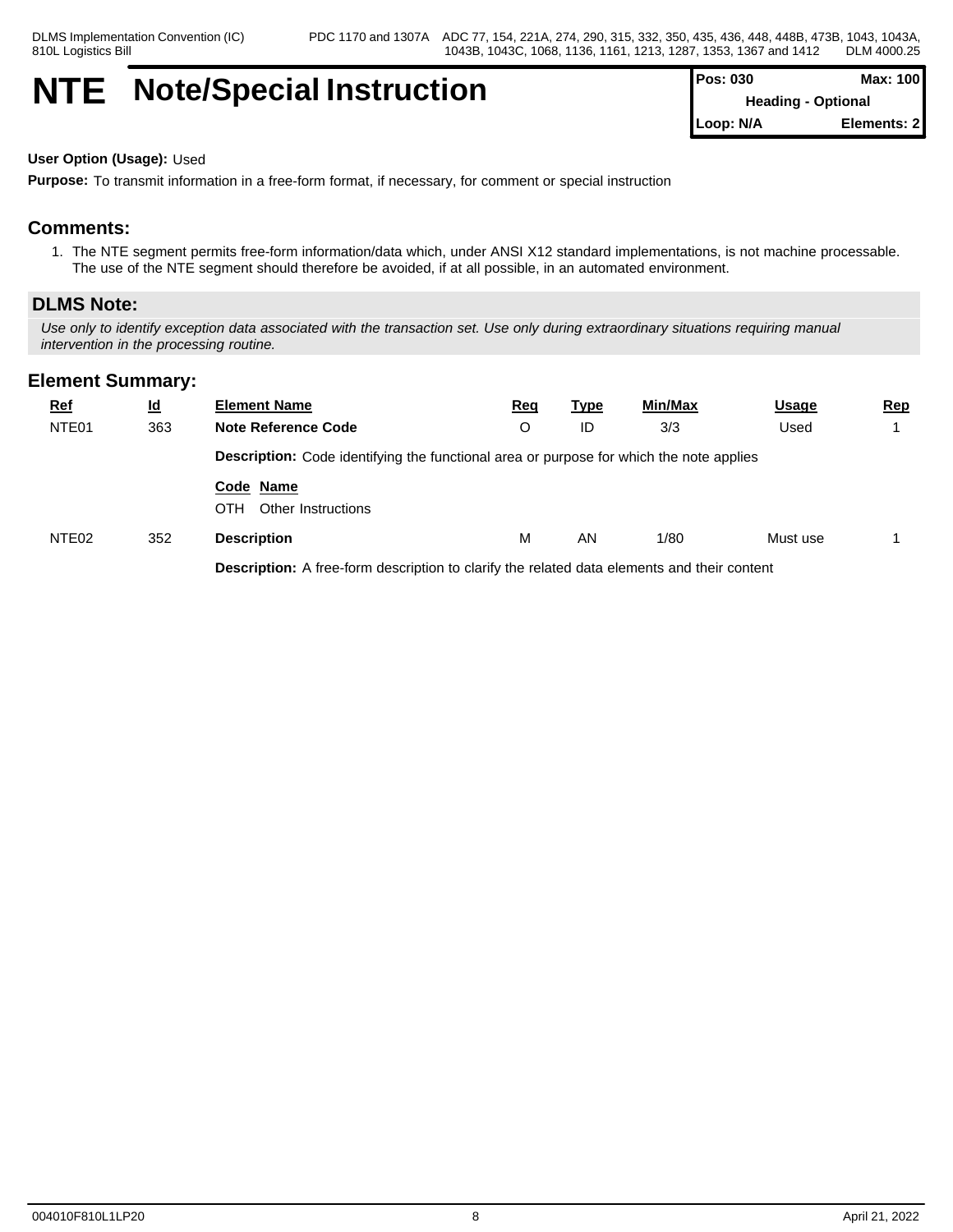## **PER Administrative Communications Contact**

| Pos: 060  | Max: 3                    |
|-----------|---------------------------|
|           | <b>Heading - Optional</b> |
| Loop: N/A | Elements: 8               |

#### **User Option (Usage):** Used

**Purpose:** To identify a person or office to whom administrative communications should be directed

### **Syntax Rules:**

- 1. P0304 If either PER03 or PER04 is present, then the other is required.
- 2. P0506 If either PER05 or PER06 is present, then the other is required.
- 3. P0708 If either PER07 or PER08 is present, then the other is required.

### **DLMS Note:**

*1. Use is recommended for noninterfund bills to identify the person in the invoicing activity, the bill-to party or other party to contact for further information on the invoice or one of its billing lines. Use for interfund bills only under exceptional circumstances when requiring direct communication with the party originating the transaction set.*

*2. Use multiple repetitions to identify a point of contact (POC) and multiple communication numbers. When using multiple repetitions to identify different communication numbers for a single POC, repeat the name cited in PER02.*

| <b>Ref</b>        | $\underline{\mathsf{Id}}$ |             | <b>Element Name</b>                                                                                                                                                                                                                                                              | <b>Req</b> | <b>Type</b> | Min/Max | <b>Usage</b> | <b>Rep</b> |  |  |  |
|-------------------|---------------------------|-------------|----------------------------------------------------------------------------------------------------------------------------------------------------------------------------------------------------------------------------------------------------------------------------------|------------|-------------|---------|--------------|------------|--|--|--|
| PER <sub>01</sub> | 366                       |             | <b>Contact Function Code</b>                                                                                                                                                                                                                                                     | M          | ID          | 2/2     | Must use     |            |  |  |  |
|                   |                           |             | Description: Code identifying the major duty or responsibility of the person or group named                                                                                                                                                                                      |            |             |         |              |            |  |  |  |
|                   |                           |             | Code Name                                                                                                                                                                                                                                                                        |            |             |         |              |            |  |  |  |
|                   |                           | IC          | <b>Information Contact</b>                                                                                                                                                                                                                                                       |            |             |         |              |            |  |  |  |
|                   |                           |             | <b>DLMS Note:</b>                                                                                                                                                                                                                                                                |            |             |         |              |            |  |  |  |
|                   |                           |             | DLMS enhancement; see introductory DLMS note 6a.                                                                                                                                                                                                                                 |            |             |         |              |            |  |  |  |
| PER <sub>02</sub> | 93                        | <b>Name</b> |                                                                                                                                                                                                                                                                                  | $\circ$    | AN          | 1/60    | Used         |            |  |  |  |
|                   |                           |             | Description: Free-form name                                                                                                                                                                                                                                                      |            |             |         |              |            |  |  |  |
|                   |                           |             | DLMS Note: Provide the last name, first name, middle initial, and rate/rank/title, as required, of the individual<br>named as POC. Include blank spaces between name components and periods after initials. Do not include NMN<br>or NMI when a middle initial is not available. |            |             |         |              |            |  |  |  |
| PER03             | 365                       |             | <b>Communication Number Qualifier</b>                                                                                                                                                                                                                                            | X          | ID          | 2/2     | Used         |            |  |  |  |
|                   |                           |             | <b>Description:</b> Code identifying the type of communication number                                                                                                                                                                                                            |            |             |         |              |            |  |  |  |
|                   |                           |             | DLMS Note: 1. Use to identify the preferred method of communication in the first repetition. Use PER05/6 and<br>PER07/8 to identify additional communication numbers. Use additional repetitions of the PER segment to identify<br>more than three numbers.                      |            |             |         |              |            |  |  |  |
|                   |                           |             | 2. Do not include blank spaces, dashes, or parentheses between numbers.                                                                                                                                                                                                          |            |             |         |              |            |  |  |  |
|                   |                           |             | 3. DLMS enhancement; see introductory DLMS note 6a.                                                                                                                                                                                                                              |            |             |         |              |            |  |  |  |
|                   |                           |             | Code Name                                                                                                                                                                                                                                                                        |            |             |         |              |            |  |  |  |
|                   |                           | AU.         | <b>Defense Switched Network</b>                                                                                                                                                                                                                                                  |            |             |         |              |            |  |  |  |
|                   |                           |             | <b>DLMS Note:</b>                                                                                                                                                                                                                                                                |            |             |         |              |            |  |  |  |
|                   |                           |             | Use to identify the DSN telephone number.                                                                                                                                                                                                                                        |            |             |         |              |            |  |  |  |
|                   |                           | <b>EM</b>   | <b>Electronic Mail</b>                                                                                                                                                                                                                                                           |            |             |         |              |            |  |  |  |
|                   |                           | FX.         | Facsimile                                                                                                                                                                                                                                                                        |            |             |         |              |            |  |  |  |
|                   |                           |             | <b>DLMS Note:</b>                                                                                                                                                                                                                                                                |            |             |         |              |            |  |  |  |
|                   |                           |             | Use to identify the facsimile (FAX) telephone number.                                                                                                                                                                                                                            |            |             |         |              |            |  |  |  |
|                   |                           | IT          | International Telephone                                                                                                                                                                                                                                                          |            |             |         |              |            |  |  |  |
|                   |                           |             | <b>DLMS Note:</b>                                                                                                                                                                                                                                                                |            |             |         |              |            |  |  |  |
|                   |                           |             | Include country and city code.                                                                                                                                                                                                                                                   |            |             |         |              |            |  |  |  |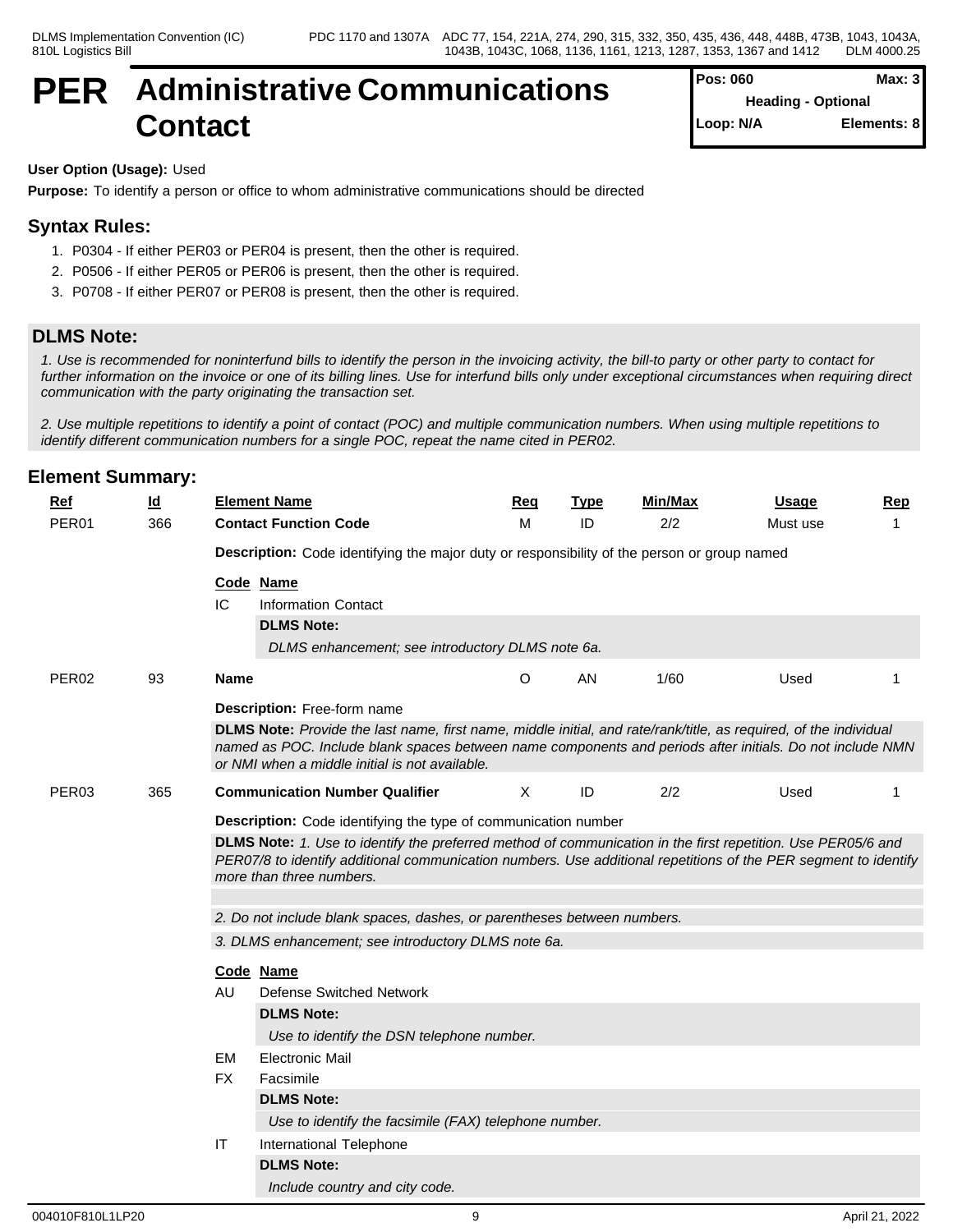|                   |     | <b>TE</b>                                                                                                                                                                                              | Code Name<br>Telephone                                                                                                             |   |    |      |      |                |  |
|-------------------|-----|--------------------------------------------------------------------------------------------------------------------------------------------------------------------------------------------------------|------------------------------------------------------------------------------------------------------------------------------------|---|----|------|------|----------------|--|
|                   |     |                                                                                                                                                                                                        | <b>DLMS Note:</b>                                                                                                                  |   |    |      |      |                |  |
|                   |     |                                                                                                                                                                                                        | Use to identify the commercial telephone number. Include the area code and number.                                                 |   |    |      |      |                |  |
|                   |     | TL<br><b>TX</b>                                                                                                                                                                                        | Telex<br><b>TWX</b>                                                                                                                |   |    |      |      |                |  |
| PER <sub>04</sub> | 364 |                                                                                                                                                                                                        | <b>Communication Number</b>                                                                                                        | X | AN | 1/80 | Used | -1             |  |
|                   |     |                                                                                                                                                                                                        | Description: Complete communications number including country or area code when applicable                                         |   |    |      |      |                |  |
| PER <sub>05</sub> | 365 |                                                                                                                                                                                                        | <b>Communication Number Qualifier</b>                                                                                              | X | ID | 2/2  | Used | -1             |  |
|                   |     |                                                                                                                                                                                                        | Description: Code identifying the type of communication number                                                                     |   |    |      |      |                |  |
|                   |     |                                                                                                                                                                                                        | DLMS Note: 1. Use to identify an alternate, or secondary, communications number which can be used to<br>contact the specified POC. |   |    |      |      |                |  |
|                   |     |                                                                                                                                                                                                        | 2. Do not include blank spaces or dashes between numbers.                                                                          |   |    |      |      |                |  |
|                   |     |                                                                                                                                                                                                        | Code Name                                                                                                                          |   |    |      |      |                |  |
|                   |     | AU                                                                                                                                                                                                     | <b>Defense Switched Network</b>                                                                                                    |   |    |      |      |                |  |
|                   |     |                                                                                                                                                                                                        | <b>DLMS Note:</b>                                                                                                                  |   |    |      |      |                |  |
|                   |     |                                                                                                                                                                                                        | Use to identify the DSN telephone number.                                                                                          |   |    |      |      |                |  |
|                   |     | EM                                                                                                                                                                                                     | <b>Electronic Mail</b>                                                                                                             |   |    |      |      |                |  |
|                   |     | EX                                                                                                                                                                                                     | <b>Telephone Extension</b><br><b>DLMS Note:</b>                                                                                    |   |    |      |      |                |  |
|                   |     |                                                                                                                                                                                                        | Use in conjunction with code AU, IT, or TE to identify the telephone extension.                                                    |   |    |      |      |                |  |
|                   |     | <b>FX</b>                                                                                                                                                                                              | Facsimile                                                                                                                          |   |    |      |      |                |  |
|                   |     |                                                                                                                                                                                                        | <b>DLMS Note:</b>                                                                                                                  |   |    |      |      |                |  |
|                   |     |                                                                                                                                                                                                        | Use to identify the facsimile (FAX) telephone number.                                                                              |   |    |      |      |                |  |
|                   |     | IT                                                                                                                                                                                                     | International Telephone                                                                                                            |   |    |      |      |                |  |
|                   |     |                                                                                                                                                                                                        | <b>DLMS Note:</b>                                                                                                                  |   |    |      |      |                |  |
|                   |     |                                                                                                                                                                                                        | Include country and city code.                                                                                                     |   |    |      |      |                |  |
|                   |     | TE                                                                                                                                                                                                     | Telephone                                                                                                                          |   |    |      |      |                |  |
|                   |     |                                                                                                                                                                                                        | <b>DLMS Note:</b>                                                                                                                  |   |    |      |      |                |  |
|                   |     |                                                                                                                                                                                                        | Use to identify the commercial telephone number. Include the area code and number.                                                 |   |    |      |      |                |  |
|                   |     | TL<br><b>TX</b>                                                                                                                                                                                        | Telex<br><b>TWX</b>                                                                                                                |   |    |      |      |                |  |
| PER <sub>06</sub> |     |                                                                                                                                                                                                        | <b>Communication Number</b>                                                                                                        | X | AN | 1/80 | Used | $\overline{1}$ |  |
|                   | 364 |                                                                                                                                                                                                        |                                                                                                                                    |   |    |      |      |                |  |
|                   |     |                                                                                                                                                                                                        | Description: Complete communications number including country or area code when applicable                                         |   |    |      |      |                |  |
| PER07             | 365 |                                                                                                                                                                                                        | <b>Communication Number Qualifier</b>                                                                                              | X | ID | 2/2  | Used | -1             |  |
|                   |     | Description: Code identifying the type of communication number<br>DLMS Note: 1. Use to identify an alternate, or secondary method of communications which can be used to<br>contact the specified POC. |                                                                                                                                    |   |    |      |      |                |  |
|                   |     |                                                                                                                                                                                                        | 2. Do not include blank spaces or dashes between numbers.                                                                          |   |    |      |      |                |  |
|                   |     |                                                                                                                                                                                                        | Code Name                                                                                                                          |   |    |      |      |                |  |
|                   |     | AU                                                                                                                                                                                                     | <b>Defense Switched Network</b>                                                                                                    |   |    |      |      |                |  |
|                   |     |                                                                                                                                                                                                        | <b>DLMS Note:</b>                                                                                                                  |   |    |      |      |                |  |
|                   |     |                                                                                                                                                                                                        | Use to identify the DSN telephone number.                                                                                          |   |    |      |      |                |  |
|                   |     | EM                                                                                                                                                                                                     | <b>Electronic Mail</b>                                                                                                             |   |    |      |      |                |  |
|                   |     | EX                                                                                                                                                                                                     | <b>Telephone Extension</b><br><b>DLMS Note:</b>                                                                                    |   |    |      |      |                |  |
|                   |     |                                                                                                                                                                                                        | Use in conjunction with code AU, IT, or TE to identify the telephone extension.                                                    |   |    |      |      |                |  |
|                   |     |                                                                                                                                                                                                        |                                                                                                                                    |   |    |      |      |                |  |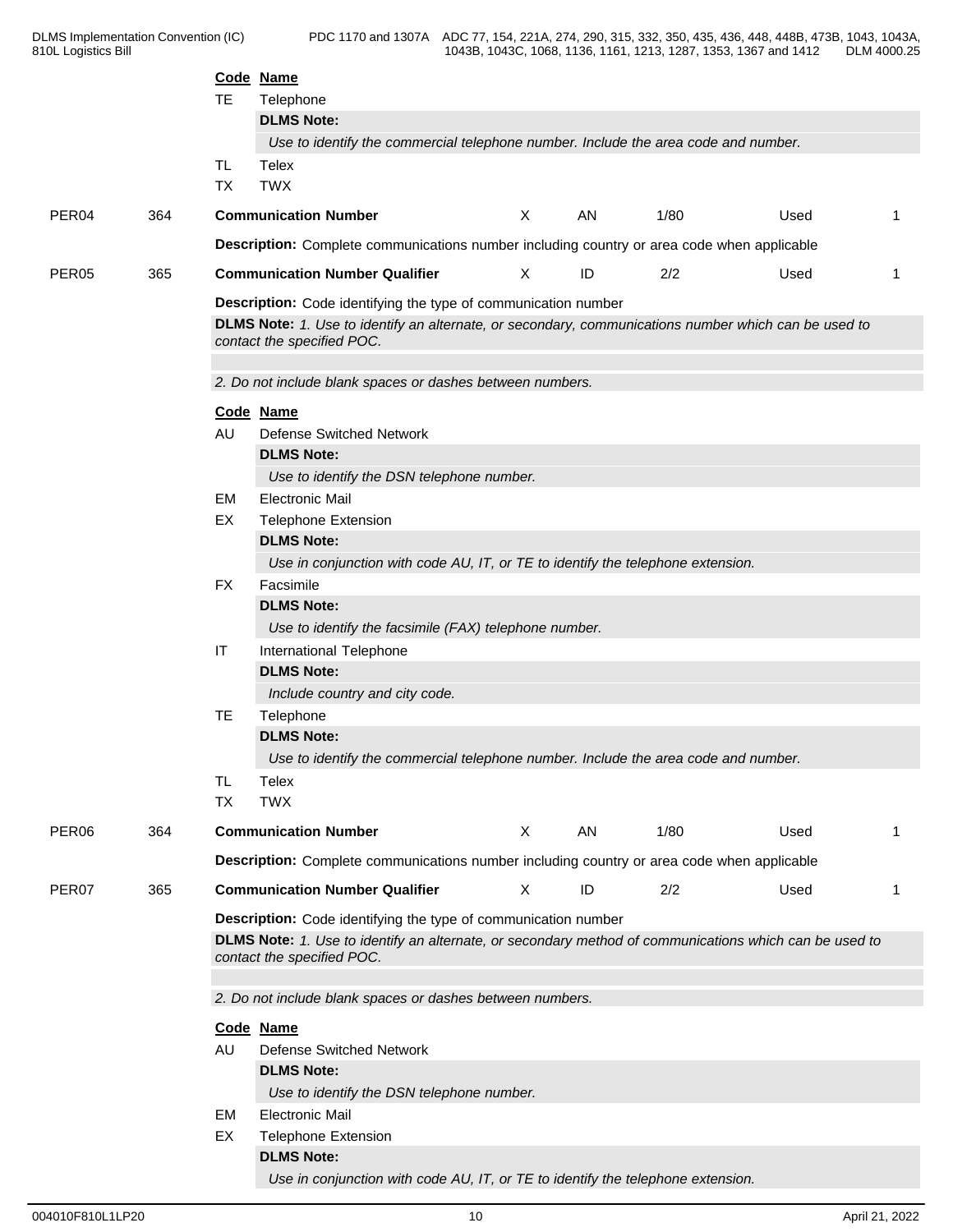|              |           | Code Name                                                                                         |   |    |      |      |  |
|--------------|-----------|---------------------------------------------------------------------------------------------------|---|----|------|------|--|
|              | <b>FX</b> | Facsimile                                                                                         |   |    |      |      |  |
|              |           | <b>DLMS Note:</b>                                                                                 |   |    |      |      |  |
|              |           | Use to identify the facsimile (FAX) telephone number.                                             |   |    |      |      |  |
|              | IT        | International Telephone                                                                           |   |    |      |      |  |
|              |           | <b>DLMS Note:</b>                                                                                 |   |    |      |      |  |
|              |           | Include country and city code.                                                                    |   |    |      |      |  |
|              | TE.       | Telephone                                                                                         |   |    |      |      |  |
|              |           | <b>DLMS Note:</b>                                                                                 |   |    |      |      |  |
|              |           | Use to identify the commercial telephone number. Include the area code and number.                |   |    |      |      |  |
|              | <b>TL</b> | Telex                                                                                             |   |    |      |      |  |
|              | ТX        | <b>TWX</b>                                                                                        |   |    |      |      |  |
| PER08<br>364 |           | <b>Communication Number</b>                                                                       | X | AN | 1/80 | Used |  |
|              |           | <b>Description:</b> Complete communications number including country or area code when applicable |   |    |      |      |  |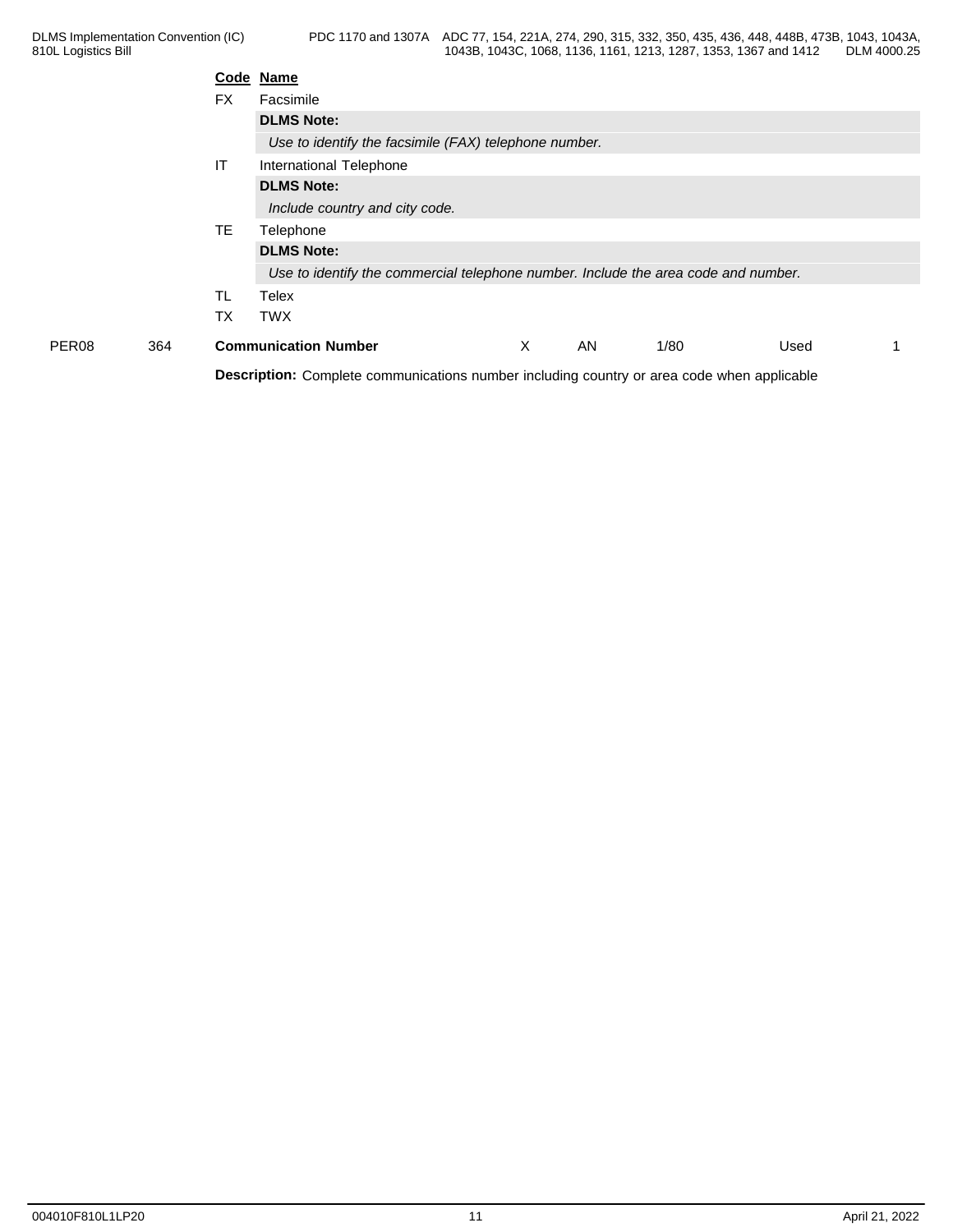| <b>N1</b> |             | <b>Pos: 070</b>           | <b>Max: 1</b> |  |
|-----------|-------------|---------------------------|---------------|--|
|           | <b>Name</b> | <b>Heading - Optional</b> |               |  |
|           |             | Loop: N1                  | Elements: 5   |  |

**User Option (Usage):** Used

**Purpose:** To identify a party by type of organization, name, and code

## **Syntax Rules:**

- 1. R0203 At least one of N102 or N103 is required.
- 2. P0304 If either N103 or N104 is present, then the other is required.

## **Comments:**

- 1. This segment, used alone, provides the most efficient method of providing organizational identification. To obtain this efficiency the "ID Code" (N104) must provide a key to the table maintained by the transaction processing party.
- 2. N105 and N106 further define the type of entity in N101.

## **DLMS Note:**

*Must use this 1/N1/070 loop to identify the issuer of the invoice and the bill-to party.*

| <b>Element Summary:</b> |           |                |                                                                                                                                                                                                                                                                                                                           |            |             |         |              |            |
|-------------------------|-----------|----------------|---------------------------------------------------------------------------------------------------------------------------------------------------------------------------------------------------------------------------------------------------------------------------------------------------------------------------|------------|-------------|---------|--------------|------------|
| <u>Ref</u>              | <u>ld</u> |                | <b>Element Name</b>                                                                                                                                                                                                                                                                                                       | <u>Req</u> | <u>Type</u> | Min/Max | <u>Usage</u> | <b>Rep</b> |
| N <sub>101</sub>        | 98        |                | <b>Entity Identifier Code</b>                                                                                                                                                                                                                                                                                             | м          | ID          | 2/3     | Must use     | 1          |
|                         |           |                | Description: Code identifying an organizational entity, a physical location, property or an individual                                                                                                                                                                                                                    |            |             |         |              |            |
|                         |           |                | <b>DLMS Note:</b> The following codes are authorized.                                                                                                                                                                                                                                                                     |            |             |         |              |            |
|                         |           |                | Code Name                                                                                                                                                                                                                                                                                                                 |            |             |         |              |            |
|                         |           | ВT             | <b>Bill-to-Party</b>                                                                                                                                                                                                                                                                                                      |            |             |         |              |            |
|                         |           |                | <b>DLMS Note:</b>                                                                                                                                                                                                                                                                                                         |            |             |         |              |            |
|                         |           |                | Must use to identify the billed office.                                                                                                                                                                                                                                                                                   |            |             |         |              |            |
|                         |           | Ш              | Issuer of Invoice                                                                                                                                                                                                                                                                                                         |            |             |         |              |            |
|                         |           |                | <b>DLMS Note:</b>                                                                                                                                                                                                                                                                                                         |            |             |         |              |            |
|                         |           |                | 1. Must use to identify the billing office.                                                                                                                                                                                                                                                                               |            |             |         |              |            |
|                         |           |                | 2. Use for SFIS compliant systems to identify the billing party's BPN. BPN may only be used when the<br>corresponding DoDAAC is also provided. This will require a second iteration of the N1 loop with the<br>same qualifier. This second iteration is an authorized DLMS enhancement; see introductory DLMS note<br>6e. |            |             |         |              |            |
|                         |           | <b>PK</b>      | Party to Receive Copy                                                                                                                                                                                                                                                                                                     |            |             |         |              |            |
|                         |           |                | <b>DLMS Note:</b>                                                                                                                                                                                                                                                                                                         |            |             |         |              |            |
|                         |           |                | 1. Use to identify the recipient of information or duplicate copies                                                                                                                                                                                                                                                       |            |             |         |              |            |
|                         |           |                | 2. DLMS enhancement; see introductory DLMS note 6a.                                                                                                                                                                                                                                                                       |            |             |         |              |            |
|                         |           | R <sub>l</sub> | Remit To                                                                                                                                                                                                                                                                                                                  |            |             |         |              |            |
|                         |           |                | <b>DLMS Note:</b>                                                                                                                                                                                                                                                                                                         |            |             |         |              |            |
|                         |           |                | 1. Use to identify the party or address to receive remittance when the party or address is not the same<br>as the issuer of the invoice.                                                                                                                                                                                  |            |             |         |              |            |
|                         |           |                | 2. DLMS enhancement; see introductory DLMS note 6a.                                                                                                                                                                                                                                                                       |            |             |         |              |            |
| N <sub>102</sub>        | 93        | <b>Name</b>    |                                                                                                                                                                                                                                                                                                                           | Χ          | AN          | 1/60    | Used         | 1          |
|                         |           |                | Description: Free-form name                                                                                                                                                                                                                                                                                               |            |             |         |              |            |
|                         |           | and N104.      | DLMS Note: Use only to indicate the clear text name of the remit-to address and only when the remit-to address<br>has not been assigned an identification code (DoDAAC, DUNS, or DUNS + 4). When using, do not use N103                                                                                                   |            |             |         |              |            |
| N <sub>103</sub>        | 66        |                | <b>Identification Code Qualifier</b>                                                                                                                                                                                                                                                                                      | X          | ID          | 1/2     | Used         | 1          |
|                         |           |                | <b>Description:</b> Code designating the system/method of code structure used for Identification Code (67)                                                                                                                                                                                                                |            |             |         |              |            |
|                         |           |                |                                                                                                                                                                                                                                                                                                                           |            |             |         |              |            |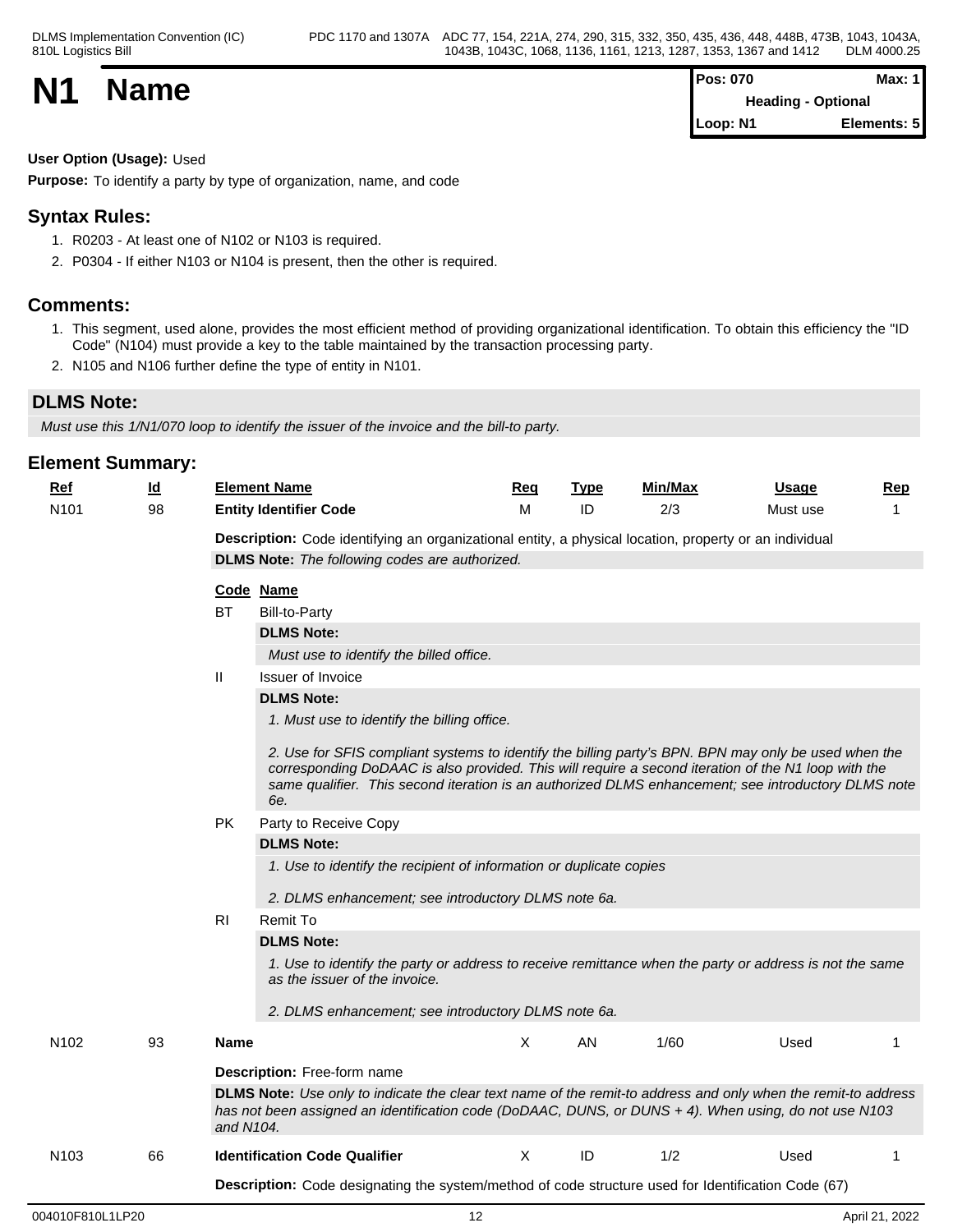| Ref              | $\overline{\mathsf{Id}}$ |           | <b>Element Name</b>                                                                                                          | Req     | <b>Type</b> | <b>Min/Max</b> | <b>Usage</b> | Rep |
|------------------|--------------------------|-----------|------------------------------------------------------------------------------------------------------------------------------|---------|-------------|----------------|--------------|-----|
|                  |                          |           | Code Name                                                                                                                    |         |             |                |              |     |
|                  |                          | 10        | Department of Defense Activity Address Code (DODAAC)                                                                         |         |             |                |              |     |
|                  |                          | 50        | <b>Business License Number</b>                                                                                               |         |             |                |              |     |
|                  |                          |           | <b>DLMS Note:</b>                                                                                                            |         |             |                |              |     |
|                  |                          |           | 1. Use for SFIS to map to SFIS Data element "Business Partner Number TP3". Enter the buyer's BPN<br>in N104.                 |         |             |                |              |     |
|                  |                          |           | 2. Authorized DLMS enhancement; see introductory DLMS note 6e.                                                               |         |             |                |              |     |
|                  |                          | M4        | Department of Defense Routing Identifier Code (RIC)                                                                          |         |             |                |              |     |
|                  |                          | <b>UE</b> | Unique Entity Identifier                                                                                                     |         |             |                |              |     |
|                  |                          |           | <b>DLMS Note:</b>                                                                                                            |         |             |                |              |     |
|                  |                          |           | A data maintenance action was approved in version 8020. The approved code/name is "UE Unique<br>Entity Identifier ".         |         |             |                |              |     |
| N <sub>104</sub> | 67                       |           | <b>Identification Code</b>                                                                                                   | X       | <b>AN</b>   | 2/80           | Used         |     |
|                  |                          |           | <b>Description:</b> Code identifying a party or other code                                                                   |         |             |                |              |     |
| N <sub>106</sub> | 98                       |           | <b>Entity Identifier Code</b>                                                                                                | $\circ$ | ID          | 2/3            | Used         |     |
|                  |                          |           | Description: Code identifying an organizational entity, a physical location, property or an individual                       |         |             |                |              |     |
|                  |                          |           | Code Name                                                                                                                    |         |             |                |              |     |
|                  |                          | <b>FR</b> | Message From                                                                                                                 |         |             |                |              |     |
|                  |                          |           | <b>DLMS Note:</b>                                                                                                            |         |             |                |              |     |
|                  |                          |           | Use in conjunction with 1/N101/070 code II to indicate the organization cited in N104 is originating the<br>transaction set. |         |             |                |              |     |
|                  |                          | TO        | Message To                                                                                                                   |         |             |                |              |     |
|                  |                          |           | <b>DLMS Note:</b>                                                                                                            |         |             |                |              |     |
|                  |                          |           | Use in conjunction with 1/N101/070 code BT to indicate the organization cited in N104 is receiving the<br>transaction set.   |         |             |                |              |     |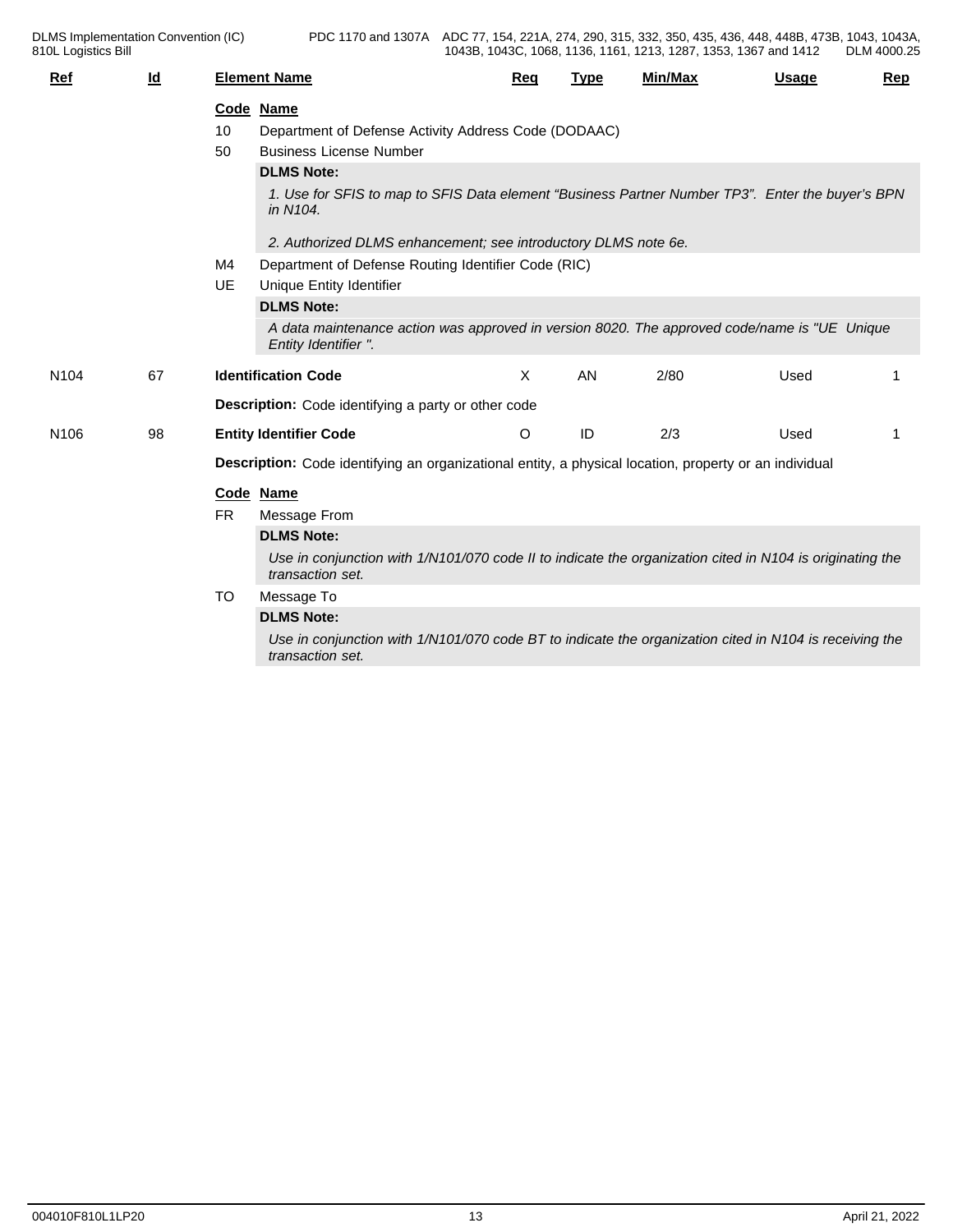## **REF** Reference Identification  $\vert^{P^o}$

| Pos: 110 | <b>Max: 12</b>            |
|----------|---------------------------|
|          | <b>Heading - Optional</b> |
| Loop: N1 | Elements: 2               |

**User Option (Usage):** Used

**Purpose:** To specify identifying information

## **Syntax Rules:**

1. R0203 - At least one of REF02 or REF03 is required.

## **Semantics:**

1. REF04 contains data relating to the value cited in REF02.

## **DLMS Note:**

*Optional element used with 1/N103/070 UE Unique Entity Identifier to identify System for Award Management (SAM) records with an alternative Electronic Funds Transfer (EFT) account.*

| $Ref$ | <u>ld</u> | <b>Element Name</b>                                                                                                                                | <u>Req</u> | <u>Type</u> | Min/Max | <u>Usage</u> | <u>Rep</u> |  |  |  |
|-------|-----------|----------------------------------------------------------------------------------------------------------------------------------------------------|------------|-------------|---------|--------------|------------|--|--|--|
| REF01 | 128       | <b>Reference Identification Qualifier</b>                                                                                                          | М          | ID          | 2/3     | Must use     |            |  |  |  |
|       |           | <b>Description:</b> Code qualifying the Reference Identification                                                                                   |            |             |         |              |            |  |  |  |
|       |           | <b>DLMS Note:</b> The following codes are authorized.                                                                                              |            |             |         |              |            |  |  |  |
|       |           | Code Name                                                                                                                                          |            |             |         |              |            |  |  |  |
|       |           | EF.<br>Electronic Funds Transfer ID Number                                                                                                         |            |             |         |              |            |  |  |  |
|       |           | <b>DLMS Note:</b>                                                                                                                                  |            |             |         |              |            |  |  |  |
|       |           | Use only when 1/N103/070 is UE Unique Entity Identifier, to provide an alternate EFT account in<br>REF02.                                          |            |             |         |              |            |  |  |  |
| REF02 | 127       | <b>Reference Identification</b>                                                                                                                    | X          | AN          | 1/30    | Used         |            |  |  |  |
|       |           | Description: Reference information as defined for a particular Transaction Set or as specified by the Reference<br><b>Identification Qualifier</b> |            |             |         |              |            |  |  |  |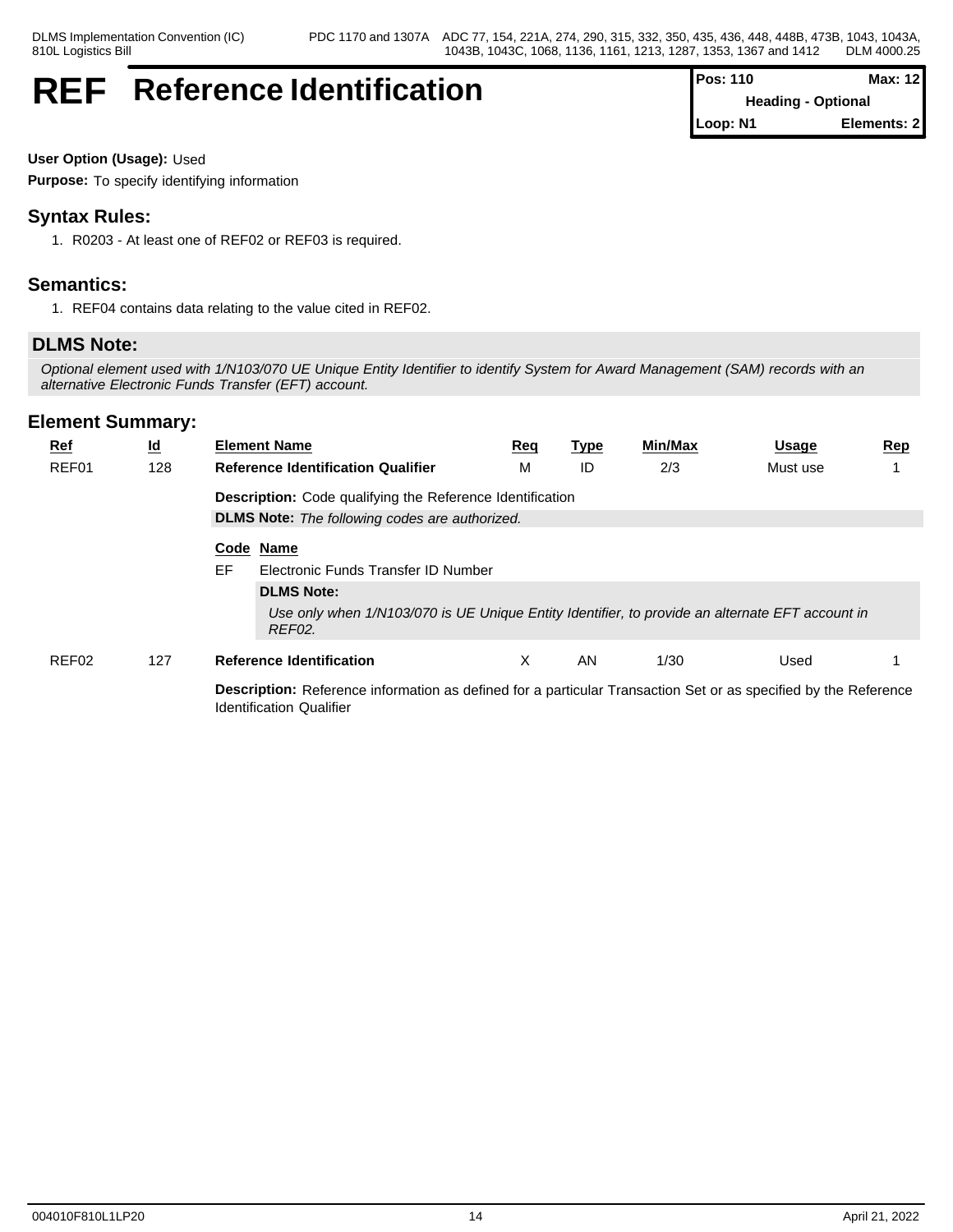## **DTM** Date/Time Reference

| Pos: 140  | Max: 10                   |
|-----------|---------------------------|
|           | <b>Heading - Optional</b> |
| Loop: N/A | Elements: 2               |

**User Option (Usage):** Used

**Purpose:** To specify pertinent dates and times

## **Syntax Rules:**

- 1. R020305 At least one of DTM02, DTM03 or DTM05 is required.
- 2. C0403 If DTM04 is present, then DTM03 is required.
- 3. P0506 If either DTM05 or DTM06 is present, then the other is required.

| <b>Ref</b><br>DTM01 | $\underline{\mathsf{Id}}$<br>374 | <b>Element Name</b><br><b>Date/Time Qualifier</b>                                               | <u>Req</u><br>M | <u>Type</u><br>ID | Min/Max<br>3/3 | <u>Usage</u><br>Must use | <u>Rep</u> |
|---------------------|----------------------------------|-------------------------------------------------------------------------------------------------|-----------------|-------------------|----------------|--------------------------|------------|
|                     |                                  | <b>Description:</b> Code specifying type of date or time, or both date and time                 |                 |                   |                |                          |            |
|                     |                                  | Code Name<br>097<br><b>Transaction Creation</b>                                                 |                 |                   |                |                          |            |
|                     |                                  | <b>DLMS Note:</b>                                                                               |                 |                   |                |                          |            |
|                     |                                  | 1. Use when BIG09 = I to identify the date the transaction was re-submitted otherwise not used. |                 |                   |                |                          |            |
|                     |                                  | 2. DLMS enhancement; see introductory DLMS note 6a.                                             |                 |                   |                |                          |            |
| DTM02               | 373                              | <b>Date</b>                                                                                     | X               | DT                | 8/8            | Used                     |            |
|                     |                                  | <b>Description:</b> Date expressed as CCYYMMDD                                                  |                 |                   |                |                          |            |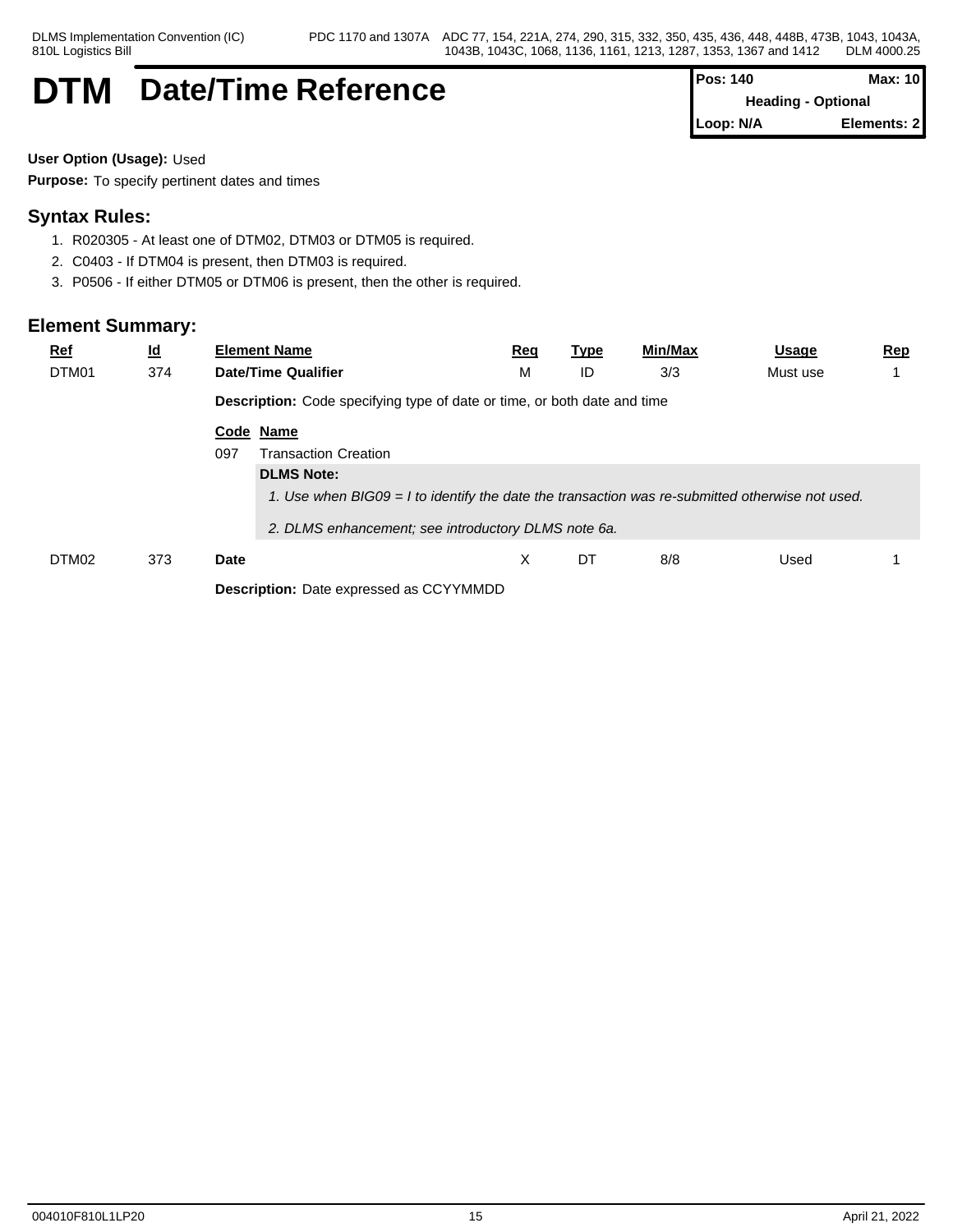## **LM** Code Source Information **Pos: 220** Max: 1

**Heading - Optional Loop: LM Elements: 1**

**User Option (Usage):** Used

**Purpose:** To transmit standard code list identification information

## **Comments:**

1. LM02 identifies the applicable industry code list source information.

## **Element Summary:**

| <u>Ref</u> | <u>ld</u> | <b>Element Name</b>          | Req | ™vp | Min/Max              | Usage    | <b>Rep</b> |
|------------|-----------|------------------------------|-----|-----|----------------------|----------|------------|
| LM01       | 559       | <b>Agency Qualifier Code</b> | .   | ID  | 0/0<br>$\frac{2}{5}$ | Must use |            |
|            |           | $\cdots$                     |     |     |                      |          |            |

**Description:** Code identifying the agency assigning the code values

**DLMS Note:** *Must use this segment loop to identify coded information maintained in department or agency documentation.*

### **Code Name**

DF Department of Defense (DoD)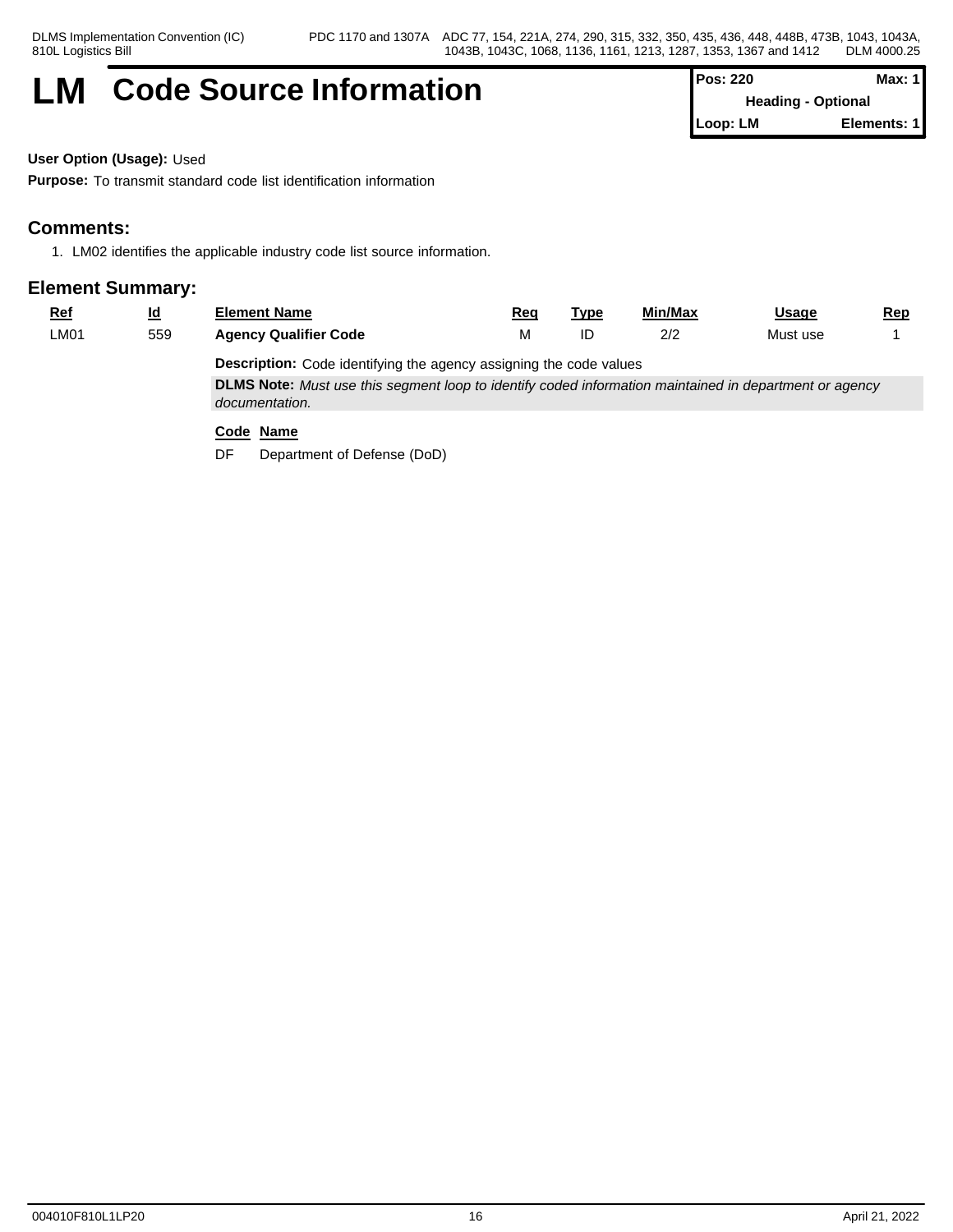

| $Pos: 230$ | Max: 100                   |  |
|------------|----------------------------|--|
|            | <b>Heading - Mandatory</b> |  |
| Loop: LM   | Elements: 2                |  |

**User Option (Usage):** Must use

**Purpose:** Code to transmit standard industry codes

## **Syntax Rules:**

1. C0102 - If LQ01 is present, then LQ02 is required.

## **DLMS Note:**

*Use to identify codes, as appropriate, consistent with management information requirements.*

| <b>Ref</b> | $\underline{\mathsf{Id}}$ | <b>Element Name</b>                                                                                                                                                                                           | Req     | <b>Type</b> | <b>Min/Max</b> | Usage | Rep |  |  |  |
|------------|---------------------------|---------------------------------------------------------------------------------------------------------------------------------------------------------------------------------------------------------------|---------|-------------|----------------|-------|-----|--|--|--|
| LQ01       | 1270                      | <b>Code List Qualifier Code</b>                                                                                                                                                                               | $\circ$ | ID          | 1/3            | Used  |     |  |  |  |
|            |                           | <b>Description:</b> Code identifying a specific industry code list                                                                                                                                            |         |             |                |       |     |  |  |  |
|            |                           | DLMS Note: The following codes are authorized. Except for 0, each qualifier code may be used once in the                                                                                                      |         |             |                |       |     |  |  |  |
|            |                           | transaction. Additional document identification codes will be required in the detail section.                                                                                                                 |         |             |                |       |     |  |  |  |
|            |                           | Code Name                                                                                                                                                                                                     |         |             |                |       |     |  |  |  |
|            |                           | Document Identification Code<br>$\Omega$                                                                                                                                                                      |         |             |                |       |     |  |  |  |
|            |                           | <b>DLMS Note:</b>                                                                                                                                                                                             |         |             |                |       |     |  |  |  |
|            |                           | May be FS1, FS2, GS1 or GS2 only.                                                                                                                                                                             |         |             |                |       |     |  |  |  |
|            |                           | 61<br>Information Indicator Code                                                                                                                                                                              |         |             |                |       |     |  |  |  |
|            |                           | <b>DLMS Note:</b>                                                                                                                                                                                             |         |             |                |       |     |  |  |  |
|            |                           | Use to indicate the information indicator.                                                                                                                                                                    |         |             |                |       |     |  |  |  |
|            |                           | 79<br><b>Priority Designator Code</b>                                                                                                                                                                         |         |             |                |       |     |  |  |  |
|            |                           | 85<br>Country and Activity Code                                                                                                                                                                               |         |             |                |       |     |  |  |  |
|            |                           | <b>DLMS Note:</b>                                                                                                                                                                                             |         |             |                |       |     |  |  |  |
|            |                           | Use to identify the country. Pending transition to the new country code standard (refer to ADC 448B for<br>future implementation), use code values for Data element 1270, Code 85, Country and Activity Code. |         |             |                |       |     |  |  |  |
|            |                           | AJ<br><b>Utilization Code</b>                                                                                                                                                                                 |         |             |                |       |     |  |  |  |
|            |                           | <b>DLMS Note:</b>                                                                                                                                                                                             |         |             |                |       |     |  |  |  |
|            |                           | 1. Under DLSS, this is generally the eighth position of the MILSTRIP document number.                                                                                                                         |         |             |                |       |     |  |  |  |
|            |                           | 2. DLMS enhancement; see introductory DLMS note 6a.                                                                                                                                                           |         |             |                |       |     |  |  |  |
|            |                           | Fund Code<br>DG                                                                                                                                                                                               |         |             |                |       |     |  |  |  |
|            |                           | <b>DLMS Note:</b>                                                                                                                                                                                             |         |             |                |       |     |  |  |  |
|            |                           | Use to provide the fund code for the billed office as applicable to the detailed bills.                                                                                                                       |         |             |                |       |     |  |  |  |
| LQ02       | 1271                      | <b>Industry Code</b>                                                                                                                                                                                          | X       | AN          | 1/30           | Used  |     |  |  |  |
|            |                           | <b>Description:</b> Code indicating a code from a specific industry code list                                                                                                                                 |         |             |                |       |     |  |  |  |
|            |                           | DLMS Note: Only DIC FS1, FS2, GS1, or GS2 may be cited. If BIG07 is CA must be GS1 or GS2. If BIG07 is                                                                                                        |         |             |                |       |     |  |  |  |
|            |                           | PP may be FS1 or FS2.                                                                                                                                                                                         |         |             |                |       |     |  |  |  |
|            |                           |                                                                                                                                                                                                               |         |             |                |       |     |  |  |  |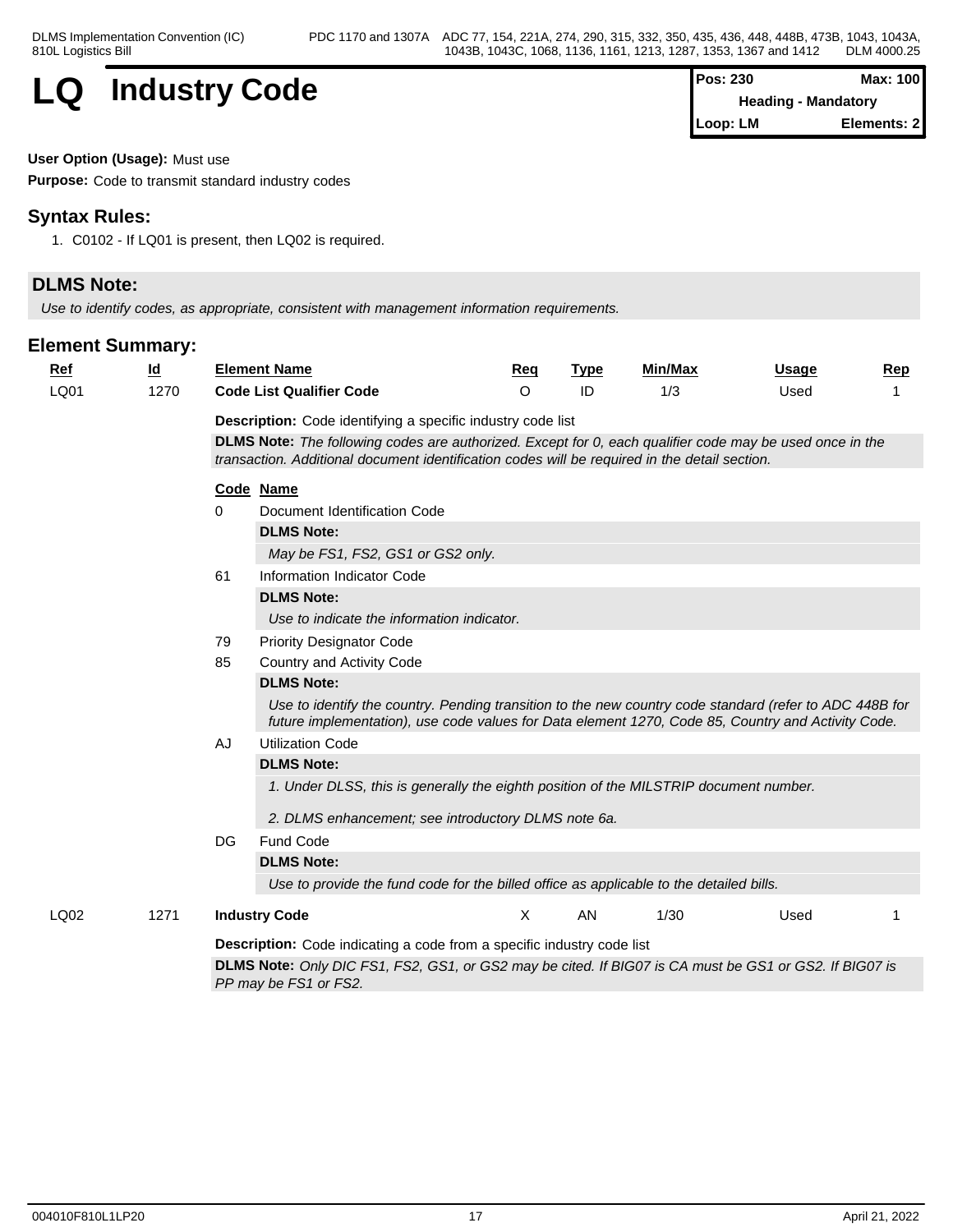## **FA1** Type of Financial Accounting Data

| Pos: 290  | Max: $1$                  |
|-----------|---------------------------|
|           | <b>Heading - Optional</b> |
| Loop: FA1 | Elements: 1               |

#### **User Option (Usage):** Used

**Purpose:** To specify the organization controlling the content of the accounting citation, and the purpose associated with the accounting citation

## **Semantics:**

- 1. FA101 Identifies the organization controlling the assignment of financial accounting information.
- 2. FA102 Identifies the purpose of the accounting allowance or charge information.

### **Element Summary:**

| <u>Ret</u> | <u>ld</u> | --<br><b>Element Name</b>    | Req | ™vp | Min/Max | <u>Usage</u> | Rep<br>$-$ |
|------------|-----------|------------------------------|-----|-----|---------|--------------|------------|
| FA101      | 559       | <b>Agency Qualifier Code</b> | .   | ᄔ   | $\sim$  | Must use     |            |

**Description:** Code identifying the agency assigning the code values

**DLMS Note:** *This data element is required for X12 syntax. Select the code that corresponds to the organization that is responsible for the assignment of the DoDAAC used to construct the controlling document number for the transaction.*

#### **Code Name**

DF Department of Defense (DoD)

#### **DLMS Note:**

*Use to indicate that the Component is a Department of Defense agency, including Defense Logistics Agency. Refer to ADC 1043*

DN Department of the Navy

### **DLMS Note:**

*Includes the United States Marine Corps.*

- DY Department of Air Force
- DZ Department of Army
- FG Federal Government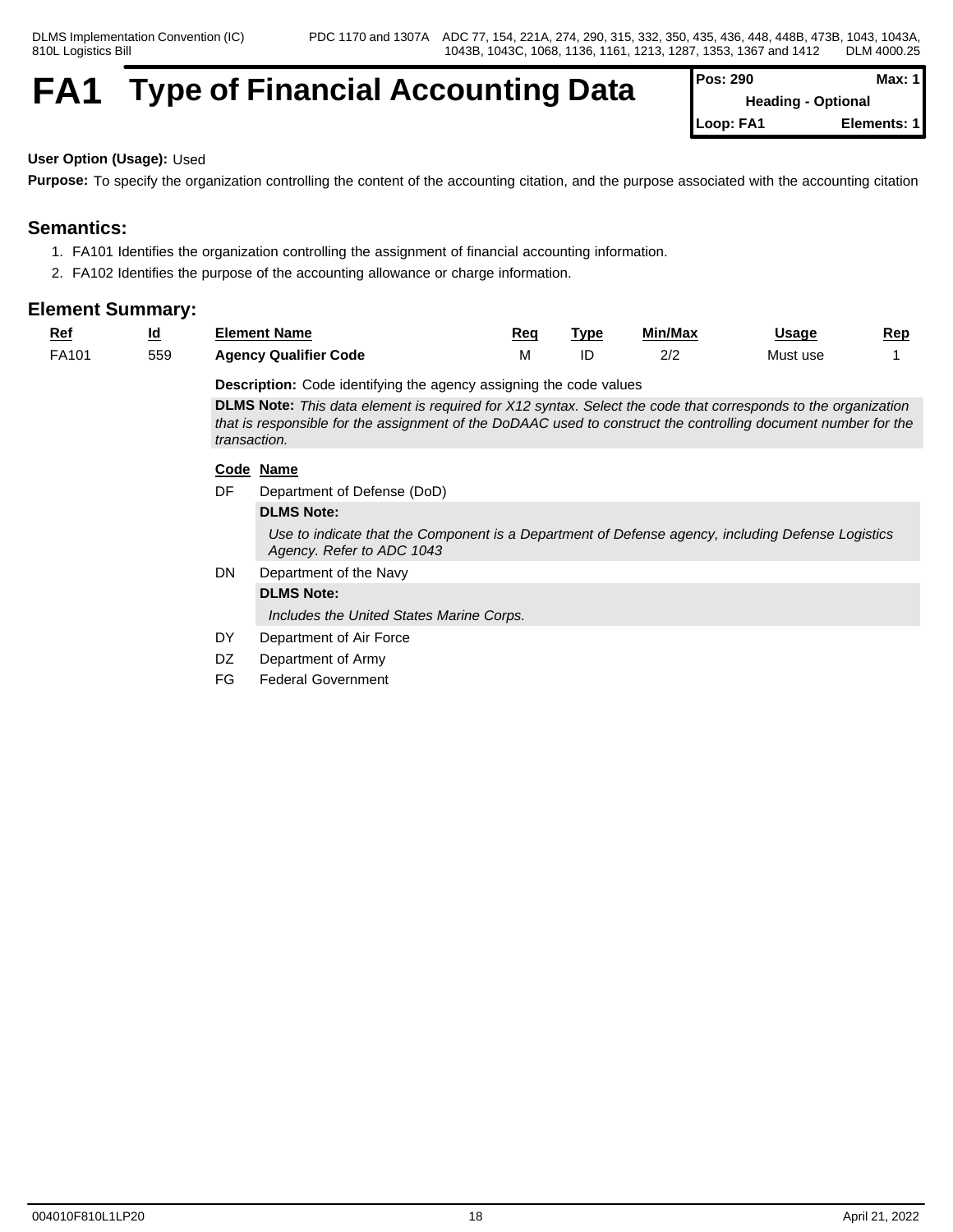## **FA2** Accounting Data  $\left[\begin{array}{cc} \text{Pos: } 300 & \text{Max: } >1 \\ \text{Heading - Mandatory} & \text{Mean} \end{array}\right]$

**Heading - Mandatory Loop: FA1 Elements: 2**

#### **User Option (Usage):** Must use

**Purpose:** To specify the detailed accounting data

## **DLMS Note:**

*Use this segment to identify the various components of the line of accounting and numbers associated with a line of accounting.*

| <b>Element Summary:</b> |           |                                                                                                |                                                                                                                                                        |            |             |                |              |            |  |  |  |
|-------------------------|-----------|------------------------------------------------------------------------------------------------|--------------------------------------------------------------------------------------------------------------------------------------------------------|------------|-------------|----------------|--------------|------------|--|--|--|
| <u>Ref</u>              | <u>ld</u> |                                                                                                | <b>Element Name</b>                                                                                                                                    | <u>Req</u> | <b>Type</b> | <u>Min/Max</u> | <u>Usage</u> | <u>Rep</u> |  |  |  |
| FA201                   | 1196      |                                                                                                | <b>Breakdown Structure Detail Code</b>                                                                                                                 | м          | ID          | 2/2            | Must use     |            |  |  |  |
|                         |           | <b>Description:</b> Codes identifying details relating to a reporting breakdown structure tree |                                                                                                                                                        |            |             |                |              |            |  |  |  |
|                         |           |                                                                                                | DLMS Note: DLMS enhancement; see introductory DLMS note 6a.                                                                                            |            |             |                |              |            |  |  |  |
|                         |           |                                                                                                | Code Name                                                                                                                                              |            |             |                |              |            |  |  |  |
|                         |           | 18                                                                                             | Funds Appropriation                                                                                                                                    |            |             |                |              |            |  |  |  |
|                         |           |                                                                                                | <b>DLMS Note:</b>                                                                                                                                      |            |             |                |              |            |  |  |  |
|                         |           |                                                                                                | Use to indicate the basic appropriation of the billed office to be charged or disbursed. Only one use of<br>qualifier is permitted per transaction.    |            |             |                |              |            |  |  |  |
|                         |           | 58                                                                                             | Credits                                                                                                                                                |            |             |                |              |            |  |  |  |
|                         |           |                                                                                                | <b>DLMS Note:</b>                                                                                                                                      |            |             |                |              |            |  |  |  |
|                         |           |                                                                                                | Use to indicate the basic appropriation of the billing office to be credited or reimbursed. Only one use of<br>qualifier is permitted per transaction. |            |             |                |              |            |  |  |  |
|                         |           | A <sub>1</sub>                                                                                 | Department Indicator                                                                                                                                   |            |             |                |              |            |  |  |  |
|                         |           |                                                                                                | <b>DLMS Note:</b>                                                                                                                                      |            |             |                |              |            |  |  |  |
|                         |           |                                                                                                | 1. For DoD SLOA/Accounting Classification use to identify "Department Regular". Refer to ADC 1043.                                                     |            |             |                |              |            |  |  |  |
|                         |           |                                                                                                | 2. Used in association with the billing office line of accounting (Qualifier 58).                                                                      |            |             |                |              |            |  |  |  |
|                         |           |                                                                                                | 3. Authorized DLMS enhancement; see introductory DLMS note 6e.                                                                                         |            |             |                |              |            |  |  |  |
|                         |           | A2                                                                                             | <b>Transfer from Department</b>                                                                                                                        |            |             |                |              |            |  |  |  |
|                         |           |                                                                                                | <b>DLMS Note:</b>                                                                                                                                      |            |             |                |              |            |  |  |  |
|                         |           |                                                                                                | 1. For DoD SLOA/Accounting Classification use to identify "Department Transfer". Refer to ADC 1043.                                                    |            |             |                |              |            |  |  |  |
|                         |           |                                                                                                | 2. Used in association with the billing office line of accounting (Qualifier 58).                                                                      |            |             |                |              |            |  |  |  |
|                         |           |                                                                                                | 3. Authorized DLMS enhancement; see introductory DLMS note 6e.                                                                                         |            |             |                |              |            |  |  |  |
|                         |           | A4                                                                                             | <b>Basic Symbol Number</b>                                                                                                                             |            |             |                |              |            |  |  |  |
|                         |           |                                                                                                | <b>DLMS Note:</b>                                                                                                                                      |            |             |                |              |            |  |  |  |
|                         |           |                                                                                                | 1. For DoD SLOA/Accounting Classification use to identify "Main Account". Refer to ADC 1043.                                                           |            |             |                |              |            |  |  |  |
|                         |           |                                                                                                | 2. Used in association with the billing office line of accounting (Qualifier 58).                                                                      |            |             |                |              |            |  |  |  |
|                         |           |                                                                                                | 3. Authorized DLMS enhancement; see introductory DLMS note 6e.                                                                                         |            |             |                |              |            |  |  |  |
|                         |           | A <sub>5</sub>                                                                                 | Sub-class                                                                                                                                              |            |             |                |              |            |  |  |  |
|                         |           |                                                                                                | <b>DLMS Note:</b>                                                                                                                                      |            |             |                |              |            |  |  |  |
|                         |           |                                                                                                | 1. Reserved for DoD SLOA/Accounting Classification use to identify "Sub Class". Refer to ADC 1043.                                                     |            |             |                |              |            |  |  |  |
|                         |           |                                                                                                | 2. Used in association with the billing office line of accounting (Qualifier 58).                                                                      |            |             |                |              |            |  |  |  |
|                         |           |                                                                                                | 3. Sub Class is a potential future DLMS enhancement; see introductory DLMS note 6a.                                                                    |            |             |                |              |            |  |  |  |
|                         |           | A6                                                                                             | Sub-Account Symbol                                                                                                                                     |            |             |                |              |            |  |  |  |
|                         |           |                                                                                                | <b>DLMS Note:</b>                                                                                                                                      |            |             |                |              |            |  |  |  |
|                         |           |                                                                                                | 1. For DoD SLOA/Accounting Classification use to identify "Sub Account". Refer to ADC 1043.                                                            |            |             |                |              |            |  |  |  |
|                         |           |                                                                                                |                                                                                                                                                        |            |             |                |              |            |  |  |  |

*2. Used in association with the billing office line of accounting (Qualifier 58).*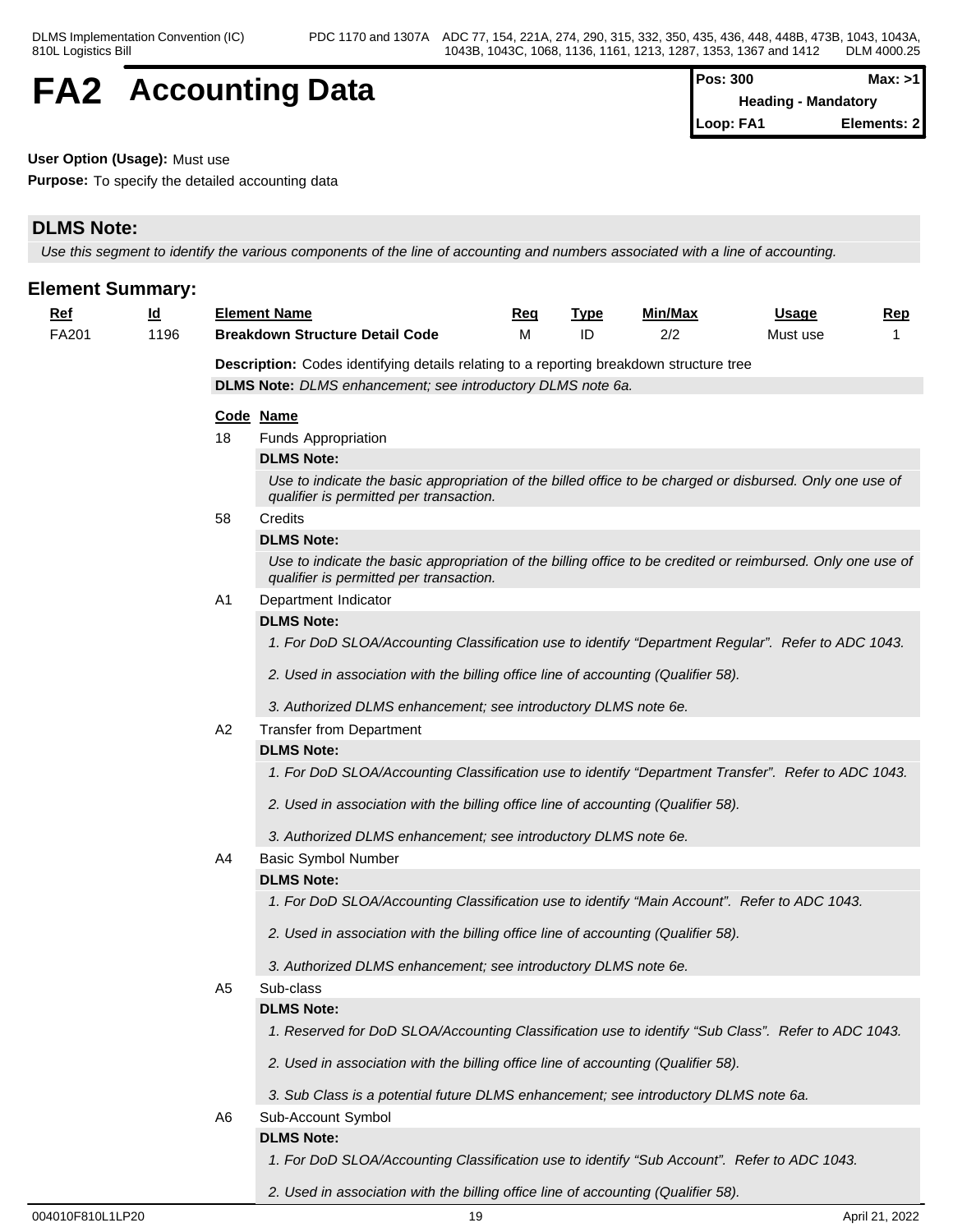#### **Code Name**

|                | 3. Authorized DLMS enhancement; see introductory DLMS note 6e.                                                                       |  |
|----------------|--------------------------------------------------------------------------------------------------------------------------------------|--|
| <b>B2</b>      | <b>Budget Sub-activity Number</b>                                                                                                    |  |
|                | <b>DLMS Note:</b>                                                                                                                    |  |
|                | 1. For DoD SLOA/Accounting Classification use to identify "Sub-Allocation (formerly known as<br>Limit/Subhead)". Refer to ADC 1043.  |  |
|                | 2. Used in association with the billing office line of accounting (Qualifier 58).                                                    |  |
|                | 3. Authorized DLMS enhancement; see introductory DLMS note 6e.                                                                       |  |
| BE             | <b>Business Event Type Code</b>                                                                                                      |  |
|                | <b>DLMS Note:</b>                                                                                                                    |  |
|                | 1. Reserved for DoD SLOA/Accounting Classification use to identify "Business Event Type Code".<br>Refer to ADC 1043.                 |  |
|                | 2. Used in association with the billing office line of accounting (Qualifier 58).                                                    |  |
|                | 3. Business Event Type Code is a potential future DLMS enhancement; see introductory DLMS note 6a.                                   |  |
|                | 4. Qualifier BE is a migration code approved for use in X12 version 7020.                                                            |  |
| C <sub>2</sub> | Project Task or Budget Subline                                                                                                       |  |
|                | <b>DLMS Note:</b>                                                                                                                    |  |
|                | Use to identify the budget project identifier for Navy transactions. Refer to ADC 350.                                               |  |
| C <sub>3</sub> | <b>Budget Restriction</b>                                                                                                            |  |
|                | <b>DLMS Note:</b>                                                                                                                    |  |
|                | 1. For DoD SLOA/Accounting Classification use to identify "Availability Type". Refer to ADC 1043.                                    |  |
|                | 2. Used in association with the billing office line of accounting (Qualifier 58).                                                    |  |
|                | 3. Authorized DLMS enhancement; see introductory DLMS note 6e.                                                                       |  |
| FT.            | <b>Funding Type</b>                                                                                                                  |  |
|                | <b>DLMS Note:</b>                                                                                                                    |  |
|                | 1. For DoD SLOA/Accounting Classification use to identify "Reimbursable Flag". Refer to ADC 1043.                                    |  |
|                | 2. Used in association with the billing office line of accounting (Qualifier 58).                                                    |  |
|                | 3. Qualifier FT is an X12 Version Release 004030 Migration Code.                                                                     |  |
|                | 4. Authorized DLMS enhancement; see introductory DLMS note 6e.                                                                       |  |
| L1             | Accounting Installation Number                                                                                                       |  |
|                | <b>DLMS Note:</b>                                                                                                                    |  |
|                | 1. For DoD SLOA/Accounting Classification use to identify "Agency Accounting Identifier". Refer to<br>ADC 1043.                      |  |
|                | 2. Used in association with the billing office line of accounting (Qualifier 58).                                                    |  |
| YB             | Beginning Period of Availability                                                                                                     |  |
|                | <b>DLMS Note:</b>                                                                                                                    |  |
|                | 1. For DoD SLOA/Accounting Classification use to identify "Beginning Period of Availability Fiscal Year<br>Date". Refer to ADC 1043. |  |
|                | 2. Used in association with the billing office line of accounting (Qualifier 58).                                                    |  |
|                | 3. Use as appropriate to represent Program Year. Availability Type Code must be "X". Refer to ADC<br>1043B.                          |  |
|                | 4. Authorized DLMS enhancement; see introductory DLMS note 6e.                                                                       |  |
|                | 5. Qualifier YB is a migration code approved for use in X12 version 7020.                                                            |  |
| YE             | <b>Ending Period of Availability</b>                                                                                                 |  |

**DLMS Note:**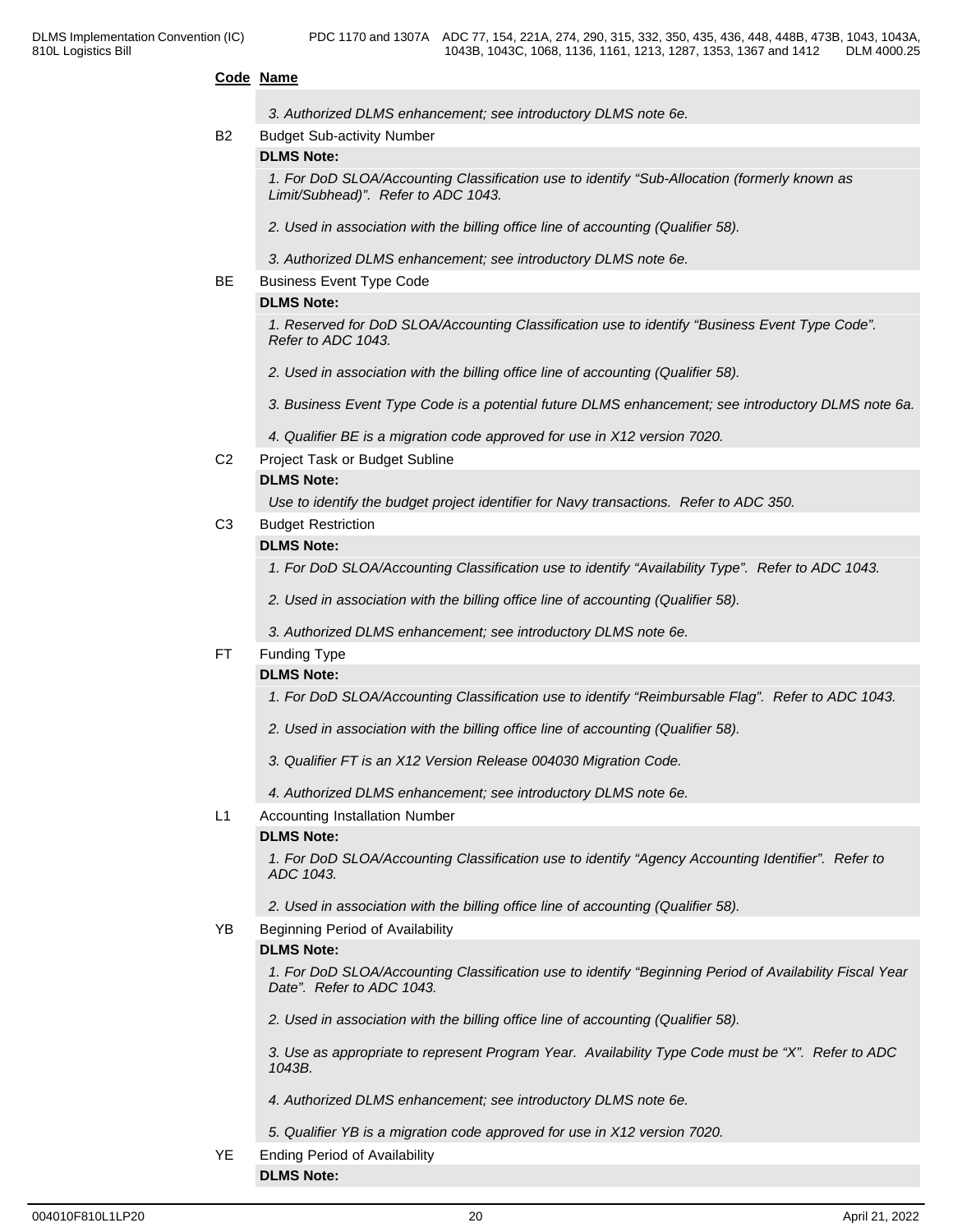|              |      |    | Code Name                                                                                                                         |   |    |      |          |  |
|--------------|------|----|-----------------------------------------------------------------------------------------------------------------------------------|---|----|------|----------|--|
|              |      |    | 1. For DoD SLOA/Accounting Classification use to identify "Ending Period of Availability Fiscal Year<br>Date". Refer to ADC 1043. |   |    |      |          |  |
|              |      |    | 2. Used in association with the billing office line of accounting (Qualifier 58).                                                 |   |    |      |          |  |
|              |      |    | 3. Authorized DLMS enhancement; see introductory DLMS note 6e.                                                                    |   |    |      |          |  |
|              |      |    | 4. Qualifier YE is a migration code approved for use in X12 version 7020.                                                         |   |    |      |          |  |
|              |      | ZZ | <b>Mutually Defined</b>                                                                                                           |   |    |      |          |  |
|              |      |    | <b>DLMS Note:</b>                                                                                                                 |   |    |      |          |  |
|              |      |    | Use to indicate the balance of the line of accounting.                                                                            |   |    |      |          |  |
| <b>FA202</b> | 1195 |    | <b>Financial Information Code</b>                                                                                                 | м | AN | 1/80 | Must use |  |
|              |      |    | <b>Description:</b> Code representing financial accounting information                                                            |   |    |      |          |  |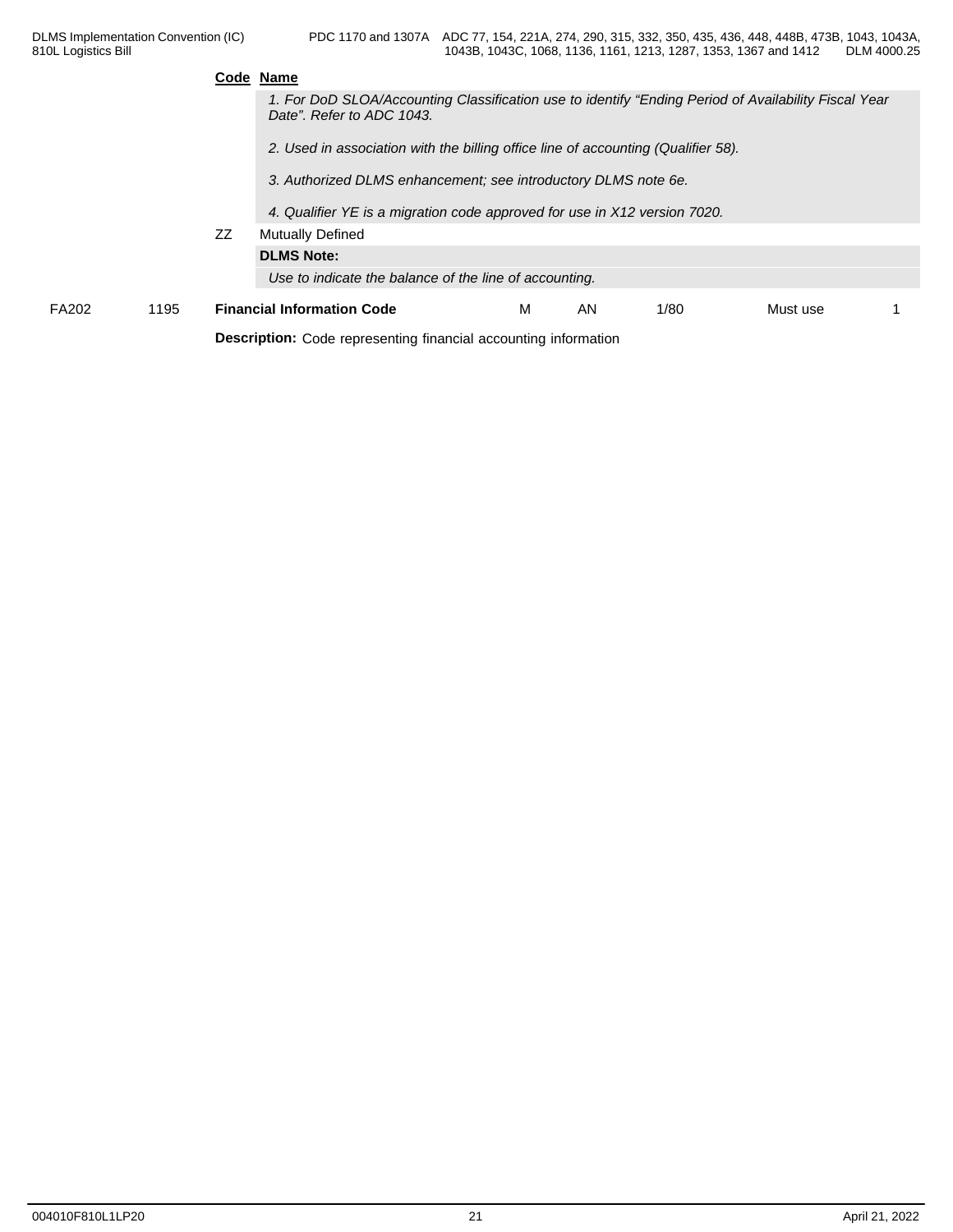## **IT1** Baseline Item Data (Invoice)

| Pos: 010  | Max: $1$                 |
|-----------|--------------------------|
|           | <b>Detail - Optional</b> |
| Loop: IT1 | Elements: 11             |

#### **User Option (Usage):** Used

**Purpose:** To specify the basic and most frequently used line item data for the invoice and related transactions

## **Syntax Rules:**

- 1. P020304 If either IT102, IT103 or IT104 are present, then the others are required.
- 2. P0607 If either IT106 or IT107 is present, then the other is required.
- 3. P0809 If either IT108 or IT109 is present, then the other is required.
- 4. P1011 If either IT110 or IT111 is present, then the other is required.
- 5. P1213 If either IT112 or IT113 is present, then the other is required.
- 6. P1415 If either IT114 or IT115 is present, then the other is required.
- 7. P1617 If either IT116 or IT117 is present, then the other is required.
- 8. P1819 If either IT118 or IT119 is present, then the other is required.
- 9. P2021 If either IT120 or IT121 is present, then the other is required.
- 10. P2223 If either IT122 or IT123 is present, then the other is required.
- 11. P2425 If either IT124 or IT125 is present, then the other is required.

### **Semantics:**

1. IT101 is the purchase order line item identification.

### **Comments:**

- 1. Element 235/234 combinations should be interpreted to include products and/or services. See the Data Dictionary for a complete list of IDs.
- 2. IT106 through IT125 provide for ten different product/service IDs for each item. For example: Case, Color, Drawing No., U.P.C. No., ISBN No., Model No., or SKU.

### **DLMS Note:**

*1. Must use one or more iterations of the 2/IT1/010 loop to provide billing data for a specific item or line of billing. Allowances or charges identifiable to a specific item or line of billing will be included in that line's 2/SAC/180 loop. Invoice level allowances or charges; that is, allowances or charges not identifiable to a specific item or line of billing, will be included in the 3/SAC/040 loop.*

*2. Each line of billing (i.e., each 2/IT1/010 loop) must cite a unique transaction document number (2/REF01/120 Qualifier TN) for reference purposes. For bills in response to requisitions, this must be the requisition document number.*

*3. Billing extended amounts for each billing line must be calculated (unit price times quantity).*

| <u>Ref</u>   | $\underline{\mathsf{Id}}$ | <b>Element Name</b>                                                                                                                                                                                                             | Req     | <u>Type</u> | Min/Max | Usage | Rep |
|--------------|---------------------------|---------------------------------------------------------------------------------------------------------------------------------------------------------------------------------------------------------------------------------|---------|-------------|---------|-------|-----|
| <b>IT101</b> | 350                       | <b>Assigned Identification</b>                                                                                                                                                                                                  | $\circ$ | AN.         | 1/20    | Used  |     |
|              |                           | <b>Description:</b> Alphanumeric characters assigned for differentiation within a transaction set                                                                                                                               |         |             |         |       |     |
|              |                           | DLMS Note: Use as a counter to identify the invoice billing line number of 2/IT1/010 loop iterations. In the first<br>2/IT1/010 loop iteration, cite numeric 1. In each subsequent loop iteration, increase incrementally by 1. |         |             |         |       |     |
| <b>IT102</b> | 358                       | <b>Quantity Invoiced</b>                                                                                                                                                                                                        | X       | R.          | 1/10    | Used  |     |
|              |                           | <b>Description:</b> Number of units invoiced (supplier units)                                                                                                                                                                   |         |             |         |       |     |
|              |                           | <b>DLMS Note:</b> Express as materiel, identify the quantity shipped.                                                                                                                                                           |         |             |         |       |     |
| <b>IT103</b> | 355                       | Unit or Basis for Measurement Code                                                                                                                                                                                              | X.      | ID          | 2/2     | Used  |     |
|              |                           | <b>Description:</b> Code specifying the units in which a value is being expressed, or manner in which a measurement<br>has been taken                                                                                           |         |             |         |       |     |
|              |                           | DLMS Note: 1. Use to identify the unit of issue.                                                                                                                                                                                |         |             |         |       |     |
|              |                           | 2. DLMS users see DLMS manual, Volume 1, Appendix 10D for available codes.                                                                                                                                                      |         |             |         |       |     |
|              |                           |                                                                                                                                                                                                                                 |         |             |         |       |     |
|              |                           | 3. Use UL when a unit of issue is not appropriate.                                                                                                                                                                              |         |             |         |       |     |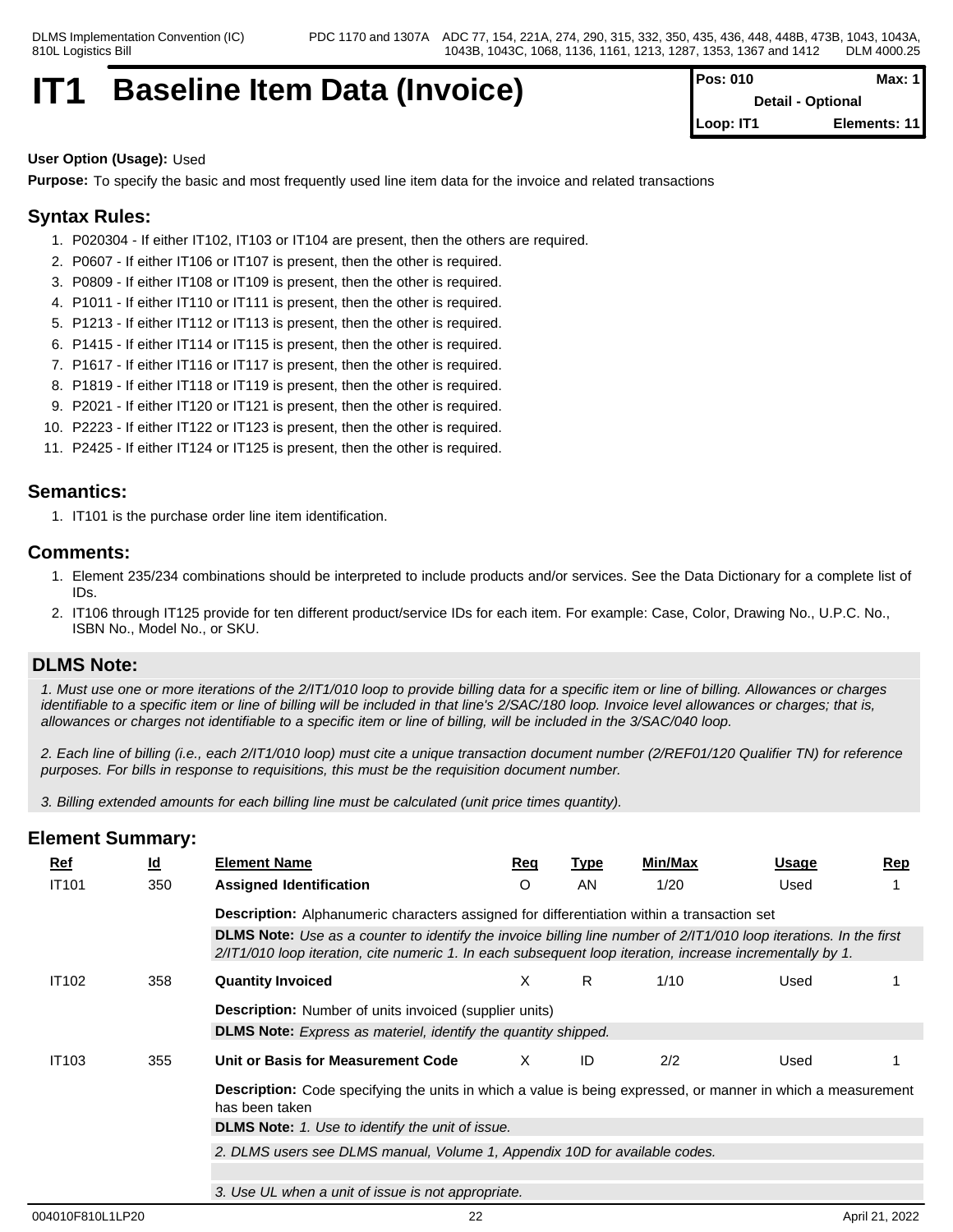PDC 1170 and 1307A ADC 77, 154, 221A, 274, 290, 315, 332, 350, 435, 436, 448, 448B, 473B, 1043, 1043A, 1043B, 1043C, 1068, 1136, 1161, 1213, 1287, 1353, 1367 and 1412 DLM 4000.25

| <u>Ref</u>   | $\underline{\mathsf{Id}}$ | <b>Element Name</b>                                                                                                                                                                                                                                                                                                        | Req | <u>Type</u> | Min/Max | <b>Usage</b> | <b>Rep</b> |  |  |  |
|--------------|---------------------------|----------------------------------------------------------------------------------------------------------------------------------------------------------------------------------------------------------------------------------------------------------------------------------------------------------------------------|-----|-------------|---------|--------------|------------|--|--|--|
| <b>IT104</b> | 212                       | <b>Unit Price</b>                                                                                                                                                                                                                                                                                                          | X   | R           | 1/17    | Used         | 1          |  |  |  |
|              |                           | Description: Price per unit of product, service, commodity, etc.                                                                                                                                                                                                                                                           |     |             |         |              |            |  |  |  |
|              |                           | DLMS Note: 1. Use the billing unit price, including those cases wherein the item was issued either without<br>charge or on a nonreimbursable basis. Use a decimal point to indicate amounts that are not in whole dollars. Use<br>a "0" when the item is issued without charge.                                            |     |             |         |              |            |  |  |  |
|              |                           | 2. DLMS transactions authorize an expanded unit price field size of 9 digits for dollars and 2 digits for cents. The<br>decimal point is passed in the transaction. If conversion to MILS legacy format is required, unit prices exceeding<br>the legacy field size constraint will not be perpetuated. Refer to ADC 221A. |     |             |         |              |            |  |  |  |
| <b>IT105</b> | 639                       | <b>Basis of Unit Price Code</b>                                                                                                                                                                                                                                                                                            | O   | ID          | 2/2     | Used         |            |  |  |  |
|              |                           | <b>Description:</b> Code identifying the type of unit price for an item<br>DLMS Note: Identify the source of unit price data in IT104.                                                                                                                                                                                     |     |             |         |              |            |  |  |  |
|              |                           | Code Name<br>CA<br>Catalog<br><b>CT</b><br>Contract<br><b>NC</b><br>No Charge<br><b>DLMS Note:</b><br>Use to indicate nonreimbursable materiel.<br><b>NT</b><br>Net                                                                                                                                                        |     |             |         |              |            |  |  |  |
|              |                           | <b>ST</b><br>Standard                                                                                                                                                                                                                                                                                                      |     |             |         |              |            |  |  |  |
| <b>IT106</b> | 235                       | <b>Product/Service ID Qualifier</b>                                                                                                                                                                                                                                                                                        | X   | ID          | 2/2     | Must use     | -1         |  |  |  |
|              |                           | Description: Code identifying the type/source of the descriptive number used in Product/Service ID (234)<br>DLMS Note: 1. Perpetuate from requisitioning, order, or issue document.                                                                                                                                        |     |             |         |              |            |  |  |  |
|              |                           | 2. Use only one of codes A2, A4, FB, FS, FT, MG, YP or ZZ to identify the materiel. Must use National Stock<br>Number (NSN) (code FS) when known, except when appropriate brand name subsistence items are identified by<br>the Subsistence Identification Number.                                                         |     |             |         |              |            |  |  |  |
|              |                           | Code Name<br>A <sub>2</sub><br>Department of Defense Identification Code (DoDIC)<br><b>DLMS Note:</b><br>1. Use to identify ammunition items.<br>2. DLMS enhancement; see introductory DLMS note 6a.<br>Subsistence Identification Number<br>A4<br><b>DLMS Note:</b>                                                       |     |             |         |              |            |  |  |  |
|              |                           | Use to identify subsistence items.                                                                                                                                                                                                                                                                                         |     |             |         |              |            |  |  |  |
|              |                           | Form Number<br>FB<br><b>DLMS Note:</b><br>1. Use to identify the form stock number.                                                                                                                                                                                                                                        |     |             |         |              |            |  |  |  |
|              |                           | 2. DLMS enhancement; see introductory DLMS note 6a.<br><b>National Stock Number</b><br>FS                                                                                                                                                                                                                                  |     |             |         |              |            |  |  |  |
|              |                           | <b>FT</b><br>Federal Supply Classification                                                                                                                                                                                                                                                                                 |     |             |         |              |            |  |  |  |
|              |                           | <b>DLMS Note:</b>                                                                                                                                                                                                                                                                                                          |     |             |         |              |            |  |  |  |
|              |                           | 1. Use to identify nonstandard materiel when a part number is not available and materiel can only be<br>identified by description.                                                                                                                                                                                         |     |             |         |              |            |  |  |  |
|              |                           | 2. DLMS enhancement; see introductory DLMS note 6a.                                                                                                                                                                                                                                                                        |     |             |         |              |            |  |  |  |
|              |                           | Manufacturer's Part Number<br>MG                                                                                                                                                                                                                                                                                           |     |             |         |              |            |  |  |  |
|              |                           | <b>DLMS Note:</b><br>1. Use to identify nonstandard materiel.                                                                                                                                                                                                                                                              |     |             |         |              |            |  |  |  |
|              |                           | 2. May be used to identify the supplier-assigned part number when applicable to a DoD EMALL or GSA<br>Advantage/Global internet order from a vendor catalog. Refer to ADC 1068.                                                                                                                                            |     |             |         |              |            |  |  |  |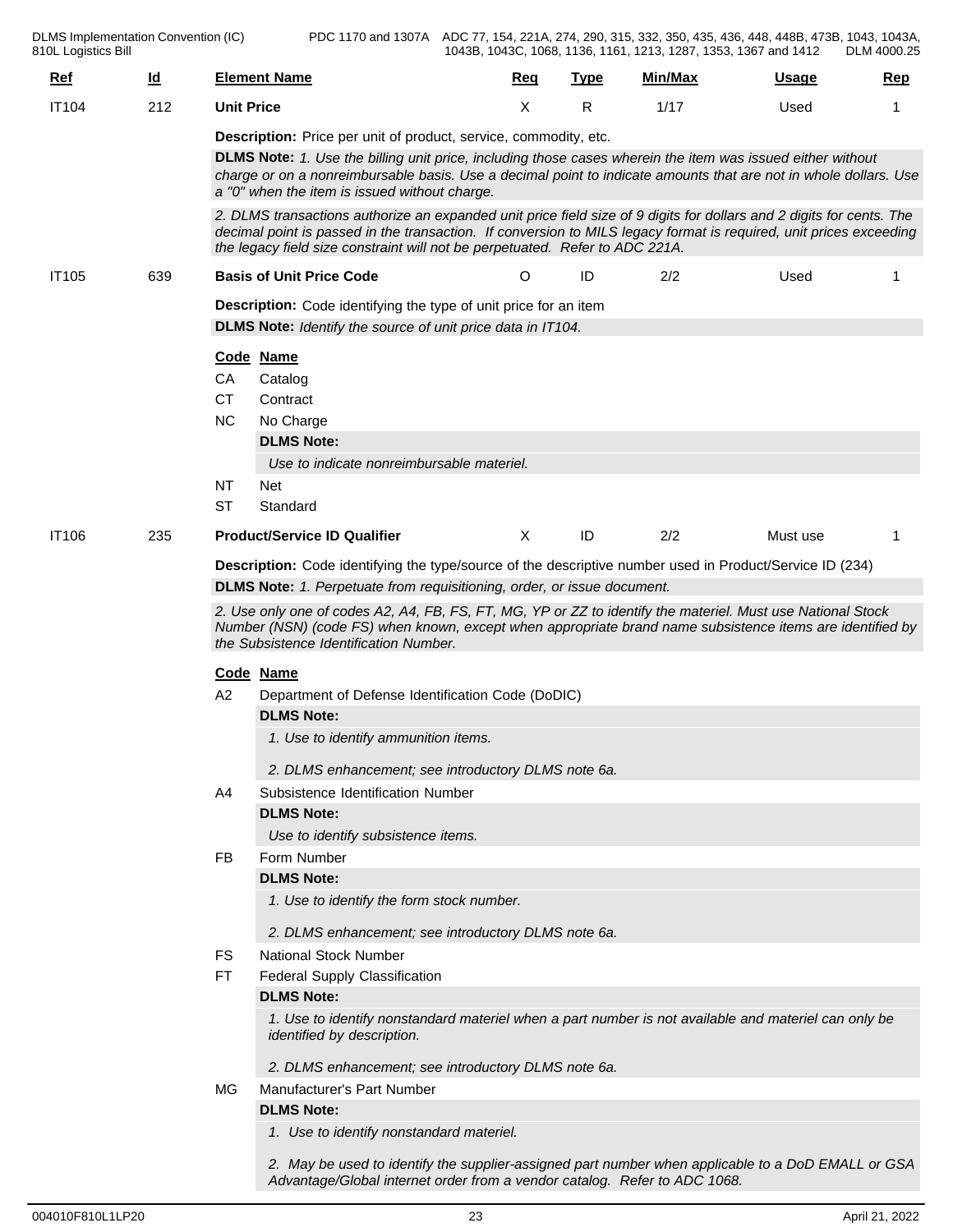|              |     | YP        | Code Name<br><b>Publication Number</b><br><b>DLMS Note:</b><br>1. Use to identify the publication stock number.                                                                                                                                                                                    |    |            |      |          |    |
|--------------|-----|-----------|----------------------------------------------------------------------------------------------------------------------------------------------------------------------------------------------------------------------------------------------------------------------------------------------------|----|------------|------|----------|----|
|              |     | ZZ        | 2. DLMS enhancement; see introductory DLMS note 6a.<br><b>Mutually Defined</b><br><b>DLMS Note:</b><br>1. Use to identify nonstandard materiel when all other authorized codes do not apply or cannot be<br>determined (includes management control numbers and locally assigned control numbers). |    |            |      |          |    |
|              |     |           | 2. DLMS enhancement; see introductory DLMS note 6a.                                                                                                                                                                                                                                                |    |            |      |          |    |
| <b>IT107</b> | 234 |           | <b>Product/Service ID</b>                                                                                                                                                                                                                                                                          | X. | AN         | 1/48 | Must use |    |
|              |     |           | <b>Description:</b> Identifying number for a product or service                                                                                                                                                                                                                                    |    |            |      |          |    |
| <b>IT108</b> | 235 |           | <b>Product/Service ID Qualifier</b>                                                                                                                                                                                                                                                                | X. | ID         | 2/2  | Used     | -1 |
|              |     |           | Description: Code identifying the type/source of the descriptive number used in Product/Service ID (234)                                                                                                                                                                                           |    |            |      |          |    |
|              |     | <b>CN</b> | Code Name<br><b>Commodity Name</b><br><b>DLMS Note:</b><br>1. Use only with IT106 code FT to identify the materiel name or description.<br>2. DLMS enhancement; see introductory DLMS note 6a.                                                                                                     |    |            |      |          |    |
|              |     | ΖB        | Commercial and Government Entity (CAGE) Code                                                                                                                                                                                                                                                       |    |            |      |          |    |
|              |     |           | <b>DLMS Note:</b><br>1. Use only with IT106 code MG to uniquely identify a manufacturer's (or supplier's) part number.<br>2. May be used to identify the supplier CAGE when applicable to a DoD EMALL or GSA<br>Advantage/Global internet order from a vendor catalog.                             |    |            |      |          |    |
| IT109        | 234 |           | <b>Product/Service ID</b>                                                                                                                                                                                                                                                                          | X  | AN         | 1/48 | Used     | -1 |
|              |     |           | <b>Description:</b> Identifying number for a product or service                                                                                                                                                                                                                                    |    |            |      |          |    |
| <b>IT110</b> | 235 |           | <b>Product/Service ID Qualifier</b>                                                                                                                                                                                                                                                                | X  | ID         | 2/2  | Used     |    |
|              |     |           | Description: Code identifying the type/source of the descriptive number used in Product/Service ID (234)<br>DLMS Note: 1. For non-DoD DLMS use only.                                                                                                                                               |    |            |      |          |    |
|              |     |           | 2. Use only one of codes EN, UK, or UP to identify items by Global Trade Item Number. DLMS enhancements.<br>Refer to and 1307A.                                                                                                                                                                    |    |            |      |          |    |
|              |     | EN        | Code Name<br>European Article Number (EAN) (2-5-5-1)<br><b>DLMS Note:</b><br>1. This is the Global Trade Item Number (GTIN)-13.<br>2. DLMS enhancement. See introductory note 6a.                                                                                                                  |    |            |      |          |    |
|              |     | UK.       | U.P.C./EAN Shipping Container Code (1-2-5-5-1)<br><b>DLMS Note:</b><br>1. This is the Global Trade Item Number (GTIN)-14.                                                                                                                                                                          |    |            |      |          |    |
|              |     | <b>UP</b> | 2. DLMS enhancement. See introductory note 6a<br>U.P.C. Consumer Package Code (1-5-5-1)<br><b>DLMS Note:</b><br>1. This Global Trade Item Number (GTIN)-12.                                                                                                                                        |    |            |      |          |    |
|              |     |           | 2. DLMS enhancement. See introductory note 6a.                                                                                                                                                                                                                                                     |    |            |      |          |    |
| <b>IT111</b> | 234 |           | <b>Product/Service ID</b>                                                                                                                                                                                                                                                                          | X  | ${\sf AN}$ | 1/48 | Used     |    |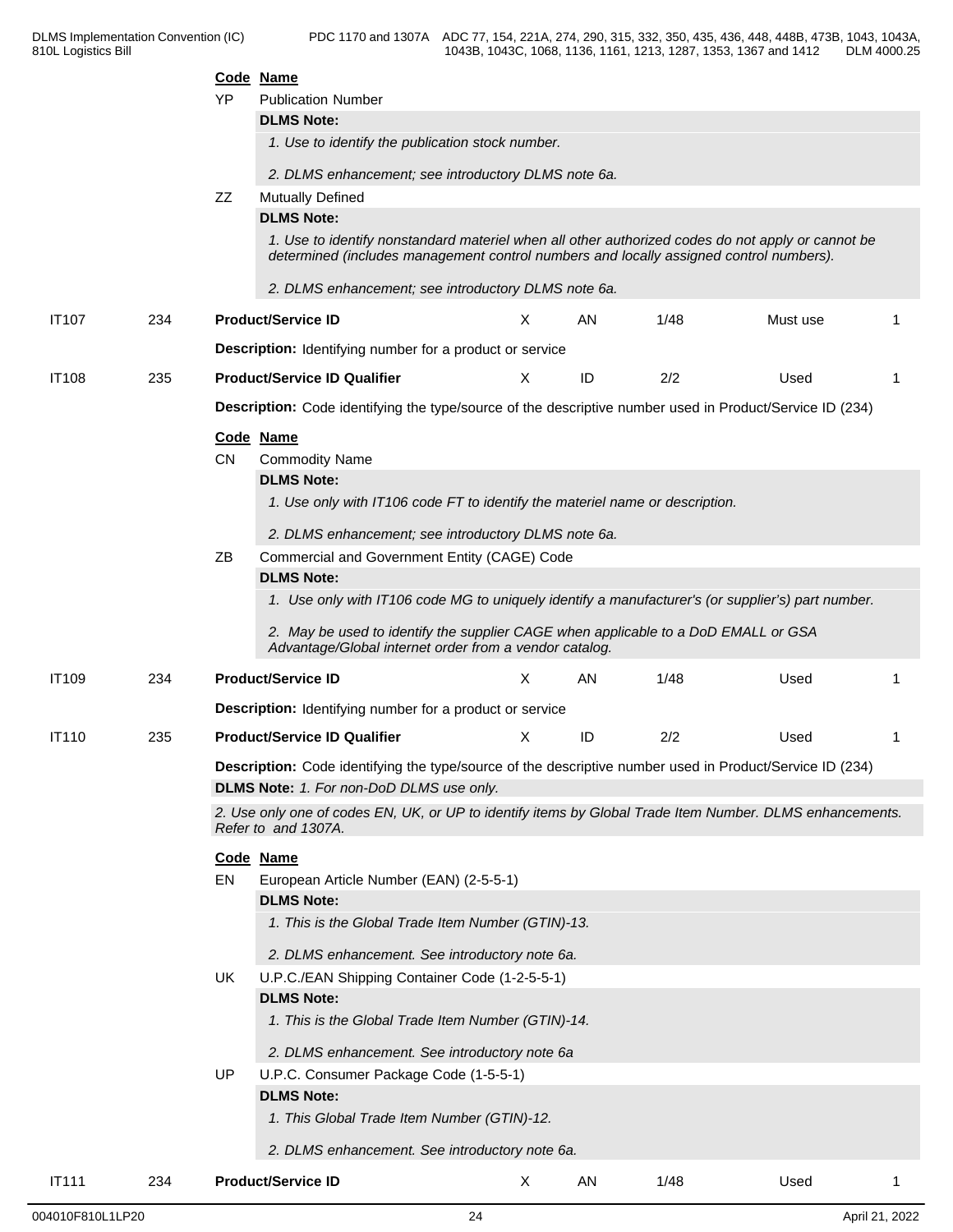| Re | ıd<br>___<br>_ | * Nam⊾<br>:ment                     | кес | ™vp | . .<br>Min/Max | .<br>aa | Rep |
|----|----------------|-------------------------------------|-----|-----|----------------|---------|-----|
|    |                | .<br>the property of the con-<br>__ |     |     |                |         |     |

**Description:** Identifying number for a product or service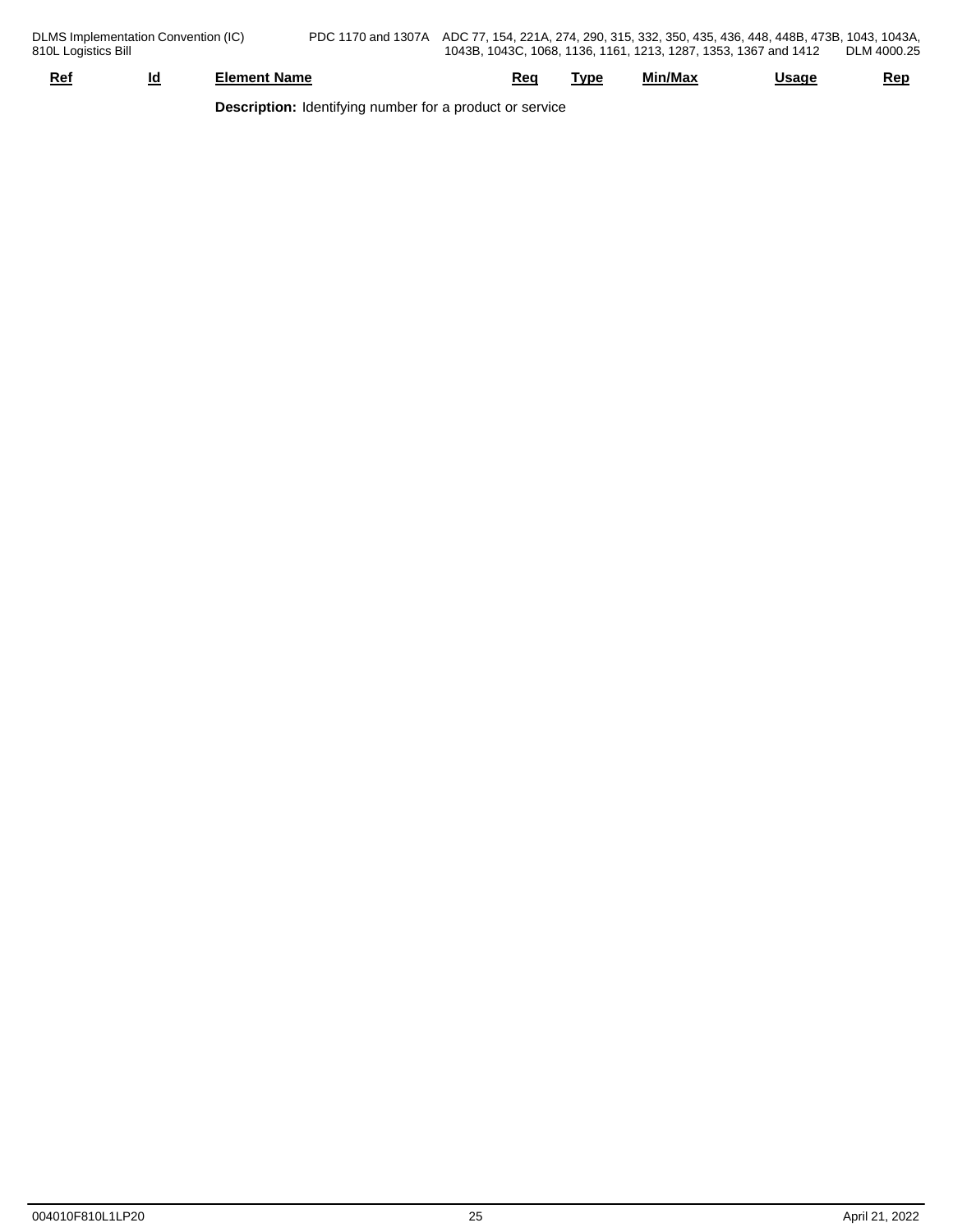

| <b>Pos: 015</b>          | Max: 5 <sup>l</sup> |  |
|--------------------------|---------------------|--|
| <b>Detail - Optional</b> |                     |  |
| $\blacksquare$ Loop: IT1 | Elements: 3         |  |

#### **User Option (Usage):** Used

**Purpose:** To specify quantity information

## **Syntax Rules:**

- 1. R0204 At least one of QTY02 or QTY04 is required.
- 2. E0204 Only one of QTY02 or QTY04 may be present.

## **Semantics:**

1. QTY04 is used when the quantity is non-numeric.

| $Ref$    | $\underline{\mathsf{Id}}$ | <b>Element Name</b>                                                                                                                                                                  | <u>Req</u> | <b>Type</b> | Min/Max | <b>Usage</b> | Rep |
|----------|---------------------------|--------------------------------------------------------------------------------------------------------------------------------------------------------------------------------------|------------|-------------|---------|--------------|-----|
| QTY01    | 673                       | <b>Quantity Qualifier</b>                                                                                                                                                            | м          | ID          | 2/2     | Must use     |     |
|          |                           | Description: Code specifying the type of quantity                                                                                                                                    |            |             |         |              |     |
|          |                           | Code Name                                                                                                                                                                            |            |             |         |              |     |
|          |                           | <b>BA</b><br>Due-In                                                                                                                                                                  |            |             |         |              |     |
|          |                           | <b>DLMS Note:</b>                                                                                                                                                                    |            |             |         |              |     |
|          |                           | 1. Use to identify quantities which must be returned when credit or adjustment is provided in advance of<br>receipt.                                                                 |            |             |         |              |     |
|          |                           | 2. DLMS enhancement; see introductory DLMS note 6a.                                                                                                                                  |            |             |         |              |     |
| QTY02    | 380                       | Quantity                                                                                                                                                                             | X          | R           | 1/15    | Used         |     |
|          |                           | <b>Description:</b> Numeric value of quantity                                                                                                                                        |            |             |         |              |     |
|          |                           | <b>DLMS Note:</b> 1. Express as a whole number with no decimals.                                                                                                                     |            |             |         |              |     |
|          |                           | 2. A field size exceeding 5 positions (seven for FSG 13, ammunition) may not be received or understood by<br>recipient's automated processing system. See introductory DLMS note 6d. |            |             |         |              |     |
| QTY03    | C001                      | <b>Composite Unit of Measure</b>                                                                                                                                                     | O          | Comp        |         | Used         |     |
|          |                           | Description: To identify a composite unit of measure(See Figures Appendix for examples of use)                                                                                       |            |             |         |              |     |
| QTY03-01 | 355                       | Unit or Basis for Measurement Code                                                                                                                                                   | M          | ID          | 2/2     | Must use     |     |
|          |                           | <b>Description:</b> Code specifying the units in which a value is being expressed, or manner in which a measurement<br>has been taken                                                |            |             |         |              |     |
|          |                           | <b>DLMS Note:</b> 1. Use to identify the unit of issue                                                                                                                               |            |             |         |              |     |
|          |                           | 2. DLMS users see DLMS manual, Volume 1, Appendix 10D for available codes.                                                                                                           |            |             |         |              |     |
|          |                           |                                                                                                                                                                                      |            |             |         |              |     |
|          |                           | 3. DLMS enhancement: see introductory DLMS note 6a.                                                                                                                                  |            |             |         |              |     |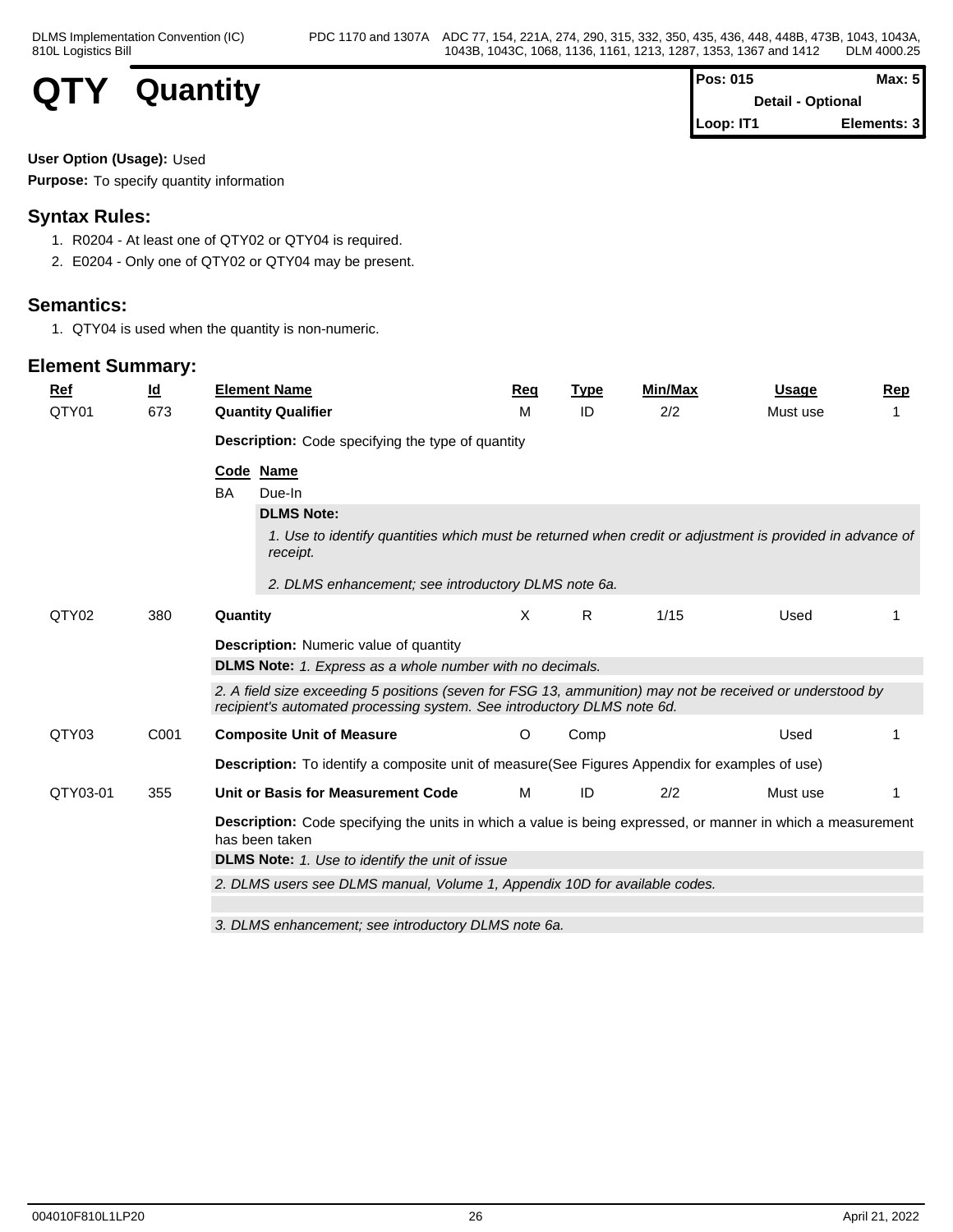## **REF** Reference Identification  $\vert \vert^{\circ}$

| Pos: 120  | Max: >1                  |
|-----------|--------------------------|
|           | <b>Detail - Optional</b> |
| Loop: IT1 | Elements: 3              |

**User Option (Usage):** Used

**Purpose:** To specify identifying information

## **Syntax Rules:**

1. R0203 - At least one of REF02 or REF03 is required.

## **Semantics:**

1. REF04 contains data relating to the value cited in REF02.

| <u>Ref</u> | <u>ld</u> |           | <b>Element Name</b>                                                                                                                                                                                                                                                                                                                                                                                                            | <u>Req</u> | <b>Type</b> | Min/Max | <u>Usage</u> | <b>Rep</b> |
|------------|-----------|-----------|--------------------------------------------------------------------------------------------------------------------------------------------------------------------------------------------------------------------------------------------------------------------------------------------------------------------------------------------------------------------------------------------------------------------------------|------------|-------------|---------|--------------|------------|
| REF01      | 128       |           | <b>Reference Identification Qualifier</b>                                                                                                                                                                                                                                                                                                                                                                                      | м          | ID          | 2/3     | Must use     |            |
|            |           |           | Description: Code qualifying the Reference Identification                                                                                                                                                                                                                                                                                                                                                                      |            |             |         |              |            |
|            |           |           | <b>DLMS Note:</b> Must use one of the following codes.                                                                                                                                                                                                                                                                                                                                                                         |            |             |         |              |            |
|            |           |           | Code Name                                                                                                                                                                                                                                                                                                                                                                                                                      |            |             |         |              |            |
|            |           | 16        | Military Interdepartmental Purchase Request (MIPR) Number                                                                                                                                                                                                                                                                                                                                                                      |            |             |         |              |            |
|            |           |           | <b>DLMS Note:</b>                                                                                                                                                                                                                                                                                                                                                                                                              |            |             |         |              |            |
|            |           |           | DLMS enhancement; see introductory DLMS note 6a.                                                                                                                                                                                                                                                                                                                                                                               |            |             |         |              |            |
|            |           | 3H        | Case Number                                                                                                                                                                                                                                                                                                                                                                                                                    |            |             |         |              |            |
|            |           |           | <b>DLMS Note:</b>                                                                                                                                                                                                                                                                                                                                                                                                              |            |             |         |              |            |
|            |           |           | DLMS enhancement; see introductory DLMS note 6a.                                                                                                                                                                                                                                                                                                                                                                               |            |             |         |              |            |
|            |           | 43        | <b>Supporting Document Number</b>                                                                                                                                                                                                                                                                                                                                                                                              |            |             |         |              |            |
|            |           |           | <b>DLMS Note:</b>                                                                                                                                                                                                                                                                                                                                                                                                              |            |             |         |              |            |
|            |           |           | 1. Use to identify the order or reference number when different from all others shown.                                                                                                                                                                                                                                                                                                                                         |            |             |         |              |            |
|            |           |           | 2. DLMS enhancement; see introductory DLMS note 6a.                                                                                                                                                                                                                                                                                                                                                                            |            |             |         |              |            |
|            |           | AN.       | <b>Associated Purchase Orders</b>                                                                                                                                                                                                                                                                                                                                                                                              |            |             |         |              |            |
|            |           |           | <b>DLMS Note:</b>                                                                                                                                                                                                                                                                                                                                                                                                              |            |             |         |              |            |
|            |           |           | Use to identify the customer's internal Purchase Order (PO) Number. The PO Number will<br>cross-reference to the requisition document number (one PO Number per document number). When<br>submitted on the requisition, this value must be perpetuated to the associated billing transactions.<br>Authorized for DLA interface with the Exchange, NEXCOM, MCX, and non-DoD customers as required.<br>See Addendum to ADC 473B. |            |             |         |              |            |
|            |           | <b>CR</b> | <b>Customer Reference Number</b>                                                                                                                                                                                                                                                                                                                                                                                               |            |             |         |              |            |
|            |           |           | <b>DLMS Note:</b>                                                                                                                                                                                                                                                                                                                                                                                                              |            |             |         |              |            |
|            |           |           | Use to identify the customer identification number.                                                                                                                                                                                                                                                                                                                                                                            |            |             |         |              |            |
|            |           | <b>CT</b> | <b>Contract Number</b>                                                                                                                                                                                                                                                                                                                                                                                                         |            |             |         |              |            |
|            |           |           | <b>DLMS Note:</b>                                                                                                                                                                                                                                                                                                                                                                                                              |            |             |         |              |            |
|            |           |           | 1. Use to identify the procurement instrument identifier (PIID) associated with this invoice billing line.<br>When procurement is authorized under a PIID call/order number (F in 9th position), provide the value in<br>the PIID field. Refer to ADC 1161.                                                                                                                                                                    |            |             |         |              |            |
|            |           |           | 2. Use for TVR MRA to identify the contract for a call number provided in REF04.                                                                                                                                                                                                                                                                                                                                               |            |             |         |              |            |
|            |           | TG        | Transportation Control Number (TCN)                                                                                                                                                                                                                                                                                                                                                                                            |            |             |         |              |            |
|            |           |           | <b>DLMS Note:</b>                                                                                                                                                                                                                                                                                                                                                                                                              |            |             |         |              |            |
|            |           |           | DLMS enhancement; see introductory DLMS note 6a.                                                                                                                                                                                                                                                                                                                                                                               |            |             |         |              |            |
|            |           | TN        | <b>Transaction Reference Number</b>                                                                                                                                                                                                                                                                                                                                                                                            |            |             |         |              |            |
|            |           |           | <b>DLMS Note:</b>                                                                                                                                                                                                                                                                                                                                                                                                              |            |             |         |              |            |
|            |           |           | Use to identify the document number associated with the line of billing as the unique transaction<br>number. For bills in response to requisitions, this must be the requisition document number. See<br>Addendum to ADC 473B.                                                                                                                                                                                                 |            |             |         |              |            |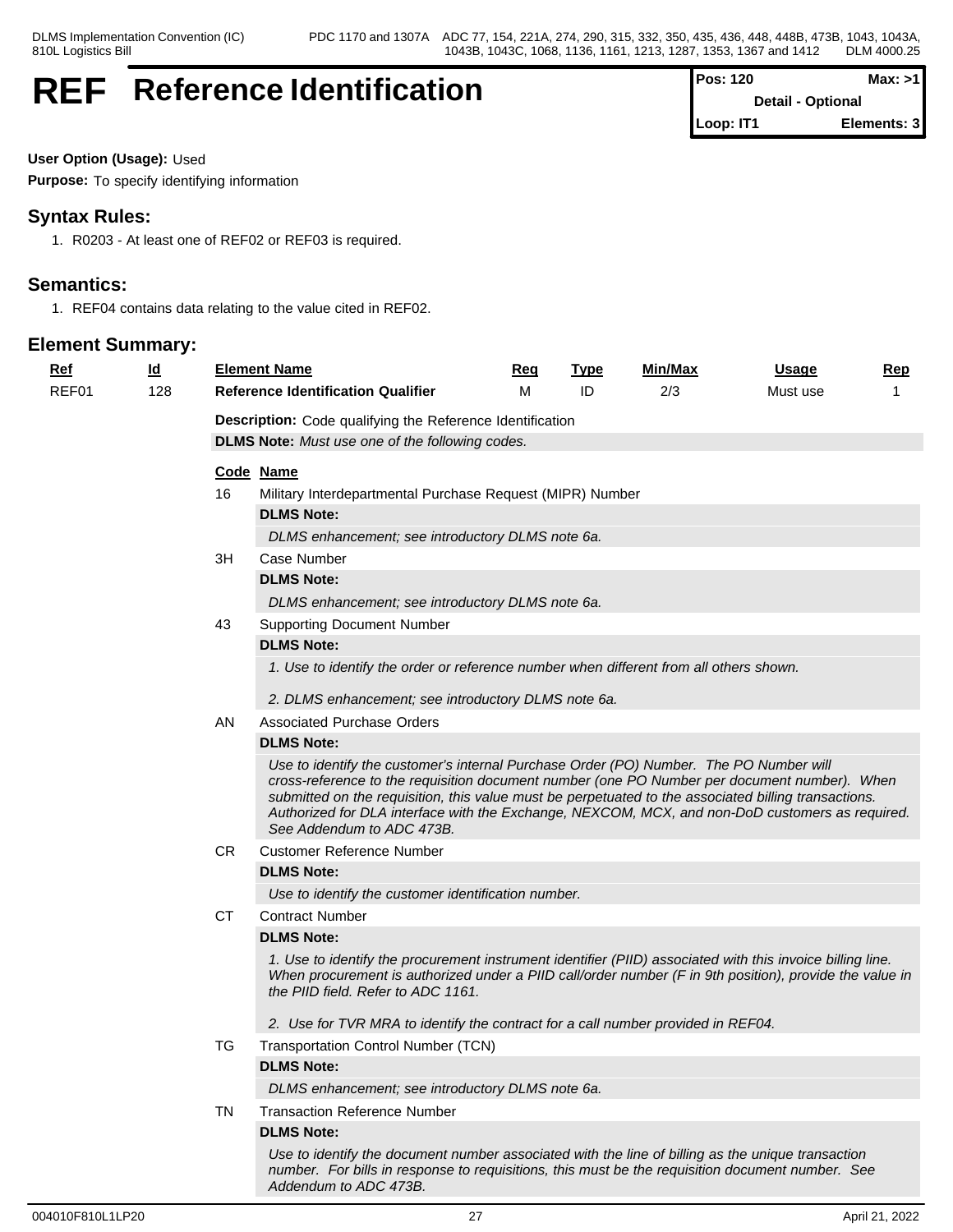|          |      | W <sub>1</sub> | Code Name<br>Disposal Turn-In Document Number<br><b>DLMS Note:</b><br>DLMS enhancement; see introductory DLMS note 6a.                                 |   |      |      |          |    |
|----------|------|----------------|--------------------------------------------------------------------------------------------------------------------------------------------------------|---|------|------|----------|----|
| REF02    | 127  |                | <b>Reference Identification</b>                                                                                                                        | X | AN   | 1/30 | Used     |    |
|          |      |                | Description: Reference information as defined for a particular Transaction Set or as specified by the Reference<br><b>Identification Qualifier</b>     |   |      |      |          |    |
| REF04    | C040 |                | <b>Reference Identifier</b>                                                                                                                            | O | Comp |      | Used     |    |
|          |      | Qualifier      | <b>Description:</b> To identify one or more reference numbers or identification numbers as specified by the Reference                                  |   |      |      |          |    |
| REF04-01 | 128  |                | <b>Reference Identification Qualifier</b>                                                                                                              | M | ID   | 2/3  | Must use | -1 |
|          |      |                | Description: Code qualifying the Reference Identification                                                                                              |   |      |      |          |    |
|          |      |                | Code Name                                                                                                                                              |   |      |      |          |    |
|          |      | C7             | <b>Contract Line Item Number</b>                                                                                                                       |   |      |      |          |    |
|          |      |                | <b>DLMS Note:</b>                                                                                                                                      |   |      |      |          |    |
|          |      |                | Use to identify the CLIN, the CLIN including the Sub Contract Line Item Number (SUBCLIN), or the<br>agreement line item number (ALIN), as appropriate. |   |      |      |          |    |
|          |      | FJ             | Line Item Control Number                                                                                                                               |   |      |      |          |    |
|          |      |                | <b>DLMS Note:</b>                                                                                                                                      |   |      |      |          |    |
|          |      |                | 1. Use to identify the delivery order line item number for TVR MRA to differentiate the lines on the<br>delivery order.                                |   |      |      |          |    |
|          |      |                | 2. Authorized DLMS migration enhancement. See DLMS introductory note 6e.                                                                               |   |      |      |          |    |
|          |      | W8             | Suffix                                                                                                                                                 |   |      |      |          |    |
|          |      |                | <b>DLMS Note:</b>                                                                                                                                      |   |      |      |          |    |
|          |      |                | Use in conjunction with REF01 code TN to identify the transaction number suffix for a quantity less than<br>the original quantity.                     |   |      |      |          |    |
| REF04-02 | 127  |                | <b>Reference Identification</b>                                                                                                                        | M | AN   | 1/30 | Must use |    |
|          |      |                | Description: Reference information as defined for a particular Transaction Set or as specified by the Reference<br><b>Identification Qualifier</b>     |   |      |      |          |    |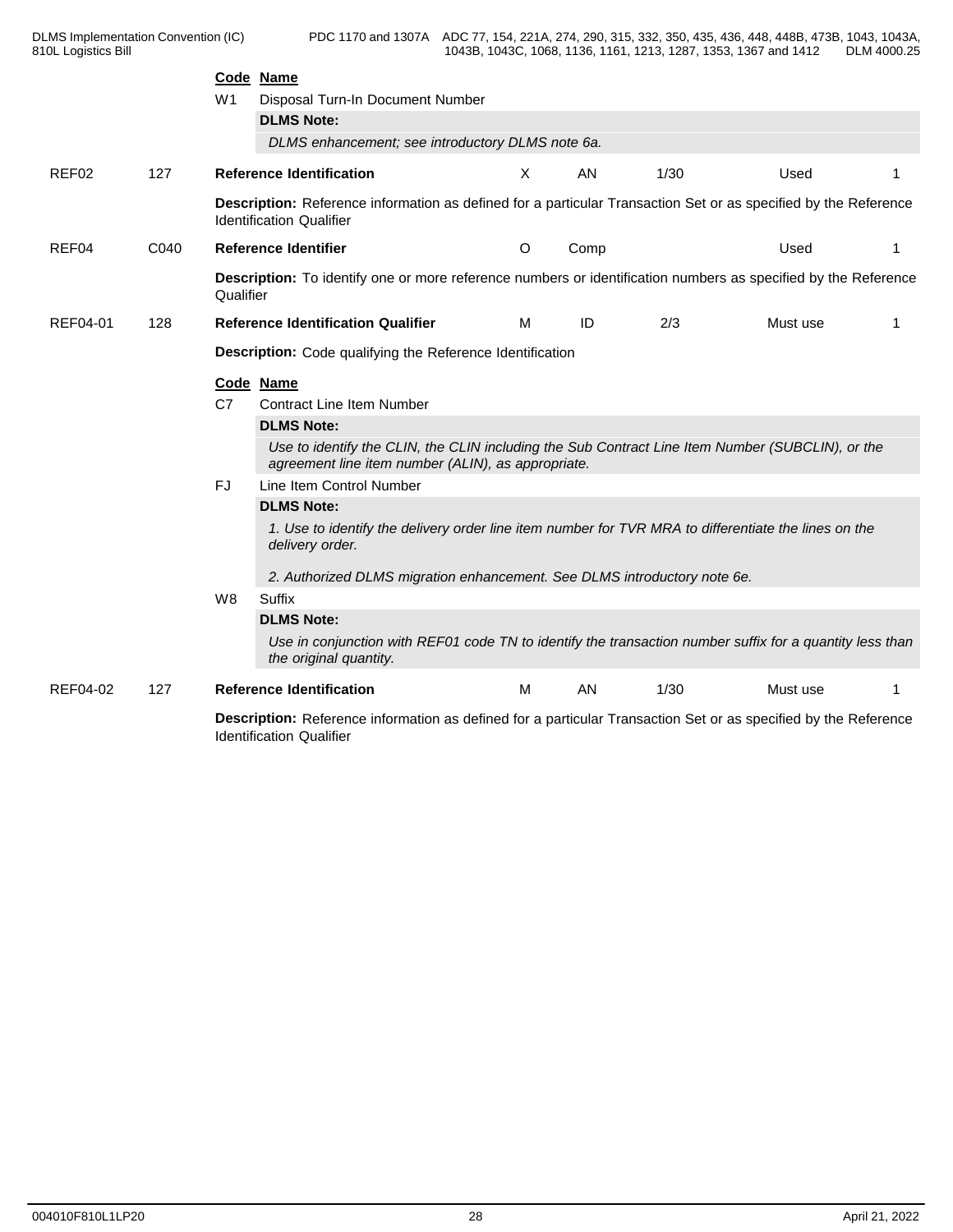## **DTM** Date/Time Reference  $\begin{bmatrix} P^{\text{o}} & & P^{\text{o}} \end{bmatrix}$

| Pos: 150  | Max: 10                  |
|-----------|--------------------------|
|           | <b>Detail - Optional</b> |
| Loop: IT1 | Elements: 2              |

**User Option (Usage):** Used

**Purpose:** To specify pertinent dates and times

## **Syntax Rules:**

- 1. R020305 At least one of DTM02, DTM03 or DTM05 is required.
- 2. C0403 If DTM04 is present, then DTM03 is required.
- 3. P0506 If either DTM05 or DTM06 is present, then the other is required.

## **DLMS Note:**

*Use one or more iterations of this 2/DTM/150 segment to identify dates associated with the transaction.*

| <b>Ref</b><br>DTM01 | $\underline{\mathsf{Id}}$<br>374 |             | <b>Element Name</b><br><b>Date/Time Qualifier</b>                        | Req<br>M | <b>Type</b><br>ID | Min/Max<br>3/3 | <b>Usage</b><br>Must use | Rep<br>-1 |
|---------------------|----------------------------------|-------------|--------------------------------------------------------------------------|----------|-------------------|----------------|--------------------------|-----------|
|                     |                                  |             | Description: Code specifying type of date or time, or both date and time |          |                   |                |                          |           |
|                     |                                  |             | Code Name                                                                |          |                   |                |                          |           |
|                     |                                  | 011         | Shipped                                                                  |          |                   |                |                          |           |
|                     |                                  |             | <b>DLMS Note:</b>                                                        |          |                   |                |                          |           |
|                     |                                  |             | 1. Use to identify the shipment date.                                    |          |                   |                |                          |           |
|                     |                                  |             | 2. DLMS enhancement; see introductory DLMS note 6a.                      |          |                   |                |                          |           |
|                     |                                  | 035         | Delivered                                                                |          |                   |                |                          |           |
|                     |                                  |             | <b>DLMS Note:</b>                                                        |          |                   |                |                          |           |
|                     |                                  |             | Use to identify the delivery date (actual or constructive).              |          |                   |                |                          |           |
|                     |                                  | 168         | Release                                                                  |          |                   |                |                          |           |
|                     |                                  |             | <b>DLMS Note:</b>                                                        |          |                   |                |                          |           |
|                     |                                  |             | Use to identify the drop from inventory date.                            |          |                   |                |                          |           |
|                     |                                  | 231         | Progress Payment                                                         |          |                   |                |                          |           |
|                     |                                  |             | <b>DLMS Note:</b>                                                        |          |                   |                |                          |           |
|                     |                                  |             | Use to identify the progress payment bill date.                          |          |                   |                |                          |           |
|                     |                                  | 306         | Adjustment Effective Date                                                |          |                   |                |                          |           |
|                     |                                  | 315         | Offset                                                                   |          |                   |                |                          |           |
|                     |                                  |             | <b>DLMS Note:</b>                                                        |          |                   |                |                          |           |
|                     |                                  |             | Use to identify the progress payment recoupment date.                    |          |                   |                |                          |           |
|                     |                                  | 324         | Returned                                                                 |          |                   |                |                          |           |
|                     |                                  |             | <b>DLMS Note:</b>                                                        |          |                   |                |                          |           |
|                     |                                  |             | Use to identify the materiel return to inventory date.                   |          |                   |                |                          |           |
|                     |                                  | 548         | Date of Advance                                                          |          |                   |                |                          |           |
|                     |                                  |             | <b>DLMS Note:</b>                                                        |          |                   |                |                          |           |
|                     |                                  |             | 1. Use to indicate the date of an advanced payment.                      |          |                   |                |                          |           |
|                     |                                  |             | 2. DLMS enhancement; see introductory DLMS note 6a.                      |          |                   |                |                          |           |
| DTM02               | 373                              | <b>Date</b> |                                                                          | X        | DT                | 8/8            | Used                     | 1         |
|                     |                                  |             | Description: Date expressed as CCYYMMDD                                  |          |                   |                |                          |           |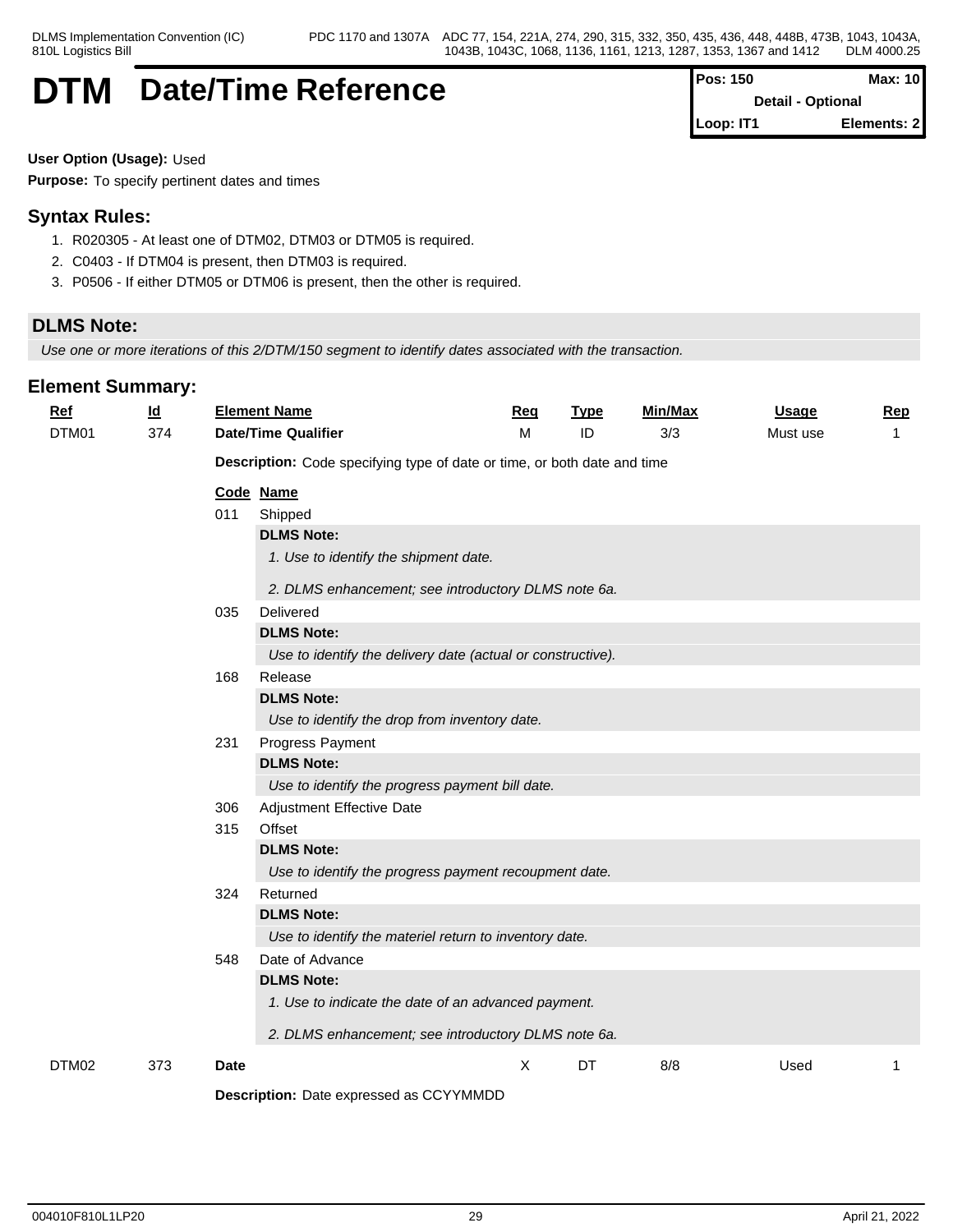## $CAD$  **Carrier Detail**

| IPos: 160                | Max: >1      |
|--------------------------|--------------|
| <b>Detail - Optional</b> |              |
| Loop: IT1                | Elements: 21 |

**User Option (Usage):** Used

**Purpose:** To specify transportation details for the transaction

## **Syntax Rules:**

- 1. R0504 At least one of CAD05 or CAD04 is required.
- 2. C0708 If CAD07 is present, then CAD08 is required.

### **DLMS Note:**

*Must use for Security Assistance Transactions.*

| <b>Ref</b>        | <u>ld</u> | <b>Element Name</b>                                                                                                                  | Req | Type | Min/Max | Usage | <u>Rep</u> |
|-------------------|-----------|--------------------------------------------------------------------------------------------------------------------------------------|-----|------|---------|-------|------------|
| CAD <sub>01</sub> | 91        | <b>Transportation Method/Type Code</b>                                                                                               |     | ID   | 1/2     | Used  |            |
|                   |           | <b>Description:</b> Code specifying the method or type of transportation for the shipment                                            |     |      |         |       |            |
|                   |           | DLMS Note: DLMS users see the Transportation Method/Type Code Conversion Guide for available codes.                                  |     |      |         |       |            |
| CAD <sub>05</sub> | 387       | Routing                                                                                                                              |     | AN.  | 1/35    | Used  |            |
|                   |           | <b>Description:</b> Free-form description of the routing or requested routing for shipment, or the originating carrier's<br>identity |     |      |         |       |            |
|                   |           | <b>DLMS Note:</b> Use Code "Z" for this data element to satisfy mandatory X12 syntax requirements.                                   |     |      |         |       |            |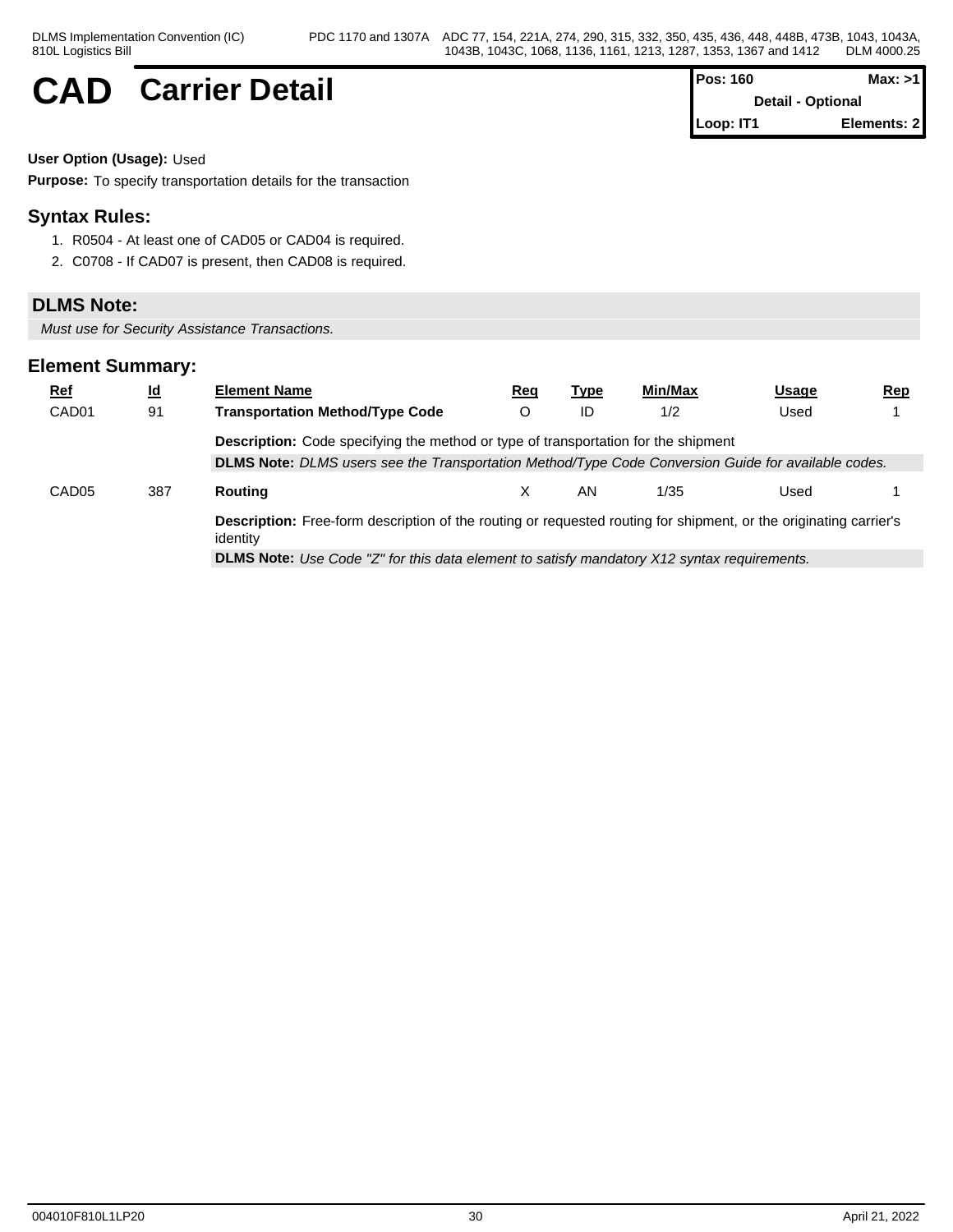## **SAC Service, Promotion, Allowance, or Charge Information**

| Pos: 180  | Max: $1$                 |
|-----------|--------------------------|
|           | <b>Detail - Optional</b> |
| Loop: SAC | Elements: 3              |
|           |                          |

#### **User Option (Usage):** Used

**Purpose:** To request or identify a service, promotion, allowance, or charge; to specify the amount or percentage for the service, promotion, allowance, or charge

## **Syntax Rules:**

- 1. R0203 At least one of SAC02 or SAC03 is required.
- 2. P0304 If either SAC03 or SAC04 is present, then the other is required.
- 3. P0607 If either SAC06 or SAC07 is present, then the other is required.
- 4. P0910 If either SAC09 or SAC10 is present, then the other is required.
- 5. C1110 If SAC11 is present, then SAC10 is required.
- 6. L130204 If SAC13 is present, then at least one of SAC02 or SAC04 is required.
- 7. C1413 If SAC14 is present, then SAC13 is required.
- 8. C1615 If SAC16 is present, then SAC15 is required.

### **Semantics:**

- 1. If SAC01 is "A" or "C", then at least one of SAC05, SAC07, or SAC08 is required.
- 2. SAC05 is the total amount for the service, promotion, allowance, or charge.
- 3. If SAC05 is present with SAC07 or SAC08, then SAC05 takes precedence.
- 4. SAC08 is the allowance or charge rate per unit.
- 5. SAC10 and SAC11 is the quantity basis when the allowance or charge quantity is different from the purchase order or invoice quantity.
- 6. SAC10 and SAC11 used together indicate a quantity range, which could be a dollar amount, that is applicable to service, promotion, allowance, or charge.
- 7. SAC13 is used in conjunction with SAC02 or SAC04 to provide a specific reference number as identified by the code used.
- 8. SAC14 is used in conjunction with SAC13 to identify an option when there is more than one option of the promotion.
- 9. SAC16 is used to identify the language being used in SAC15.

### **Comments:**

- 1. SAC04 may be used to uniquely identify the service, promotion, allowance, or charge. In addition, it may be used in conjunction to further the code in SAC02.
- 2. In some business applications, it is necessary to advise the trading partner of the actual dollar amount that a particular allowance, charge, or promotion was based on to reduce ambiguity. This amount is commonly referred to as "Dollar Basis Amount". It is represented in the SAC segment in SAC10 using the qualifier "DO" - Dollars in SAC09.

| $Ref$ | $\underline{\mathsf{Id}}$ | <b>Element Name</b>                                                                | Req | <u>Type</u> | <b>Min/Max</b> | Usage    | <b>Rep</b> |
|-------|---------------------------|------------------------------------------------------------------------------------|-----|-------------|----------------|----------|------------|
| SAC01 | 248                       | <b>Allowance or Charge Indicator</b>                                               | м   | ID          | 1/1            | Must use |            |
|       |                           | Description: Code which indicates an allowance or charge for the service specified |     |             |                |          |            |
|       |                           | DLMS Note: DLMS enhancement; see introductory DLMS note 6a.                        |     |             |                |          |            |
|       |                           | Code Name                                                                          |     |             |                |          |            |
|       |                           | Allowance<br>A                                                                     |     |             |                |          |            |
|       |                           | C<br>Charge                                                                        |     |             |                |          |            |
| SAC02 | 1300                      | Service, Promotion, Allowance, or<br><b>Charge Code</b>                            | Χ   | ID          | 4/4            | Used     |            |
|       |                           | <b>Description:</b> Code identifying the service, promotion, allowance, or charge  |     |             |                |          |            |
|       |                           | Code Name                                                                          |     |             |                |          |            |
|       |                           | A170 Adjustments                                                                   |     |             |                |          |            |
|       |                           | <b>DLMS Note:</b>                                                                  |     |             |                |          |            |
|       |                           | Use only to identify an adjustment not specified by any other code.                |     |             |                |          |            |
|       |                           | Discount - Special<br>C300                                                         |     |             |                |          |            |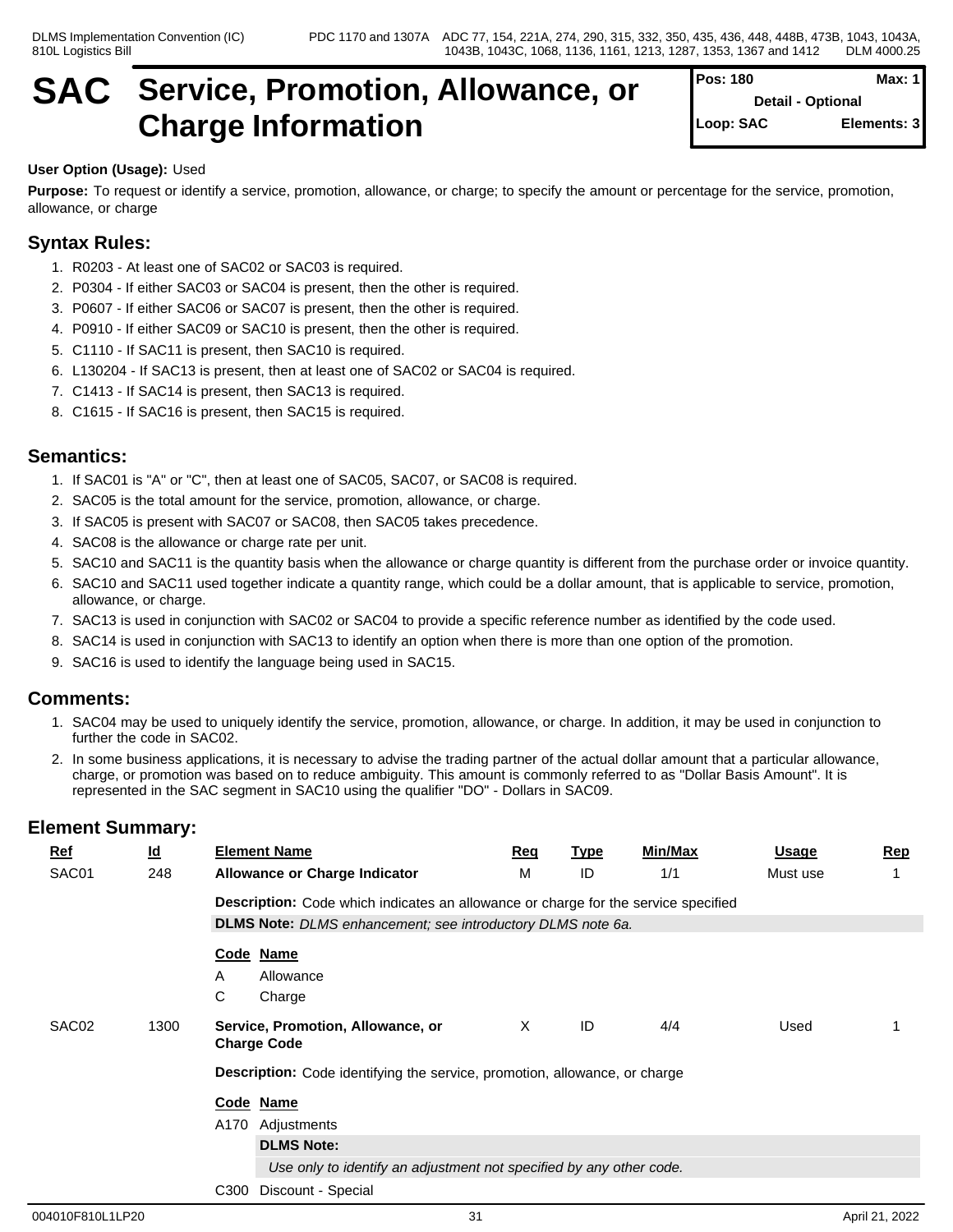|       |     |        | Code Name                                |   |                |      |      |  |
|-------|-----|--------|------------------------------------------|---|----------------|------|------|--|
|       |     |        | <b>DLMS Note:</b>                        |   |                |      |      |  |
|       |     |        | Use for cash discounts.                  |   |                |      |      |  |
|       |     |        | C930 Export Shipping Charge              |   |                |      |      |  |
|       |     |        | D350 Goods and Services Credit Allowance |   |                |      |      |  |
|       |     |        | <b>DLMS Note:</b>                        |   |                |      |      |  |
|       |     |        | Use for retail loss allowances.          |   |                |      |      |  |
|       |     |        | F060 Other Accessorial Service Charge    |   |                |      |      |  |
|       |     |        | <b>DLMS Note:</b>                        |   |                |      |      |  |
|       |     |        | Use for accessorial costs.               |   |                |      |      |  |
|       |     |        | F560 Premium Transportation              |   |                |      |      |  |
|       |     | F650   | Preparation                              |   |                |      |      |  |
|       |     |        | <b>DLMS Note:</b>                        |   |                |      |      |  |
|       |     |        | Use for packing, crating, and handling.  |   |                |      |      |  |
|       |     |        | F670 Price and Marketing Allowance       |   |                |      |      |  |
|       |     |        | <b>DLMS Note:</b>                        |   |                |      |      |  |
|       |     |        | Use for sales price reductions.          |   |                |      |      |  |
|       |     | 1170   | <b>Trade Discount</b>                    |   |                |      |      |  |
|       |     | 1260   | <b>Transportation Direct Billing</b>     |   |                |      |      |  |
|       |     |        | <b>DLMS Note:</b>                        |   |                |      |      |  |
|       |     |        | Use for non-premium transportation.      |   |                |      |      |  |
| SAC05 | 610 | Amount |                                          | O | N <sub>2</sub> | 1/15 | Used |  |
|       |     |        | <b>Description:</b> Monetary amount      |   |                |      |      |  |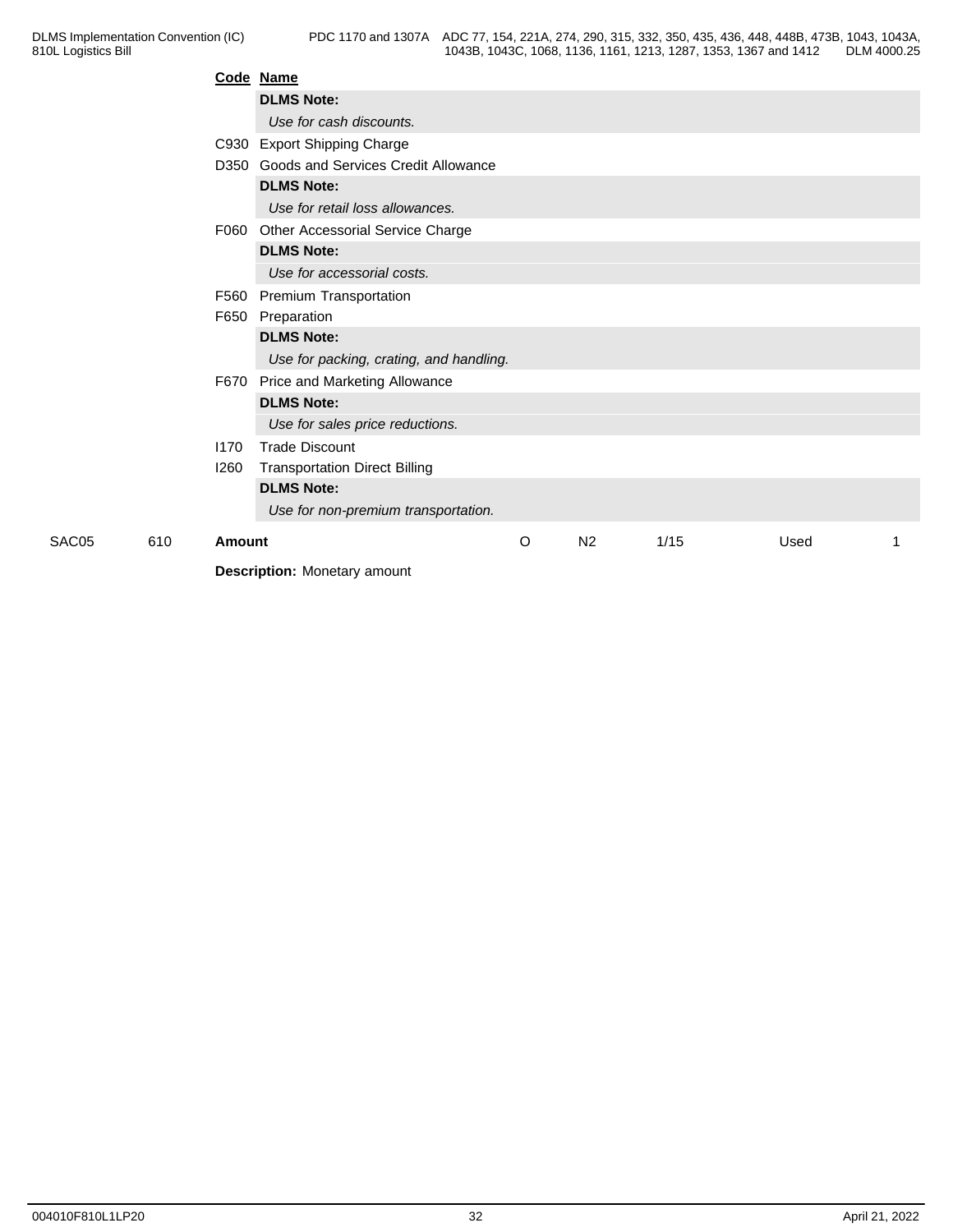|           |             | Pos: 240          | Max:        |  |
|-----------|-------------|-------------------|-------------|--|
| <b>N1</b> | <b>Name</b> | Detail - Optional |             |  |
|           |             | Loop: N1          | Elements: 3 |  |

#### **User Option (Usage):** Used

**Purpose:** To identify a party by type of organization, name, and code

## **Syntax Rules:**

- 1. R0203 At least one of N102 or N103 is required.
- 2. P0304 If either N103 or N104 is present, then the other is required.

### **Comments:**

- 1. This segment, used alone, provides the most efficient method of providing organizational identification. To obtain this efficiency the "ID Code" (N104) must provide a key to the table maintained by the transaction processing party.
- 2. N105 and N106 further define the type of entity in N101.

### **DLMS Note:**

*1. Use the 2/N1/240 loop as needed to identify the organization to receive the product.*

*2. The following codes are authorized.*

| Ref              | <u>ld</u> | <b>Element Name</b>           |                                                                                                              | Req | <b>Type</b> | <b>Min/Max</b> | Usage    | Rep |
|------------------|-----------|-------------------------------|--------------------------------------------------------------------------------------------------------------|-----|-------------|----------------|----------|-----|
| N <sub>101</sub> | 98        | <b>Entity Identifier Code</b> |                                                                                                              | M   | ID          | 2/3            | Must use |     |
|                  |           |                               | Description: Code identifying an organizational entity, a physical location, property or an individual       |     |             |                |          |     |
|                  |           |                               | <b>DLMS Note:</b> The following codes are authorized.                                                        |     |             |                |          |     |
|                  |           | Code Name                     |                                                                                                              |     |             |                |          |     |
|                  |           | <b>OB</b><br>Ordered By       |                                                                                                              |     |             |                |          |     |
|                  |           |                               | <b>DLMS Note:</b>                                                                                            |     |             |                |          |     |
|                  |           |                               | 1. Use to identify the requisitioner, ordering, or turn-in activity when different from the billed activity. |     |             |                |          |     |
|                  |           |                               | 2. DLMS enhancement; see introductory DLMS note 6a.                                                          |     |             |                |          |     |
|                  |           | <b>ST</b><br>Ship To          |                                                                                                              |     |             |                |          |     |
|                  |           |                               | <b>DLMS Note:</b>                                                                                            |     |             |                |          |     |
|                  |           |                               | Use to identify the organization to receive the product if other than the billed organization.               |     |             |                |          |     |
|                  |           |                               |                                                                                                              |     |             |                |          |     |
| N <sub>103</sub> | 66        |                               | <b>Identification Code Qualifier</b>                                                                         | X   | ID          | 1/2            | Used     |     |
|                  |           |                               | Description: Code designating the system/method of code structure used for Identification Code (67)          |     |             |                |          |     |
|                  |           | Code Name                     |                                                                                                              |     |             |                |          |     |
|                  |           |                               | D-U-N-S Number, Dun & Bradstreet                                                                             |     |             |                |          |     |
|                  |           |                               | <b>DLMS Note:</b>                                                                                            |     |             |                |          |     |
|                  |           |                               | DLMS enhancement; see introductory DLMS note 6a.                                                             |     |             |                |          |     |
|                  |           | 9                             | D-U-N-S+4, D-U-N-S Number with Four Character Suffix                                                         |     |             |                |          |     |
|                  |           |                               | <b>DLMS Note:</b>                                                                                            |     |             |                |          |     |
|                  |           |                               | DLMS enhancement; see introductory DLMS note 6a.                                                             |     |             |                |          |     |
|                  |           | M4                            | Department of Defense Routing Identifier Code (RIC)                                                          |     |             |                |          |     |
| N <sub>104</sub> | 67        | <b>Identification Code</b>    |                                                                                                              | Χ   | AN          | 2/80           | Used     | 1   |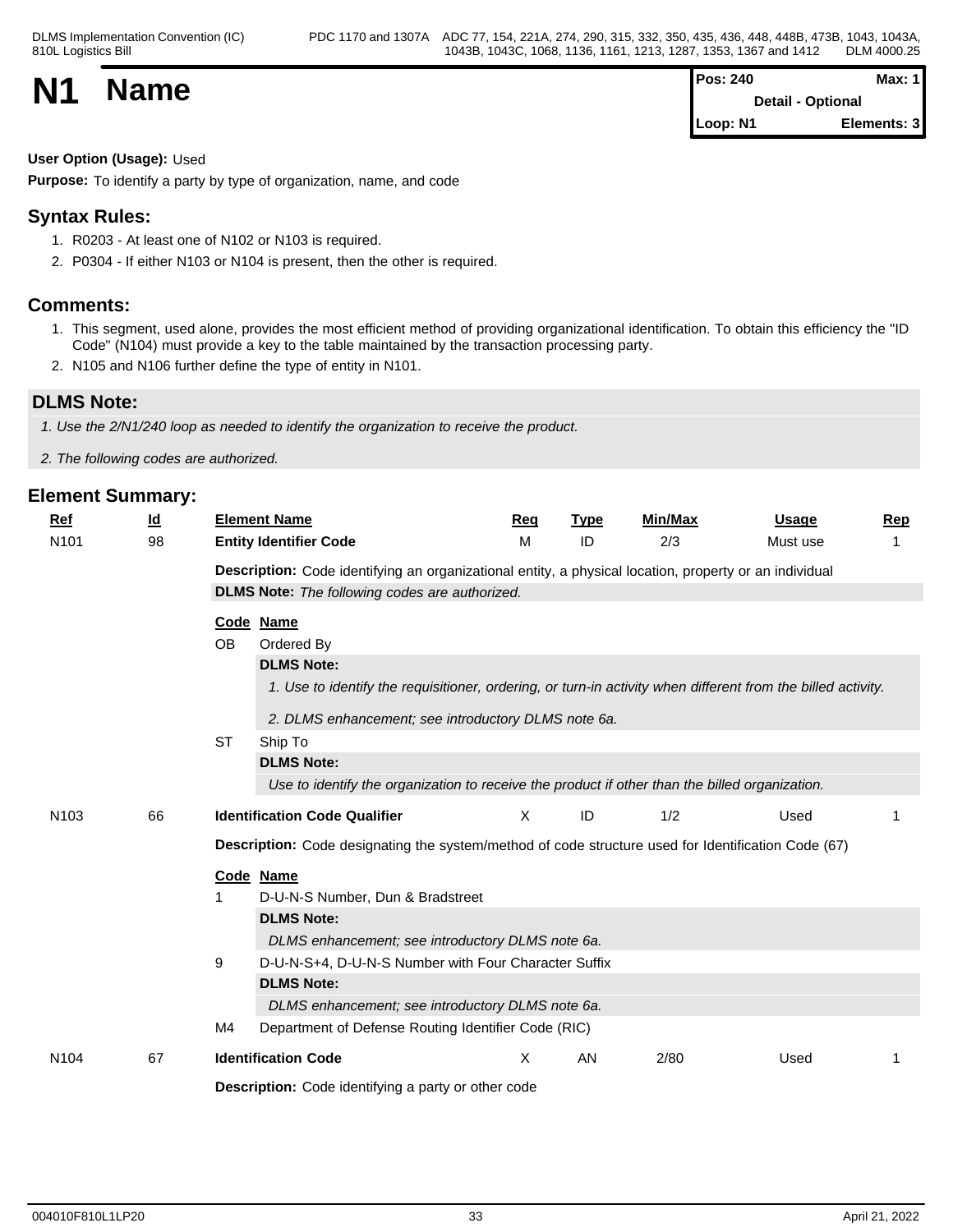## **LM** Code Source Information **Pos:** 300 **Max:** 1

**Detail - Optional Loop: LM Elements: 1**

**User Option (Usage):** Used

**Purpose:** To transmit standard code list identification information

## **Comments:**

1. LM02 identifies the applicable industry code list source information.

## **DLMS Note:**

*Must use this 2/LM/300 loop to identify information maintained in Department or Agency documentation.*

## **Element Summary:**

| <u>Ref</u> | <u>ld</u>                                                                 | Element Name                 | Red | Tvpe | Min/Max | <u>Usage</u> | <u>Rep</u> |  |  |
|------------|---------------------------------------------------------------------------|------------------------------|-----|------|---------|--------------|------------|--|--|
| ∟M01       | 559                                                                       | <b>Agency Qualifier Code</b> |     |      | 2/2     | Must use     |            |  |  |
|            | <b>Description:</b> Code identifying the agency assigning the code values |                              |     |      |         |              |            |  |  |

**Code Name**

DF Department of Defense (DoD)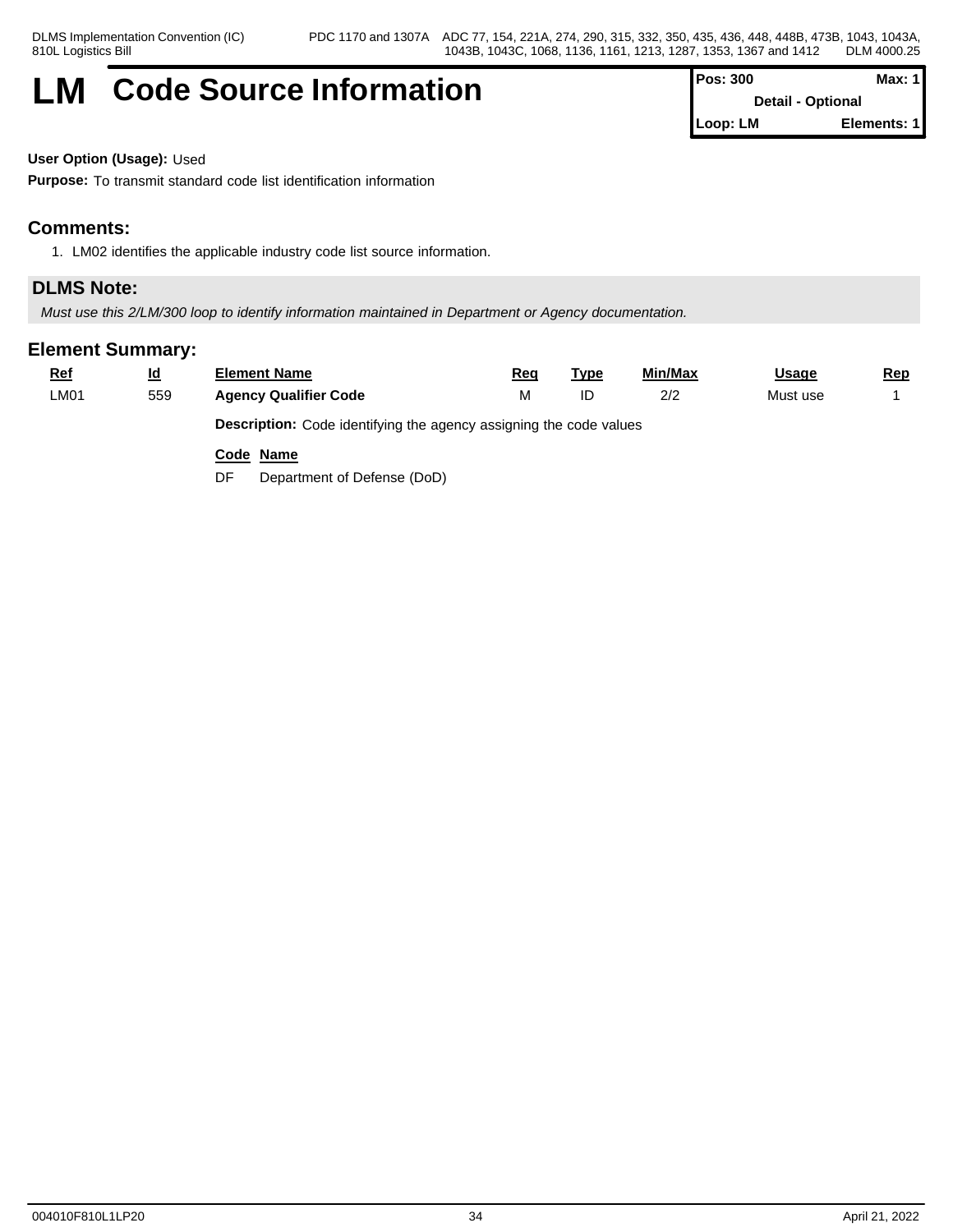

| <b>Pos: 310</b> | Max: 100                  |
|-----------------|---------------------------|
|                 | <b>Detail - Mandatory</b> |
| Loop: LM        | Elements: 2               |

**User Option (Usage):** Must use

**Purpose:** Code to transmit standard industry codes

## **Syntax Rules:**

1. C0102 - If LQ01 is present, then LQ02 is required.

## **DLMS Note:**

*Use to identify codes, as appropriate, consistent with management information requirements.*

| $Ref$ | $\underline{\mathsf{Id}}$ |                                                                                                                                                                                                                 | <b>Element Name</b>                                                                                                                  | Req     | <b>Type</b> | Min/Max | <u>Usage</u> | <b>Rep</b> |  |  |  |
|-------|---------------------------|-----------------------------------------------------------------------------------------------------------------------------------------------------------------------------------------------------------------|--------------------------------------------------------------------------------------------------------------------------------------|---------|-------------|---------|--------------|------------|--|--|--|
| LQ01  | 1270                      |                                                                                                                                                                                                                 | <b>Code List Qualifier Code</b>                                                                                                      | $\circ$ | ID          | 1/3     | Used         | 1          |  |  |  |
|       |                           |                                                                                                                                                                                                                 | Description: Code identifying a specific industry code list                                                                          |         |             |         |              |            |  |  |  |
|       |                           | <b>DLMS Note:</b> The following codes are authorized.                                                                                                                                                           |                                                                                                                                      |         |             |         |              |            |  |  |  |
|       |                           |                                                                                                                                                                                                                 | Code Name                                                                                                                            |         |             |         |              |            |  |  |  |
|       |                           | 0                                                                                                                                                                                                               | Document Identification Code                                                                                                         |         |             |         |              |            |  |  |  |
|       |                           |                                                                                                                                                                                                                 | <b>DLMS Note:</b>                                                                                                                    |         |             |         |              |            |  |  |  |
|       |                           | 1. The DLSS DIC is retained in the DLMS to facilitate transaction conversion in a mixed DLSS/DLMS<br>environment. Continued support of the DIC in a full DLMS environment will be assessed at a future<br>date. |                                                                                                                                      |         |             |         |              |            |  |  |  |
|       |                           |                                                                                                                                                                                                                 | 2. Future streamlined data; see introductory DLMS note 6c.                                                                           |         |             |         |              |            |  |  |  |
|       |                           | 36                                                                                                                                                                                                              | Air Terminal Identifier Code                                                                                                         |         |             |         |              |            |  |  |  |
|       |                           | 37                                                                                                                                                                                                              | Water Terminal Identifier Code                                                                                                       |         |             |         |              |            |  |  |  |
|       |                           | 54                                                                                                                                                                                                              | Type of Bill Code                                                                                                                    |         |             |         |              |            |  |  |  |
|       |                           |                                                                                                                                                                                                                 | <b>DLMS Note:</b>                                                                                                                    |         |             |         |              |            |  |  |  |
|       |                           |                                                                                                                                                                                                                 | Use to indicate the billing purpose.                                                                                                 |         |             |         |              |            |  |  |  |
|       |                           | 57                                                                                                                                                                                                              | Delivery Source Code                                                                                                                 |         |             |         |              |            |  |  |  |
|       |                           |                                                                                                                                                                                                                 | <b>DLMS Note:</b>                                                                                                                    |         |             |         |              |            |  |  |  |
|       |                           |                                                                                                                                                                                                                 | Use to identify FMS shipment information.                                                                                            |         |             |         |              |            |  |  |  |
|       |                           | 58                                                                                                                                                                                                              | <b>Transportation Bill Code</b>                                                                                                      |         |             |         |              |            |  |  |  |
|       |                           |                                                                                                                                                                                                                 | <b>DLMS Note:</b>                                                                                                                    |         |             |         |              |            |  |  |  |
|       |                           |                                                                                                                                                                                                                 | Use to identify FMS customer below-the-line transportation cost billing information.                                                 |         |             |         |              |            |  |  |  |
|       |                           | 59                                                                                                                                                                                                              | Stock Fund or Non-stock Fund Code                                                                                                    |         |             |         |              |            |  |  |  |
|       |                           |                                                                                                                                                                                                                 | <b>DLMS Note:</b>                                                                                                                    |         |             |         |              |            |  |  |  |
|       |                           |                                                                                                                                                                                                                 | Use to identify the appropriation or a stock fund for FMS transactions.                                                              |         |             |         |              |            |  |  |  |
|       |                           | 60                                                                                                                                                                                                              | General Services Administration (GSA) Customer Supply Center Number Code                                                             |         |             |         |              |            |  |  |  |
|       |                           | 61                                                                                                                                                                                                              | Information Indicator Code                                                                                                           |         |             |         |              |            |  |  |  |
|       |                           | 67                                                                                                                                                                                                              | Type of Assistance Code                                                                                                              |         |             |         |              |            |  |  |  |
|       |                           |                                                                                                                                                                                                                 | <b>DLMS Note:</b>                                                                                                                    |         |             |         |              |            |  |  |  |
|       |                           |                                                                                                                                                                                                                 | For SA transactions, use when the coded address in the transaction number does not identify the type<br>of assistance and financing. |         |             |         |              |            |  |  |  |
|       |                           | 78                                                                                                                                                                                                              | Project Code                                                                                                                         |         |             |         |              |            |  |  |  |
|       |                           |                                                                                                                                                                                                                 | <b>DLMS Note:</b>                                                                                                                    |         |             |         |              |            |  |  |  |
|       |                           |                                                                                                                                                                                                                 | Use to identify special programs, exercises, projects, operations, and other purposes.                                               |         |             |         |              |            |  |  |  |
|       |                           | 79                                                                                                                                                                                                              | <b>Priority Designator Code</b>                                                                                                      |         |             |         |              |            |  |  |  |
|       |                           | 89                                                                                                                                                                                                              | Cooperative Logistics Program Support Code                                                                                           |         |             |         |              |            |  |  |  |
|       |                           |                                                                                                                                                                                                                 | <b>DLMS Note:</b>                                                                                                                    |         |             |         |              |            |  |  |  |
|       |                           |                                                                                                                                                                                                                 | For FMS transactions, must use to identify programmed, nonprogrammed, and termination/drawdown<br>requirements.                      |         |             |         |              |            |  |  |  |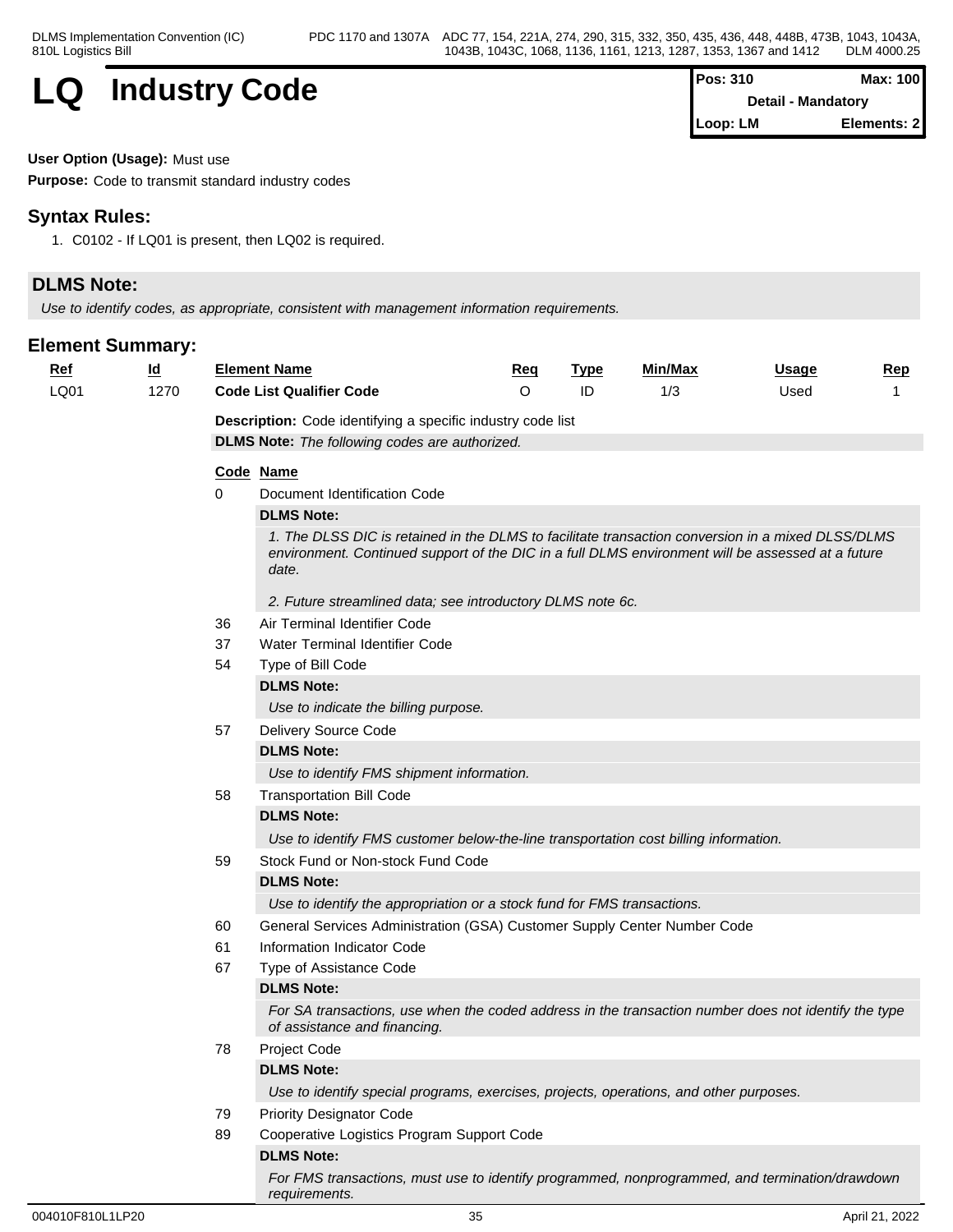#### **Code Name**

#### 94 Identification Code

#### **DLMS Note:**

*Must use in FMS transactions to identify the customer country's requisitioning Service Code: B, D, K, P, or T. This is the SA program Customer Service Designator (codes derived from Qualifier 71, Service and Agency Code).*

*A data maintenance action was approved in version 5010. The approved code/name is "CSD - Customer Service Designator".*

95 Offer and Release Option Code

#### **DLMS Note:**

*For FMS transactions, must use to advise the supply source of the type of notice required prior to shipping the materiel.*

97 Ultimate Recipient Code

#### **DLMS Note:**

*Use to identify the buyer of DoD materiel to allow full payment for materiel supplied to a non-DoD customer.*

A2 Customer Within Country Code

#### **DLMS Note:**

*For SA transactions, use when the coded address in the transaction number does not identify the customer-within-country.*

A3 Delivery Term Code

#### **DLMS Note:**

*For FMS transactions, use when the coded address in the transaction number does not identify the delivery term.*

#### A5 Subcase Number

#### **DLMS Note:**

*Use in FMS transactions based on Service requirements.*

#### A6 Freight Forwarder Number

#### **DLMS Note:**

*Must use in FMS transactions to identify the country representative or freight forwarder to receive shipments and documentation.*

A7 Record Control Number

#### **DLMS Note:**

*Must use in MAP/GA transactions to identify the program line item number.*

A8 Program Year Code

#### **DLMS Note:**

*Must use in MAP/GA transactions to indicate the program year in which the requisitioned item was approved and funded.*

A9 Supplemental Data

#### **DLMS Note:**

*1. Use only for intra-service or agency transactions to identify service or agency-unique data as required.*

- *2. Use to identify supplemental address/data.*
- *3. Future streamlined data; see introductory DLMS note 6c.*

#### AJ Utilization Code

#### **DLMS Note:**

- *1. Use to identify a specialized purpose for which the requisition is submitted.*
- *2. Under DLSS, this is the first position of the document serial number.*
- *3. DLMS enhancement; see introductory DLMS note 6a.*
- AL Special Requirements Code

### **DLMS Note:**

*1. Under DLSS, this is carried in the required delivery date field.*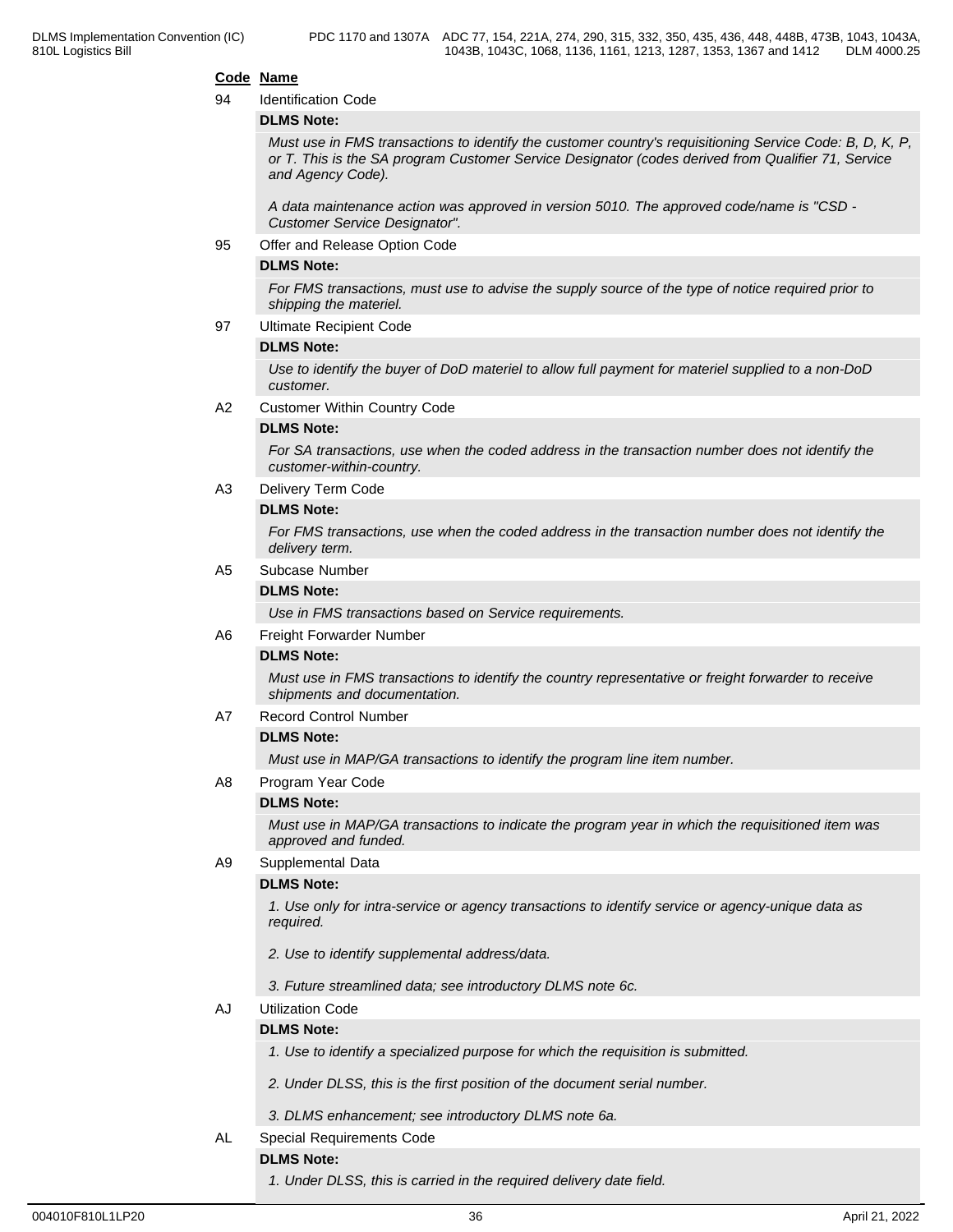#### **Code Name**

*2. DLMS enhancement; see introductory DLMS note 6a.*

CF Major Force Program Code

#### **DLMS Note:**

*Use only for into plane issues to identify the major force program of the organization involved in into plane refueling bills.*

#### CG Aircraft Mission Design Series Code

#### **DLMS Note:**

*Use only for into plane issues.*

CH Type of Issue Code

#### **DLMS Note:**

*Use only for into plane issues.*

#### DE Signal Code

#### DG Fund Code

#### **DLMS Note:**

*Fund Code is retained in 2/LQ01/310. Discrete DoD SLOA/Accounting Classification is provided in 2/FA2/360. Refer to ADC 1043.*

GQ Group Qualifier Code

#### **DLMS Note:**

*Use to identify the MMAC for NSNs to be managed by a specific manager (i.e., system, program, aggregation, selected FSC, technology group). This is an Air Force-unique data element, meaningful to the Air Force only. Non-Air Force Components perpetuate without action.*

*A data maintenance action was approved in version 5010. The approved code/name is "MAC-Material Management Aggregation code". The code source is identified as the Air Force Manual (AFMAN) 23-110, Volumes 1 and 2.*

#### COG Cognizance Symbol

#### **DLMS Note:**

*Use to identify the materiel cognizance symbol (COG) of the end item. Indicate NSL for non-stock numbered listed items. This is a Navy-unique data element meaningful to Navy only; Non-Navy Components are to perpetuate without action.*

IMC Item Management Code

#### **DLMS Note:**

*Use to identify the Item Management code (IMC) for integrated materiel management. This is a Navy-unique data element meaningful to Navy only; Non-Navy Components are to perpetuate without action.*

#### MCC Material Control Code

#### **DLMS Note:**

*Use to identify the Material Control Code (MCC) for special inventory reporting. This is a Navy-unique data element meaningful to Navy only; Non-Navy Components are to perpetuate without action.*

#### SEC Stock Exchange Code

#### **DLMS Note:**

*Use to identify the Exchange Pricing Indicator for intra-Army and intra-Navy transactions to identify that the Customer and NIIN on the transaction are Exchange Pricing relevant. When applicable, cite code value EP (Exchange Pricing). Refer to ADC 274 and 332.*

*A data maintenance action was approved in version 6010. The approved code/name is "EPI – Exchange Pricing Indicator".*

SMI Special Material Identification Code

#### **DLMS Note:**

*Use to identify the Special Material Identification Code (SMIC) for an end item. This is a Navy-unique data element meaningful to Navy only; Non-Navy Components are to perpetuate without action.*

#### LQ02 1271 **Industry Code** X AN 1/30 Used 1

**Description:** Code indicating a code from a specific industry code list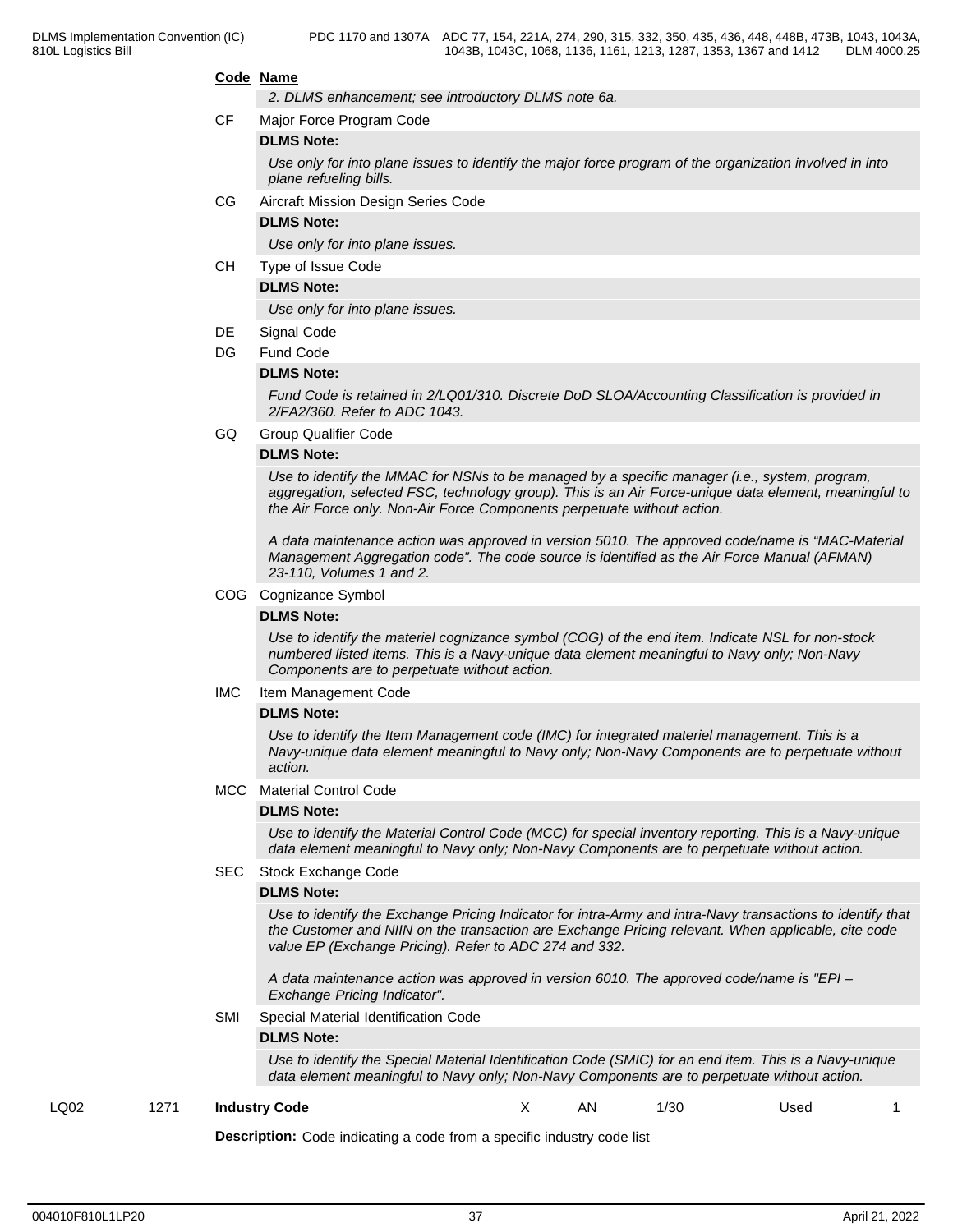## **FA1** Type of Financial Accounting Data

| Pos: 350  | Max: 11                  |
|-----------|--------------------------|
|           | <b>Detail - Optional</b> |
| Loop: FA1 | Elements: 1              |

## **User Option (Usage):** Used

**Purpose:** To specify the organization controlling the content of the accounting citation, and the purpose associated with the accounting citation

## **Semantics:**

- 1. FA101 Identifies the organization controlling the assignment of financial accounting information.
- 2. FA102 Identifies the purpose of the accounting allowance or charge information.

## **DLMS Note:**

*The FA1 loop is used to provide SLOA data for the detail bills in the FA2 segment. See introductory DLMS note 6e.*

| <u>Ref</u> | $\underline{\mathsf{Id}}$ |                                                                                                                                                                                                                                                        | <b>Element Name</b>                                                                                                             | Req | <b>Type</b> | Min/Max | <u>Usage</u> | Rep |  |  |  |
|------------|---------------------------|--------------------------------------------------------------------------------------------------------------------------------------------------------------------------------------------------------------------------------------------------------|---------------------------------------------------------------------------------------------------------------------------------|-----|-------------|---------|--------------|-----|--|--|--|
| FA101      | 559                       |                                                                                                                                                                                                                                                        | <b>Agency Qualifier Code</b>                                                                                                    | M   | ID          | 2/2     | Must use     |     |  |  |  |
|            |                           | <b>Description:</b> Code identifying the agency assigning the code values                                                                                                                                                                              |                                                                                                                                 |     |             |         |              |     |  |  |  |
|            |                           | <b>DLMS Note:</b> This data element is required for X12 syntax. Select the code that corresponds to the organization<br>that is responsible for the assignment of the DoDAAC used to construct the controlling document number for the<br>transaction. |                                                                                                                                 |     |             |         |              |     |  |  |  |
|            |                           |                                                                                                                                                                                                                                                        | Code Name                                                                                                                       |     |             |         |              |     |  |  |  |
|            |                           | DF                                                                                                                                                                                                                                                     | Department of Defense (DoD)                                                                                                     |     |             |         |              |     |  |  |  |
|            |                           |                                                                                                                                                                                                                                                        | <b>DLMS Note:</b>                                                                                                               |     |             |         |              |     |  |  |  |
|            |                           |                                                                                                                                                                                                                                                        | Use to indicate that the Component is a Department of Defense agency, including Defense Logistics<br>Agency. Refer to ADC 1043. |     |             |         |              |     |  |  |  |
|            |                           | DN                                                                                                                                                                                                                                                     | Department of the Navy                                                                                                          |     |             |         |              |     |  |  |  |
|            |                           |                                                                                                                                                                                                                                                        | <b>DLMS Note:</b>                                                                                                               |     |             |         |              |     |  |  |  |
|            |                           |                                                                                                                                                                                                                                                        | Includes the United States Marine Corps.                                                                                        |     |             |         |              |     |  |  |  |
|            |                           | DY                                                                                                                                                                                                                                                     | Department of Air Force                                                                                                         |     |             |         |              |     |  |  |  |
|            |                           | DZ.                                                                                                                                                                                                                                                    | Department of Army                                                                                                              |     |             |         |              |     |  |  |  |
|            |                           | FG                                                                                                                                                                                                                                                     | <b>Federal Government</b>                                                                                                       |     |             |         |              |     |  |  |  |
|            |                           |                                                                                                                                                                                                                                                        |                                                                                                                                 |     |             |         |              |     |  |  |  |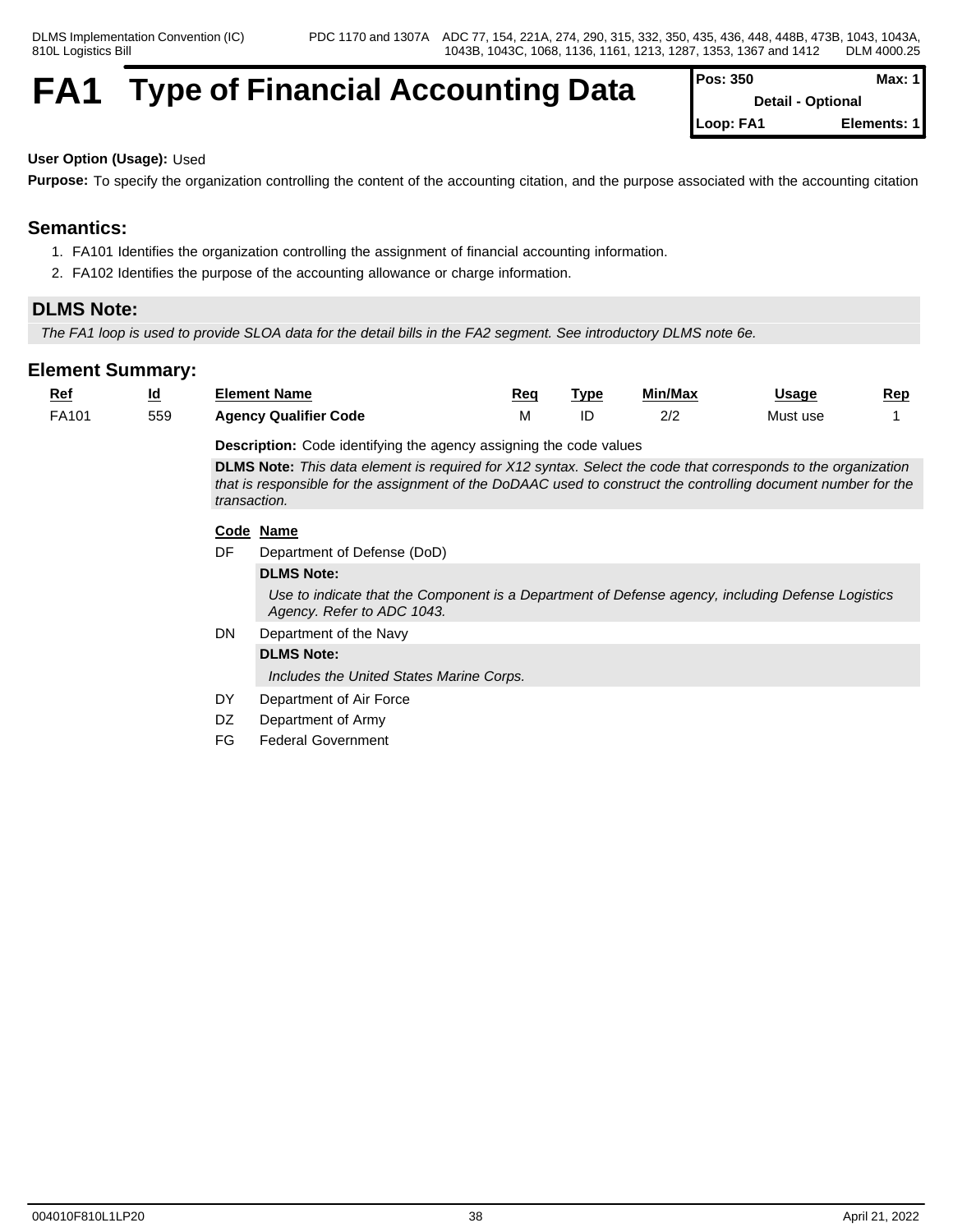## **FA2** Accounting Data

| Pos: 360  | Max: >1            |
|-----------|--------------------|
|           | Detail - Mandatory |
| Loop: FA1 | Elements: 2        |

**User Option (Usage):** Must use

**Purpose:** To specify the detailed accounting data

## **DLMS Note:**

*Use this segment to comply with the DoD SLOA/Accounting Classification. Cost object elements Project Identifier, Funding Center Identifier, Functional Area, Cost Element Code, Cost Center Identifier, Activity Identifier, and Work Order Number are used as appropriate for the system. Fund Code is included at 2/LQ01/310. Refer to ADC 1043.*

### **Element Summary:**

| Ret<br>__ | ıa<br>- | <b>Element Name</b>                       | Req | <b>TVD</b> | Min/Max | <b>Jsage</b> | Rep |
|-----------|---------|-------------------------------------------|-----|------------|---------|--------------|-----|
| FA201     | 196     | <b>Detail Code</b><br>Breakdown Structure |     |            | .       | Must use     |     |

**Description:** Codes identifying details relating to a reporting breakdown structure tree

#### **Code Name**

89 Budget Line Item Identification

#### **DLMS Note:**

- *1. For DoD SLOA/Accounting Classification use to identify "Budget Line Item".*
- *2. Qualifier 89 is a migration code approved for use in X12 version 4020. Refer to ADC 1043.*
- *3. Authorized DLMS enhancement; see introductory DLMS note 6e.*

#### 90 Project/Task

#### **DLMS Note:**

*1. For DoD SLOA/Accounting Classification use to identify "Project Identifier". Refer to ADC 1043.*

- *2. Qualifier 90 is a migration code approved for use in X12 version 4020.*
- *3. Authorized DLMS enhancement; see introductory DLMS note 6e.*

#### A1 Department Indicator

#### **DLMS Note:**

*1. For DoD SLOA/Accounting Classification use to identify "Department Regular". Refer to ADC 1043.*

*2. Authorized DLMS enhancement; see introductory DLMS note 6e.*

#### A2 Transfer from Department

#### **DLMS Note:**

*1. For DoD SLOA/Accounting Classification use to identify "Department Transfer". Refer to ADC 1043.*

*2. Authorized DLMS enhancement; see introductory DLMS note 6e.*

#### A4 Basic Symbol Number

#### **DLMS Note:**

*1. For DoD SLOA/Accounting Classification use to identify "Main Account". Refer to ADC 1043.*

*2. Authorized DLMS enhancement; see introductory DLMS note 6e.*

## A5 Sub-class

### **DLMS Note:**

*1. Reserved for DoD SLOA/Accounting Classification use to identify "Sub Class". Refer to ADC 1043.*

*2. Sub Class is a potential future DLMS enhancement; see introductory DLMS note 6a.*

## A6 Sub-Account Symbol

**DLMS Note:**

*1. For DoD SLOA/Accounting Classification use to identify "Sub Account". Refer to ADC 1043.*

*2. Authorized DLMS enhancement; see introductory DLMS note 6e.*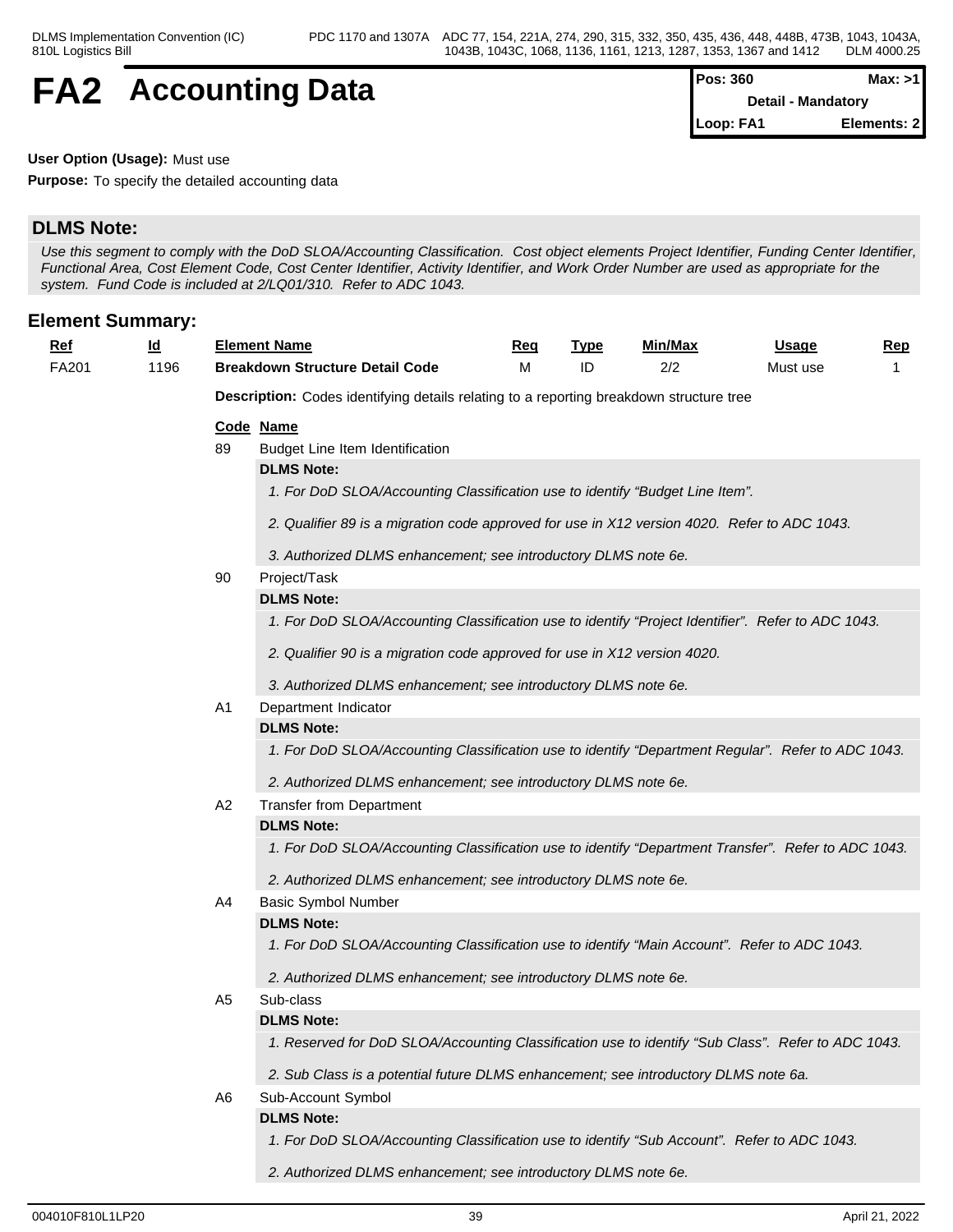#### **Code Name**

AI Activity Identifier

**DLMS Note:**

*1. For DoD SLOA/Accounting Classification use to identify "Activity Identifier". Refer to ADC 1043.*

*2. Authorized DLMS enhancement; see introductory DLMS note 6e.*

*3. Qualifier AI is a migration code approved for use in X12 version 7020.*

#### B2 Budget Sub-activity Number

### **DLMS Note:**

*1. For DoD SLOA/Accounting Classification use to identify "Sub-Allocation (formerly known as Limit/Subhead)". Refer to ADC 1043.*

*2. Authorized DLMS enhancement; see introductory DLMS note 6e.*

BE Business Event Type Code

#### **DLMS Note:**

*1. Reserved for DoD SLOA/Accounting Classification use to identify "Business Event Type Code". Refer to ADC 1043.*

*2. Business Event Type Code is a potential future DLMS enhancement; see introductory DLMS note 6a*

*3. Qualifier BE is a migration code approved for use in X12 version 7020.*

C3 Budget Restriction

#### **DLMS Note:**

*1. For DoD SLOA/Accounting Classification use to identify "Availability Type". Refer to ADC 1043.*

*2. Authorized DLMS enhancement; see introductory DLMS note 6e.*

CC Cost Center Identifier

#### **DLMS Note:**

*1. For DoD SLOA/Accounting Classification use to identify "Cost Center Identifier". Refer to ADC 1043.*

*2. Authorized DLMS enhancement; see introductory DLMS note 6e.*

*3. Qualifier CC is a migration code approved for use in X12 version 7020.*

#### F1 Object Class

#### **DLMS Note:**

*1. For DoD SLOA/Accounting Classification use to identify "Object Class". Refer to ADC 1043.*

*2. Authorized DLMS enhancement; see introductory DLMS note 6e.*

#### FA Functional Area

#### **DLMS Note:**

*1. For DoD SLOA/Accounting Classification use to identify "Functional Area". Refer to ADC 1043.*

*2. Authorized DLMS enhancement; see introductory DLMS note 6e.*

*3. Qualifier FA is a migration code approved for use in X12 version 7020.*

#### FC Funding Center Identifier

#### **DLMS Note:**

*1. For DoD SLOA/Accounting Classification use to identify "Funding Center Identifier". Refer to ADC 1043.*

*2. Authorized DLMS enhancement; see introductory DLMS note 6e.*

*3. Qualifier FC is a migration code approved for use in X12 version 7020.*

FT Funding Type

#### **DLMS Note:**

*1. For DoD SLOA/Accounting Classification use to identify "Reimbursable Flag". Refer to ADC 1043.*

- *2. Qualifier FT is an X12 Version Release 004030 Migration Code.*
- *3. Authorized DLMS enhancement; see introductory DLMS note 6e.*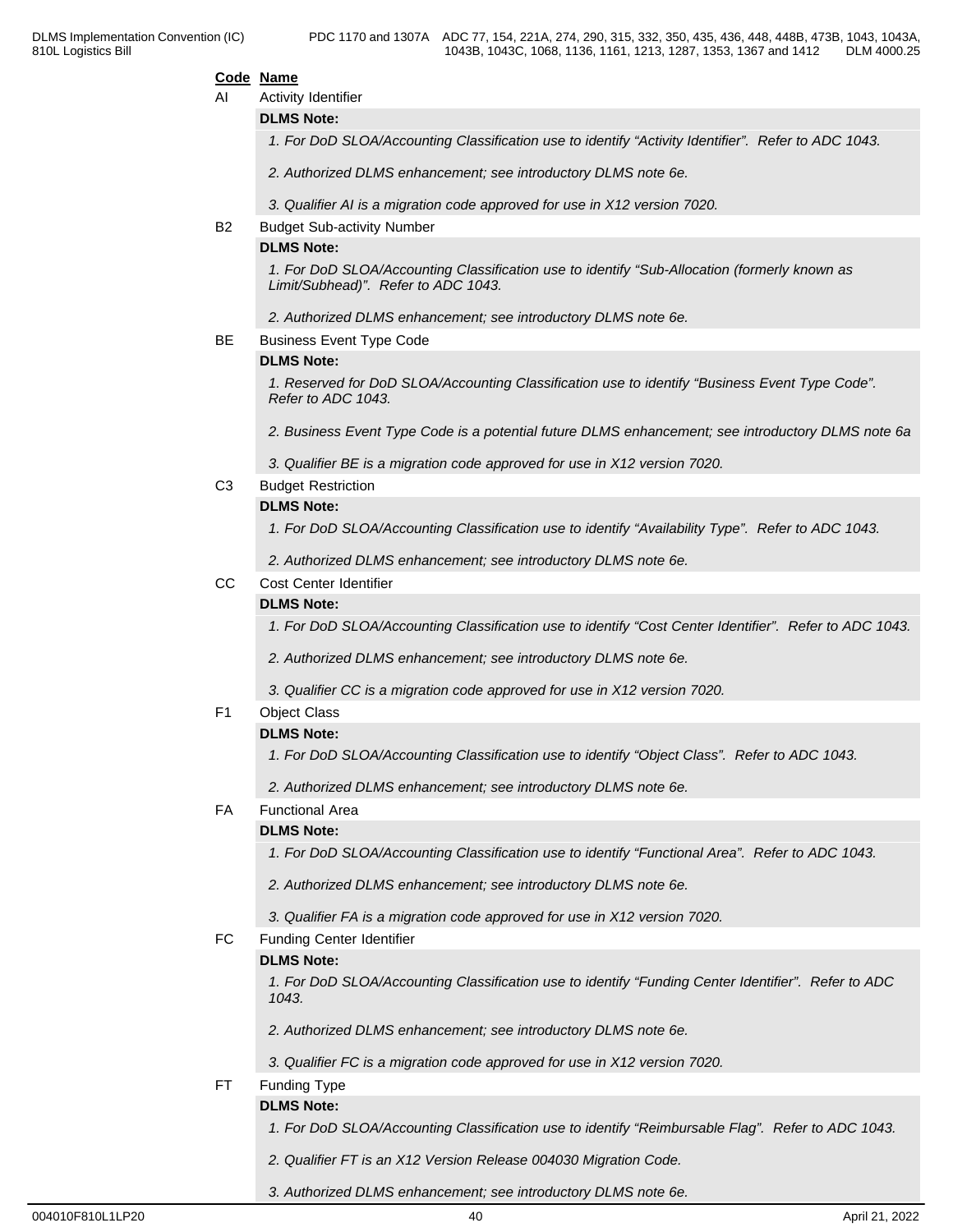#### **Code Name**

### H1 Cost Code

#### **DLMS Note:**

*1. For DoD SLOA/Accounting Classification use to identify "Cost Element Code". Refer to ADC 1043.*

*2. Authorized DLMS enhancement; see introductory DLMS note 6e.*

#### IA Security Cooperation Implementing Agency

#### **DLMS Note:**

*1. For DoD SLOA/Accounting Classification use to identify "Security Cooperation Implementing Agency". Refer to ADC 1043.*

- *2. Authorized DLMS enhancement; see introductory DLMS note 6e.*
- *3. Qualifier IA is a migration code approved for use in X12 version 7020.*
- L1 Accounting Installation Number

#### **DLMS Note:**

*1. For DoD SLOA/Accounting Classification use to identify "Agency Accounting Identifier". Refer to ADC 1043.*

*2. Authorized DLMS enhancement; see introductory DLMS note 6e.*

#### P1 Disbursing Station Number

#### **DLMS Note:**

*1. For DoD SLOA/Accounting Classification use to identify "Agency Disbursing Identifier Code". Refer to ADC 1043.*

*2. Authorized DLMS enhancement; see introductory DLMS note 6e.*

P5 Foreign Military Sales (FMS) Line Item Number

#### **DLMS Note:**

*1. For DoD SLOA/Accounting Classification use to identify "Security Cooperation Case Line Item Identifier". Refer to ADC 1043.*

*2. Authorized DLMS enhancement; see introductory DLMS note 6e.*

#### S1 Security Cooperation Customer Code

#### **DLMS Note:**

*1. For DoD SLOA/Accounting Classification use to identify "Security Cooperation Customer Code". Refer to ADC 1043.*

*2. Authorized DLMS enhancement; see introductory DLMS note 6d. A field size exceeding 2 positions is not supportable under current MILSTRIP and MAPAC processes. Three character codes are not authorized at this time.*

*3. Qualifier S1 is a migration code approved for use in X12 version 7020.*

S2 Security Cooperation Case Designator

#### **DLMS Note:**

*1. For DoD SLOA/Accounting Classification use to identify "Security Cooperation Case Designator". Refer to ADC 1043.*

*2. Authorized DLMS enhancement; see introductory DLMS note 6e. A field size exceeding 3 positions is not supportable under current MILSTRIP processes. Four character codes are not authorized at this time.*

*3. Qualifier S2 is a migration code approved for use in X12 version 7020*

#### WO Work Order Number

#### **DLMS Note:**

**DLMS Note:**

*1. For DoD SLOA/Accounting Classification use to identify "Work Order Number". Refer to ADC 1043.*

- *2. Authorized DLMS enhancement; see introductory DLMS note 6e.*
- *3. Qualifier WO is a migration code approved for use in X12 version 7020.*
- YB Beginning Period of Availability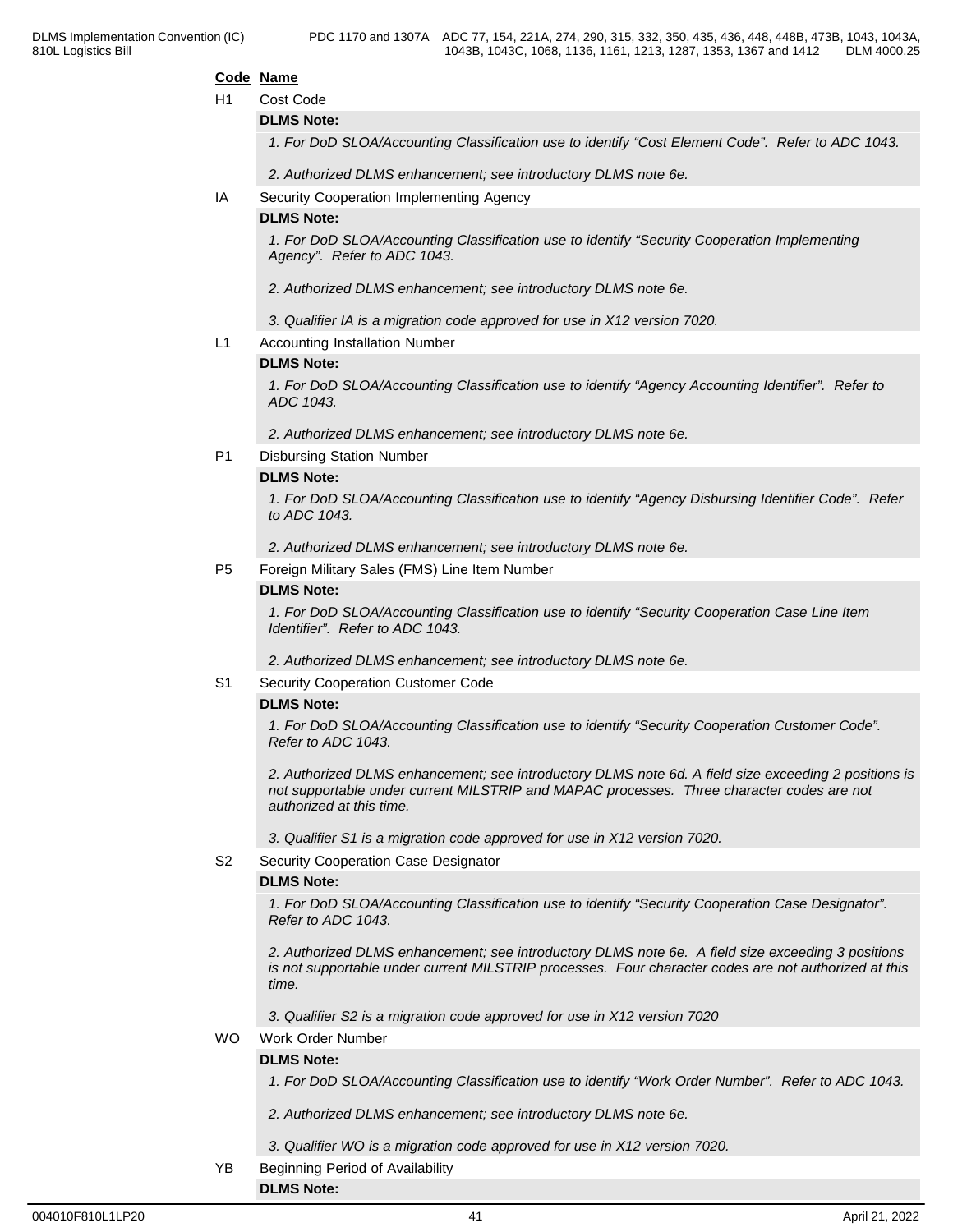|              |      | Code Name |                                                                                                                                      |   |    |      |          |  |  |  |  |
|--------------|------|-----------|--------------------------------------------------------------------------------------------------------------------------------------|---|----|------|----------|--|--|--|--|
|              |      |           | 1. For DoD SLOA/Accounting Classification use to identify "Beginning Period of Availability Fiscal Year<br>Date". Refer to ADC 1043. |   |    |      |          |  |  |  |  |
|              |      |           | 2. Use as appropriate to represent Program Year. Availability Type Code must be "X". Refer to ADC<br>1043B.                          |   |    |      |          |  |  |  |  |
|              |      |           | 3. Authorized DLMS enhancement; see introductory DLMS note 6e.                                                                       |   |    |      |          |  |  |  |  |
|              |      |           | 4. Qualifier YB is a migration code approved for use in X12 version 7020.                                                            |   |    |      |          |  |  |  |  |
|              |      | YE.       | <b>Ending Period of Availability</b>                                                                                                 |   |    |      |          |  |  |  |  |
|              |      |           | <b>DLMS Note:</b>                                                                                                                    |   |    |      |          |  |  |  |  |
|              |      |           | 1. For DoD SLOA/Accounting Classification use to identify "Ending Period of Availability Fiscal Year<br>Date". Refer to ADC 1043.    |   |    |      |          |  |  |  |  |
|              |      |           | 2. Authorized DLMS enhancement; see introductory DLMS note 6e.                                                                       |   |    |      |          |  |  |  |  |
|              |      |           | 3. Qualifier YE is a migration code approved for use in X12 version 7020                                                             |   |    |      |          |  |  |  |  |
| <b>FA202</b> | 1195 |           | <b>Financial Information Code</b>                                                                                                    | м | AN | 1/80 | Must use |  |  |  |  |

**Description:** Code representing financial accounting information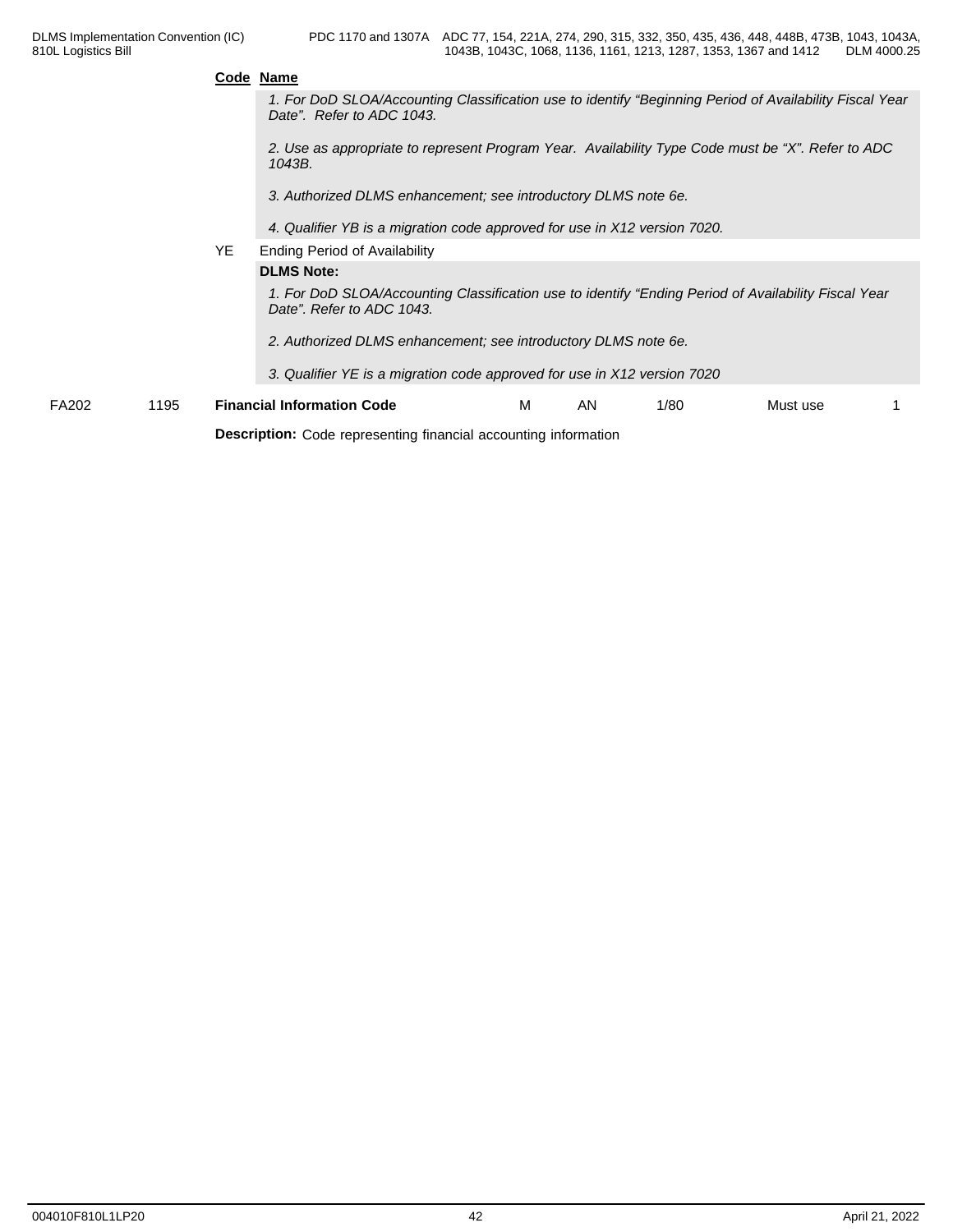## **TDS** Total Monetary Value Summary

| <b>Pos: 010</b> | Max: 1                     |
|-----------------|----------------------------|
|                 | <b>Summary - Mandatory</b> |
| Loop: N/A       | Elements: 2                |

**User Option (Usage):** Must use

**Purpose:** To specify the total invoice discounts and amounts

## **Semantics:**

- 1. TDS01 is the total amount of invoice (including charges, less allowances) before terms discount (if discount is applicable).
- 2. TDS02 indicates the amount upon which the terms discount amount is calculated.
- 3. TDS03 is the amount of invoice due if paid by terms discount due date (total invoice or installment amount less cash discount).
- 4. TDS04 indicates the total amount of terms discount.

## **Comments:**

1. TDS02 is required if the dollar value subject to discount is not equal to the dollar value of TDS01.

| <b>Ref</b>   | $\underline{\mathsf{Id}}$ | <b>Element Name</b>                                                                                                        | Req | <u>Type</u>    | Min/Max | <b>Usage</b> | <u>Rep</u> |  |  |  |
|--------------|---------------------------|----------------------------------------------------------------------------------------------------------------------------|-----|----------------|---------|--------------|------------|--|--|--|
| <b>TDS01</b> | 610                       | Amount                                                                                                                     | M   | N <sub>2</sub> | 1/15    | Must use     |            |  |  |  |
|              |                           | <b>Description:</b> Monetary amount                                                                                        |     |                |         |              |            |  |  |  |
|              |                           | DLMS Note: Used to identify the net amount of all credits, charges, and allowances excluding terms (payment)<br>discounts. |     |                |         |              |            |  |  |  |
| TDS04        | 610                       | Amount                                                                                                                     |     | N <sub>2</sub> | 1/15    | Used         |            |  |  |  |
|              |                           | <b>Description:</b> Monetary amount                                                                                        |     |                |         |              |            |  |  |  |
|              |                           | <b>DLMS Note:</b> Use to identify the amount of terms (payment) discounts taken.                                           |     |                |         |              |            |  |  |  |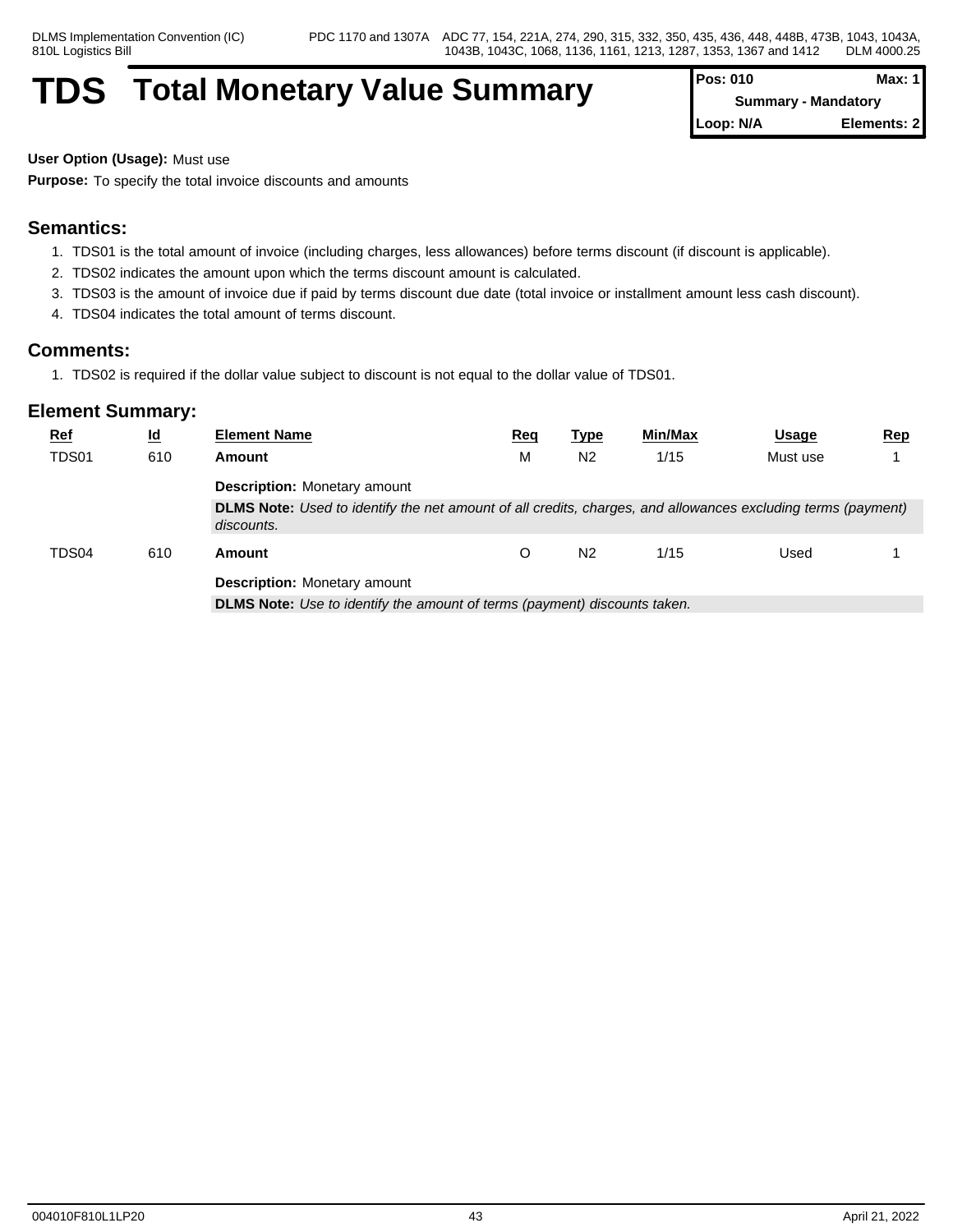## **SAC Service, Promotion, Allowance, or Charge Information**

| Pos: 040  | Max: $1$                  |
|-----------|---------------------------|
|           | <b>Summary - Optional</b> |
| Loop: SAC | Elements: 2               |
|           |                           |

## **User Option (Usage):** Used

**Purpose:** To request or identify a service, promotion, allowance, or charge; to specify the amount or percentage for the service, promotion, allowance, or charge

## **Syntax Rules:**

- 1. R0203 At least one of SAC02 or SAC03 is required.
- 2. P0304 If either SAC03 or SAC04 is present, then the other is required.
- 3. P0607 If either SAC06 or SAC07 is present, then the other is required.
- 4. P0910 If either SAC09 or SAC10 is present, then the other is required.
- 5. C1110 If SAC11 is present, then SAC10 is required.
- 6. L130204 If SAC13 is present, then at least one of SAC02 or SAC04 is required.
- 7. C1413 If SAC14 is present, then SAC13 is required.
- 8. C1615 If SAC16 is present, then SAC15 is required.

## **Semantics:**

- 1. If SAC01 is "A" or "C", then at least one of SAC05, SAC07, or SAC08 is required.
- 2. SAC05 is the total amount for the service, promotion, allowance, or charge.
- 3. If SAC05 is present with SAC07 or SAC08, then SAC05 takes precedence.
- 4. SAC08 is the allowance or charge rate per unit.
- 5. SAC10 and SAC11 is the quantity basis when the allowance or charge quantity is different from the purchase order or invoice quantity.
- 6. SAC10 and SAC11 used together indicate a quantity range, which could be a dollar amount, that is applicable to service, promotion, allowance, or charge.
- 7. SAC13 is used in conjunction with SAC02 or SAC04 to provide a specific reference number as identified by the code used.
- 8. SAC14 is used in conjunction with SAC13 to identify an option when there is more than one option of the promotion.
- 9. SAC16 is used to identify the language being used in SAC15.

## **Comments:**

- 1. SAC04 may be used to uniquely identify the service, promotion, allowance, or charge. In addition, it may be used in conjunction to further the code in SAC02.
- 2. In some business applications, it is necessary to advise the trading partner of the actual dollar amount that a particular allowance, charge, or promotion was based on to reduce ambiguity. This amount is commonly referred to as "Dollar Basis Amount". It is represented in the SAC segment in SAC10 using the qualifier "DO" - Dollars in SAC09.

## **DLMS Note:**

*Use for allowances or credits which cannot be identified to any specific line of billing within the entire invoice.*

| $Ref$ | $\underline{\mathsf{Id}}$ | <b>Element Name</b>                                                                       | Req | <u>Type</u> | Min/Max | <b>Usage</b> | <b>Rep</b> |  |  |  |
|-------|---------------------------|-------------------------------------------------------------------------------------------|-----|-------------|---------|--------------|------------|--|--|--|
| SAC01 | 248                       | <b>Allowance or Charge Indicator</b>                                                      | М   | ID          | 1/1     | Must use     |            |  |  |  |
|       |                           | <b>Description:</b> Code which indicates an allowance or charge for the service specified |     |             |         |              |            |  |  |  |
|       |                           | Code Name                                                                                 |     |             |         |              |            |  |  |  |
|       |                           | Allowance<br>A                                                                            |     |             |         |              |            |  |  |  |
|       |                           | C<br>Charge                                                                               |     |             |         |              |            |  |  |  |
| SAC02 | 1300                      | Service, Promotion, Allowance, or<br><b>Charge Code</b>                                   | Χ   | ID          | 4/4     | Used         |            |  |  |  |
|       |                           | Description: Code identifying the service, promotion, allowance, or charge                |     |             |         |              |            |  |  |  |
|       |                           | Code Name                                                                                 |     |             |         |              |            |  |  |  |
|       |                           | A170<br>Adjustments                                                                       |     |             |         |              |            |  |  |  |
|       |                           | <b>DLMS Note:</b>                                                                         |     |             |         |              |            |  |  |  |
|       |                           |                                                                                           |     |             |         |              |            |  |  |  |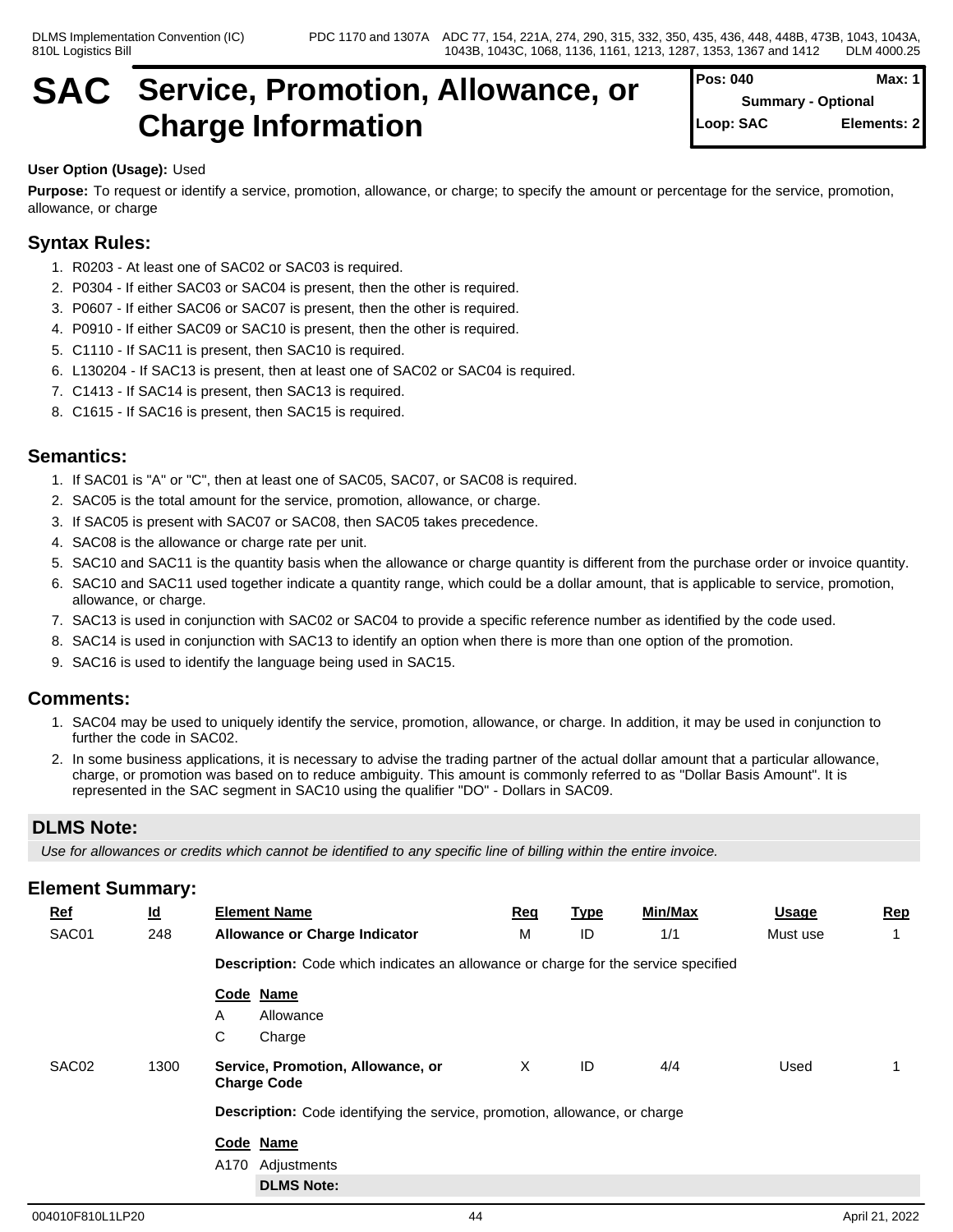### **Code Name**

|      | Use only to identify an adjustment not specified by any other code. |
|------|---------------------------------------------------------------------|
|      | C300 Discount - Special                                             |
|      | <b>DLMS Note:</b>                                                   |
|      | Use for cash discounts.                                             |
|      | C930 Export Shipping Charge                                         |
| D350 | Goods and Services Credit Allowance                                 |
|      | <b>DLMS Note:</b>                                                   |
|      | Use for retail loss allowances.                                     |
| F060 | Other Accessorial Service Charge                                    |
|      | <b>DLMS Note:</b>                                                   |
|      | Use for accessorial costs.                                          |
| F560 | Premium Transportation                                              |
| F650 | Preparation                                                         |
|      | <b>DLMS Note:</b>                                                   |
|      | Use for packing, crating, and handling.                             |
| 1170 | <b>Trade Discount</b>                                               |
| 1260 | <b>Transportation Direct Billing</b>                                |
|      | <b>DLMS Note:</b>                                                   |
|      | Use for non-premium transportation.                                 |
|      |                                                                     |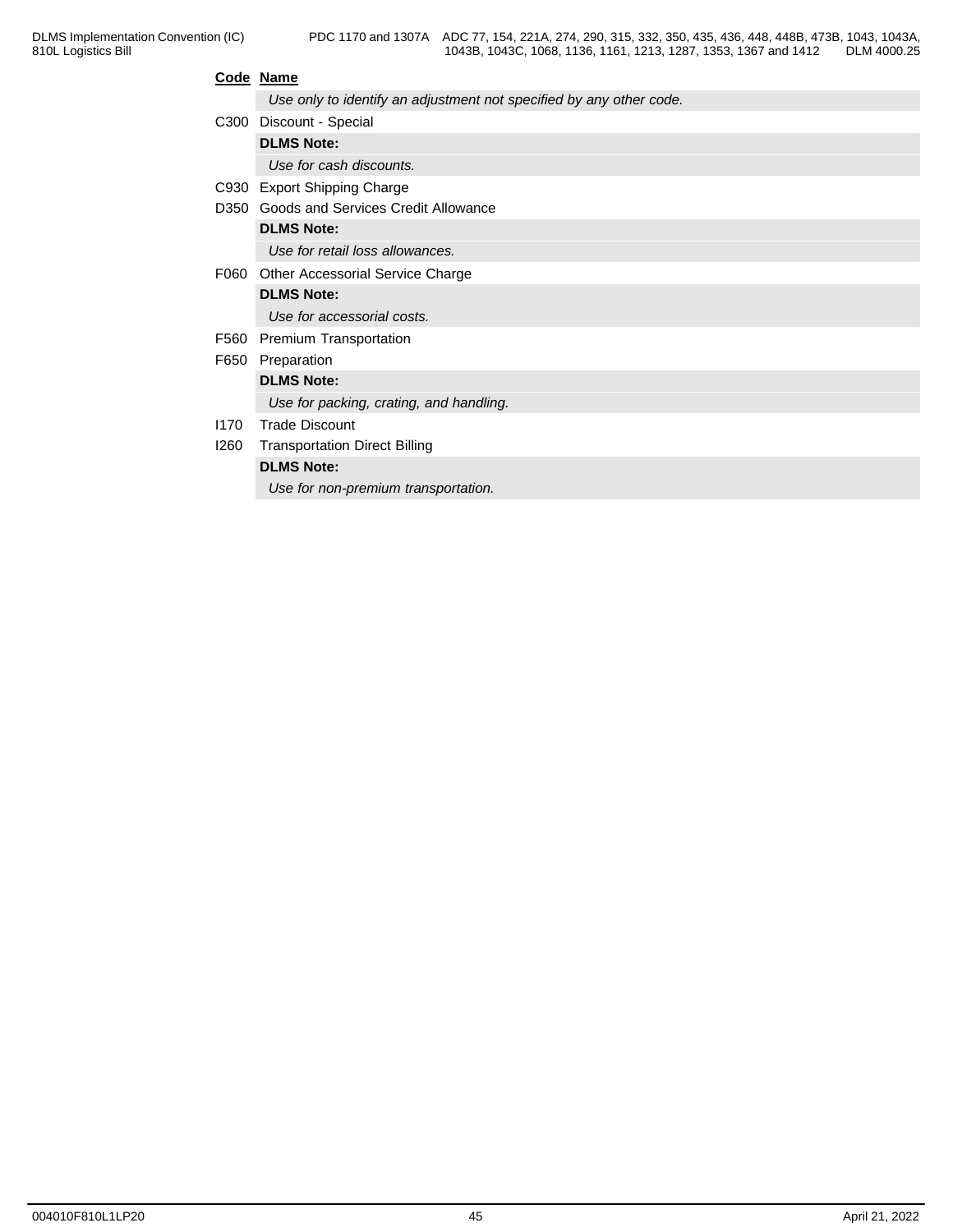## **CTT Transaction Totals**  $\begin{bmatrix} P^c \\ P^d \end{bmatrix}$

| Pos: 070  | Max: $1$                  |  |
|-----------|---------------------------|--|
|           | <b>Summary - Optional</b> |  |
| Loop: N/A | Elements: 1               |  |

**User Option (Usage):** Used

**Purpose:** To transmit a hash total for a specific element in the transaction set

## **Syntax Rules:**

- 1. P0304 If either CTT03 or CTT04 is present, then the other is required.
- 2. P0506 If either CTT05 or CTT06 is present, then the other is required.

### **Comments:**

1. This segment is intended to provide hash totals to validate transaction completeness and correctness.

## **DLMS Note:**

*Use to identify the number of billing lines (IT1 loops).*

### **Element Summary:**

| <u>Rei</u>        | <u>ld</u> | Element Name         | Rea  | Type           | Min/Max | Jsaɑe    | Rep |
|-------------------|-----------|----------------------|------|----------------|---------|----------|-----|
| CTT <sub>01</sub> | 354       | Number of Line Items | ו עו | N <sub>0</sub> | l/C     | Must use |     |

**Description:** Total number of line items in the transaction set